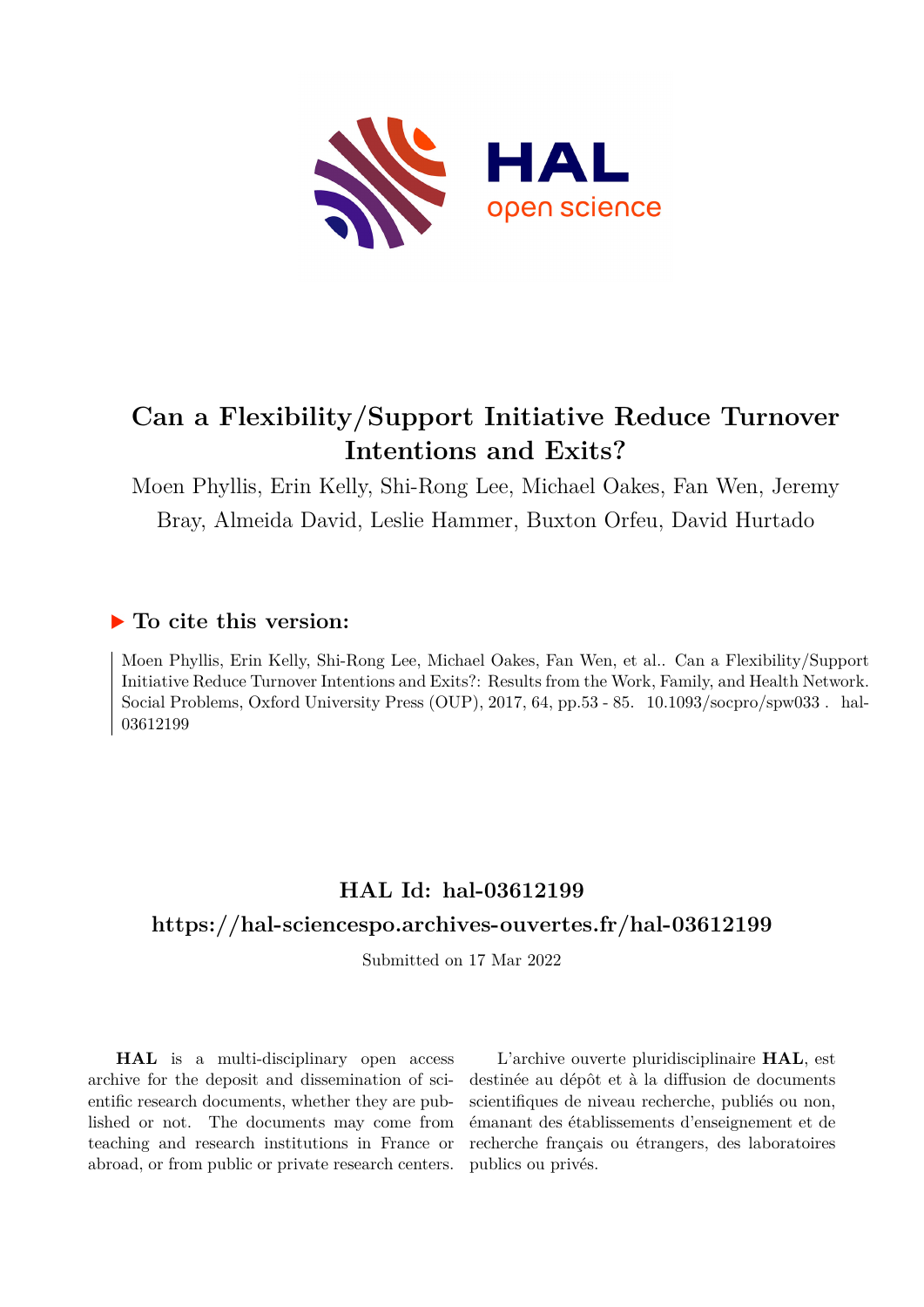# Can a Flexibility/Support Initiative Reduce Turnover Intentions and Exits? Results from the Work, Family, and Health Network

Phyllis Moen $^1$ , Erin L. Kelly $^2$ , Shi-Rong Lee $^1$ , J. Michael Oakes $^1$ , Wen Fan<sup>3</sup>, Jeremy Bray<sup>4</sup>, David Almeida<sup>5</sup>, Leslie Hammer<sup>6</sup> .<br>و David Hurtado<sup>7</sup>, and Orfeu Buxton<sup>5</sup>

<sup>1</sup>University of Minnesota, <sup>2</sup>MIT, <sup>3</sup>Boston College, <sup>4</sup>University of North Carolina at Greensboro, <sup>5</sup>Pennsylvania State University, <sup>6</sup> Portland State University, <sup>7</sup> Harvard University

#### ABSTRACT

We draw on panel data from a randomized field experiment to assess the effects of a flexibility/supervisor support initiative called STAR on turnover intentions and voluntary turnover among professional technical workers in a large firm. An unanticipated exogenous shock—the announcement of an impending merger—occurred in the middle of data collection. Both organizational changes reflect an emerging employment contract characterized by increasing employee temporal flexibility even as employers wield greater flexibility in reorganizing their workforces. We theorized STAR would reduce turnover intentions and actual turnover by making it more attractive to stay with the current employer. We found being in a STAR team (versus a usual practice team) lowered turnover intentions 12 months later and reduced the risk of voluntary turnover over almost three years. We also examined potential mechanisms accounting for the effects of these two organizational changes; STAR effects on reducing turnover intentions are partially mediated by reducing work-to-family conflict, family-to-work conflict, burnout, psychological distress, perceived stress, and increasing job satisfaction. The effect of learning about the merger on increasing turnover intentions is fully mediated by increased job insecurity. STAR also moderates the negative effects of learning about the merger on turnover intentions for different subgroups. Findings provide insights into the effectiveness of an organizational intervention, the dynamics of organizations, and how competing logics of two organizational changes affect employees' labor market expectations and behavior.

KEYWORDS: turnover; organizational change; merger; field experiment; flexibility.

The twenty-first-century employment contract seems to be evolving with shared understandings between employers and employees based on two types of flexibility. First, work-time flexibility is increasingly being allocated to more employees (Matos and Galinsky 2012). A decline in job security means

Direct correspondence to: Phyllis Moen, University of Minnesota, Department of Sociology, 909 Social Sciences Building, 267 19<sup>th</sup> Avenue South, Minneapolis, M 55455. E-mail: phylmoen@umn.edu.

-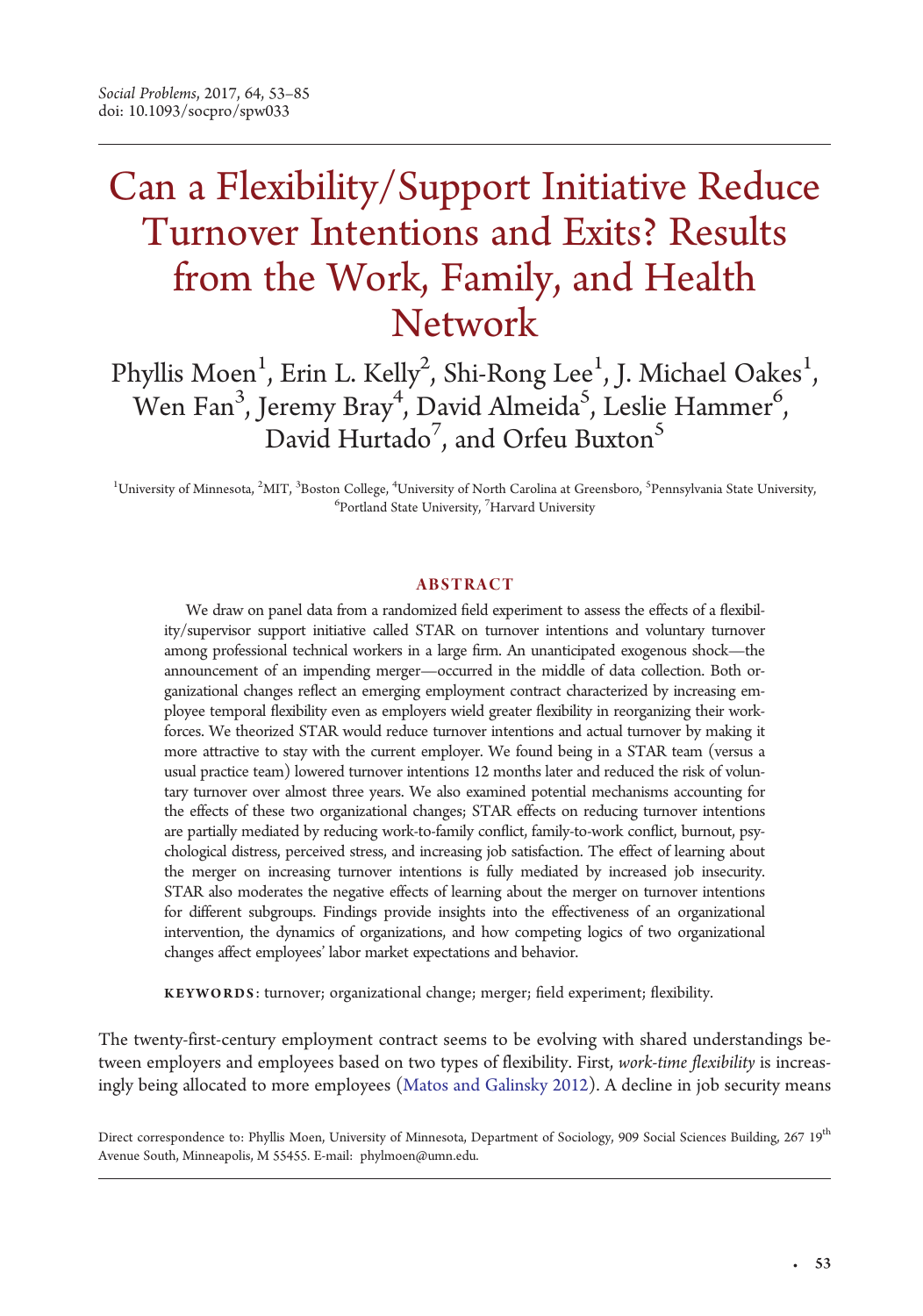that some employers are seeking other ways to gain or sustain the commitment of valuable employees by offering them greater temporal flexibility.<sup>1</sup> Greater flexibility may be motivated by other reasons as well, including more executives and managers with work-life conflicts themselves, the ease of communication technologies, and a general goal of being an "employer of choice." Leading employers aim to recruit and retain employees—or at least those deemed desirable—by providing them with greater flexibility as to when and where they work, along with more supportive, family-friendly work environments (e.g., Berg, Kalleberg, and Appelbaum 2003; Eisenberger et al. 2002; Frye and Breaugh 2004; Hammer and Barbera 1997; O'Driscoll et al. 2003; Osterman 1995). The 2012 National Study of Employers found that 63 percent of employers allow "some" employees to work from home on an occasional basis; in 2005, only 34 percent did so (Matos and Galinsky 2012; Workplace Flexibility 2010). While the media has emphasized some backsliding in employers' policies (such as YAHOO and Best Buy revocation of extensive telecommuting), the fact is that it is increasingly common to offer at least some employees greater control over where and when they work and to express support for work-life concerns.

The second element of the emerging social contract is that employers are claiming greater flexibility to downsize or contract their workforces; this flexibility is justified by a turbulent global digital economy and facilitated by the absence of policy protections in the United States (Blossfeld, Buchholz, and Kurz 2011; Kalleberg 2011; Rubin 1996; Sweet and Meiksins 2013). Greater employer flexibility means that fewer contemporary workers, even highly skilled professionals, can count on secure jobs. While the lives of "company men" have been critiqued (Bennett 1990; Whyte 1956), it is nevertheless the case that pension, promotion, and other policies developed in the middle of the twentieth century rewarded precisely this orderly career pattern (Wilensky 1961). Employers now invoke their flexibility in hiring, firing, wage setting, and demotions through restructuring and automating jobs, hiring contract workers, and early retirement "options" encouraged in the face of threatened job loss. Taken together with trends in technology, globalized workforces, and work intensification and "extensification" (Green 2006), these two new flexibilities—employee flexibility to modify their work schedules and location and employer flexibility to easily change their workforces—are poised to transform the nature of (especially professional) work.

Understanding the implications of this emerging social contract between employers and employees requires investigating the micro-level consequences for individual workers of the macroforces producing a climate of time pressures and uncertainty, as well as, for some, greater work-time flexibility and support. This is what we begin to do in this article. Specifically, we examine the separate and combined effects on professional employees' subsequent turnover intentions and actual turnover of (1) an initiative offering more schedule control and supervisor support for work-life concerns, and (2) an unexpected merger announcement reflecting employer flexibility in reorganizing workforces.

This study is part of a randomized field experiment conducted by an interdisciplinary research team (the Work, Family and Health Network or WFHN) to test the effects of an intervention called STAR; STAR aims to reduce work-family conflict and improve health and well-being by redesigning the work environment (Bray et al. 2013; Kelly et al. 2014; King et al. 2012; Kossek et al. 2014; Moen et al. 2016). We utilize longitudinal data from a Fortune 500 firm we call TOMO (a pseudonym, to comply with confidentiality agreements). TOMO presented STAR as a pilot initiative that the company was rolling out to some groups in its information technology (IT) division.

We draw on panel data collected before and after the STAR intervention from a sample of professionals and managers in the IT division of this large company as well as administrative data on

<sup>1 &</sup>quot;Temporal flexibility" can range from some limited flexibility as to when (and sometimes where) employees work, contingent on obtaining their supervisors' permission, to allocating all employees schedule control over when and where they work, with no need for informing or requesting permission from supervisors, as long as productivity and quality of results do not suffer (see also Kelly and Moen 2007 and Kelly, Moen, and Tranby 2011). The STAR intervention we analyze here offers both a high degree of schedule control and supervisor support in helping employees manage the multiple obligations of their lives.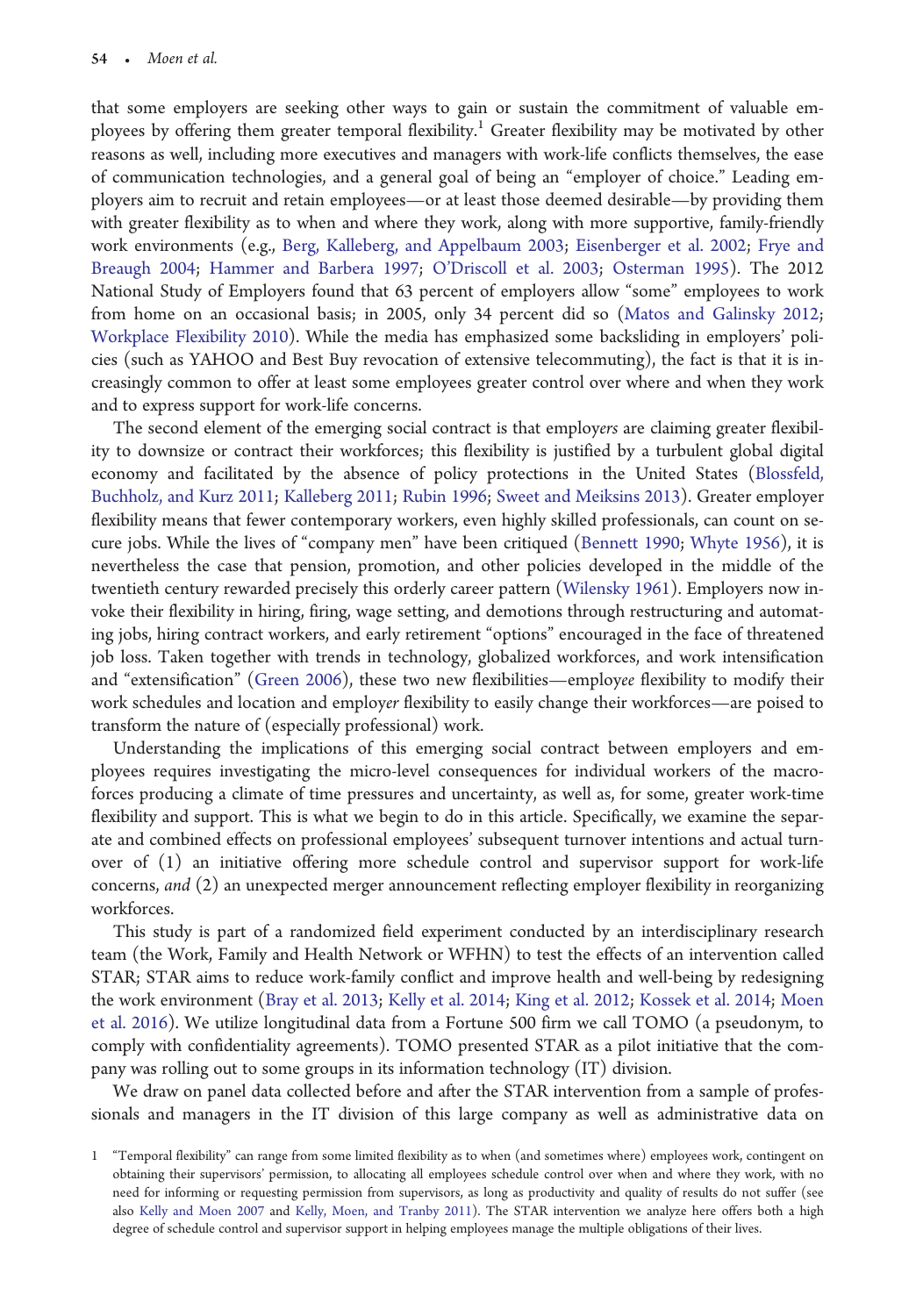voluntary exits from the firm to investigate whether there are direct or indirect effects of the STAR initiative on employees' turnover intentions over a period of 12 months and actual turnover over a period of almost three years. We theorize that STAR would make remaining with the organization more attractive to employees, reducing both their turnover intentions and actual exits. This expectation addresses the effects of one side of the emerging social contract, the move to offer employees greater temporal flexibility and greater support around family and personal goals and obligations.

We also simultaneously address the second form of flexibility in the emerging contract, employers' flexibility in reorganizing and downsizing their workforces. In the midst of the randomized field trial of the STAR intervention, employees were confronted with an unexpected announcement that TOMO would be merged with—actually acquired by—another firm. Thus this study became a de facto investigation of both a randomized field experiment of the effects of introducing employee flexibility and supervisor support (STAR) and a natural experiment to assess the effects of learning about an impending merger in the midst of data collection. Note that these represent two competing institutional logics (Greenwood et al. 2010) around the relationship between the employing organization and its employees: a reorganizing, streamlining logic as this firm prepares to be absorbed within another, and an employee-friendly logic of providing employees greater control over the temporal and spatial organization of their work along with encouraging supervisors to be more supportive of their personal and family lives.

These events thus provide a serendipitous opportunity to investigate: (1) whether an intervention designed to promote employee flexibility and supervisor support reduces turnover intentions and actual exits, as well as (2) whether a macro-level dislocation (in the form of the merger announcement and the layoffs it portends) increases turnover intentions and voluntary exits, and (3) whether the STAR intervention targeting temporal/spatial flexibility and supervisor support buffers the effects of such a dislocation for managers, non-supervisory employees, or other vulnerable subgroups such as women or those with less tenure in the organization.

The fact that the merger announcement occurred in the middle of a randomized field trial means that we collected data both before and after this exogenous shock as well as both before and after a randomly selected portion of this IT workforce was exposed to the STAR intervention. Since some employees were interviewed at baseline prior to the merger announcement (denoted as the early survey group), we can empirically investigate the impacts of both the randomized field experiment and the natural experiment introduced by the announcement of the merger. We can also examine STAR's potential buffering effects on managers' and non-supervisory employees' turnover intentions and actual exits. Thus we have two "treatments:" the STAR intervention and the merger announcement, though obviously respondents were not randomized as to where they were in the study when the merger announcement occurred (see Table A1). We are theorizing and testing the direct effects of each "treatment" and their combined effects on employee turnover intentions and exits.

Note that this study underscores the difficulty of conducting randomized trials in the field, in that real-world events such as this merger announcement complicate best practices associated with experimental designs. However, by exploiting the timing of this exogenous shock, we can make important contributions to understanding and theorizing how the emerging social contract with its two flexibilities affects both employees' commitment to their work organization and the organizational costs that come hand-in-hand with employee turnover.

#### DOES FLEXIBILITY/SUPPORT REDUCE TURNOVER INTENTIONS AND EXITS?

STAR may reduce both turnover intentions and the odds of actually leaving the firm by lessening respondents' stress and promoting their subjective well-being (Pearlin 2010; Pearlin et al. 1981). For example, we have previously shown that providing employees and managers with greater flexibility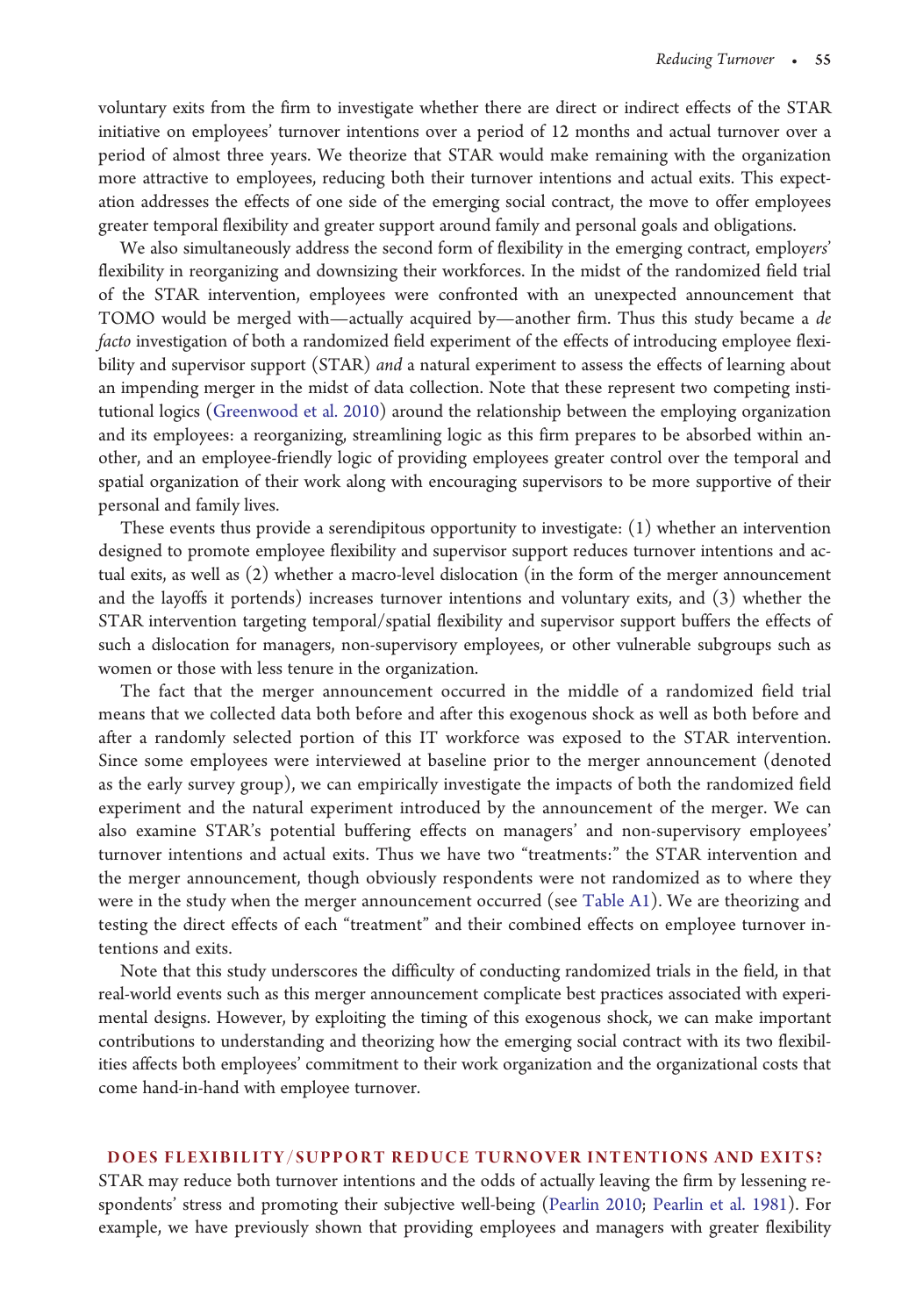and supervisor support for their personal and family lives reduces work-family conflict, burnout, perceived stress, and psychological distress, as well as promoting job satisfaction by enhancing their ability to successfully manage their multiple obligations (Kelly et al. 2014; Moen et al. 2016). Hence, the Work Family and Health Network theorized that a workplace intervention like STAR would reduce both turnover intentions and actual voluntary turnover (King et al. 2012).

Indeed, employers seem to be motivated to offer their workforces greater temporal/spatial flexibility and work-family support in part because they believe doing so will attract and retain valuable employees (Galinsky, Bond, and Swanberg 1998; Matos and Galinsky 2012; Osterman 1995; Richman et al. 2008). In support of this thesis, there is a body of observational (non-experimental, often crosssectional) evidence linking employees' temporal flexibility with lower turnover expectations. For example, Rosemary Batt and Monique Valcour (2003) find that flexible scheduling policies lowered turnover intentions, and in a study of a multinational company, Lori Muse (2011) found turnover intentions to be two times greater among employees without flexibility compared to those with it. Laura McNall, Aline Masuda, and Jessica Nicklin (2010) show the availability of flextime and compressed work schedules are associated with lower turnover intentions. Masuda and colleagues (2012) also report positive effects of flexible work arrangements in the form of lower turnover intentions.

There is also a body of evidence on an increasingly popular form of flexibility, working from home or other locations outside the workplace (also called telecommuting or remote work), though, again, most of these studies rely on cross-sectional data. In addition to greater control over when they started or ended their workdays or the ability to take several hours off during the workday, the STAR intervention provided greater ease and normative acceptance for working remotely. A meta-analysis of 46 telecommuting studies by Ravi Gajendran and David Harrison (2007) shows telecommuting to be related to lower turnover intentions. Timothy Golden (2006) also finds that more extensive teleworking was negatively associated with turnover intentions. James Caillier's (2013) investigation of government employees shows that turnover intentions (but not actual turnover) were higher for employees not allowed to telework than those who could do so. Pamela Stone (2007) finds professional women leaving their jobs feel pushed out because of the inflexibility of their working conditions, including long hours and often rigid schedules in an office. This aligns with research showing that high levels of work-family conflict, that is, negative spillover from work to home or from home to work, is associated with both higher turnover intentions and actual turnover (Armstrong et al. 2007; Grandey and Cropanzano 1999; Greenhaus, Parasuraman, and Collins 2001; Jones et al. 2007; Moen and Huang 2010; Richman et al. 2008; Russo and Buonocore 2012).

Supervisor support has also been associated with lower turnover intentions (Batt and Valcour 2003; Maertz et al. 2007). Managerial support for employees' work and family obligations may be particularly consequential (O'Neill et al. 2009). Employee reports of family supportive supervisor behaviors have been shown to be significantly related to lower turnover intentions, as well as to less work-family conflict, higher positive work-family spillover, and greater job satisfaction, over and above measures of general supervisor support (Hammer et al. 2009).

While these studies point to potential relationships between flexibility and support on the one hand, and turnover intentions and actual turnover on the other, any causal argument is hampered by issues of selection. In other words, there may well be unexamined variables differentiating respondents who have flexibility regarding when or where they work and supportive supervisors from those who do not. The fact is, flexibility and supervisor support are not randomly distributed across employees, but, rather, tied to particular types of jobs, often those with higher status (Golden 2006; Schieman, Whitestone, and Van Gundy 2006). As Rebecca Glauber (2011) points out, "Women and men do not take jobs with lower pay in return for greater access to flexibility. Instead, jobs with higher pay offer greater flexibility" (p. 489). This difficulty of selection (certain types of workers are advantaged) is attenuated in the current study because the initiative targeting flexibility and support (STAR) was randomly assigned to different work groups within the organization, and we followed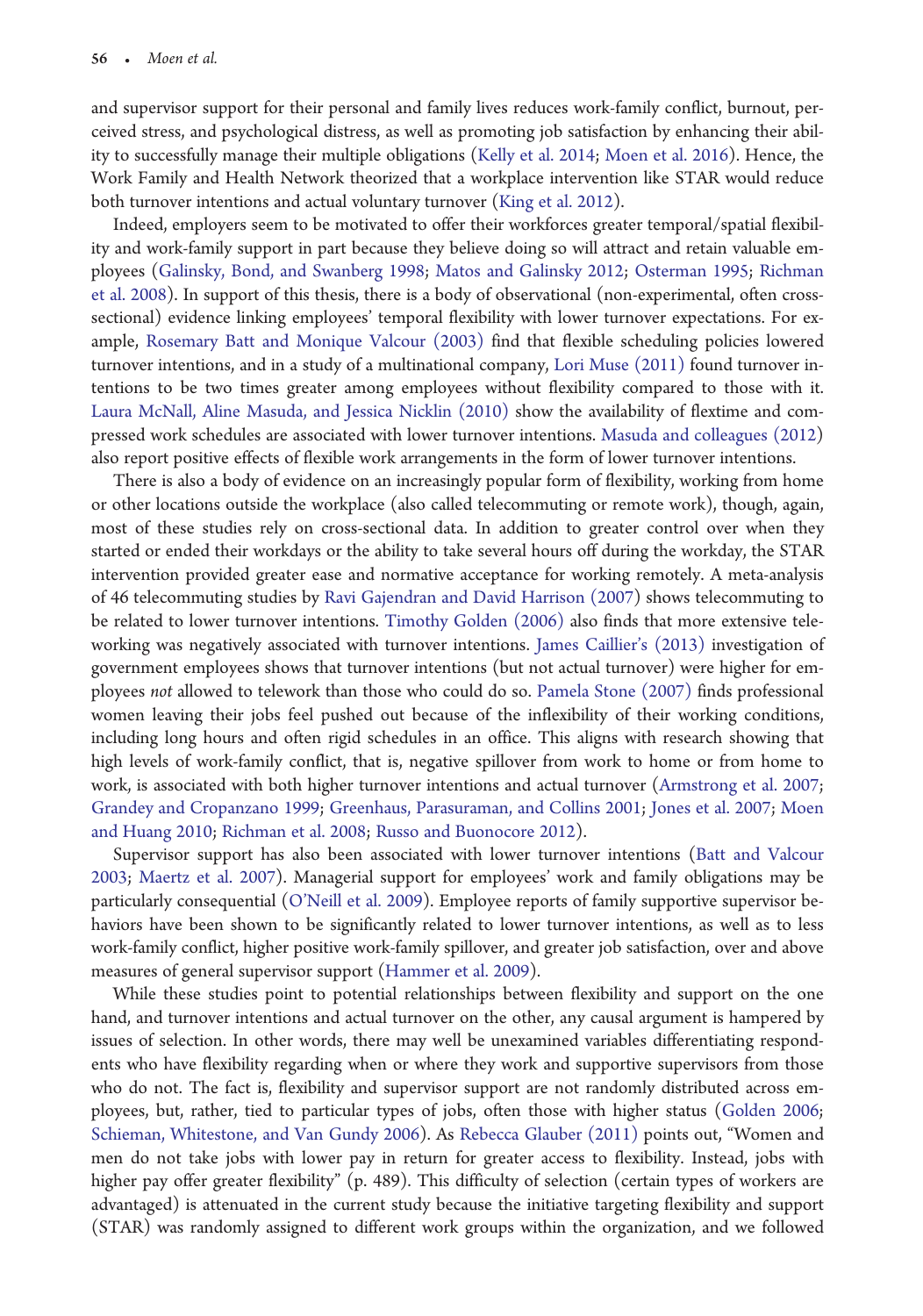the same people over time, charting whether they left voluntarily or whether their expectations of exiting changed. $2$ 

Only a few studies examine such effects of within-person changes in flexibility and/or support on within-person turnover intentions or on the odds of actual exits. Dan Dalton and Debra Mesch (1990) find no effect of the introduction of a flexible scheduling intervention on turnover for hourly white-collar workers, though it did reduce absence rates. In another study, medical coders who were allowed to start working from home had significantly higher organizational commitment than the control group who continued to work at the office (Hunton and Norman 2010). A recent experiment in which some workers in a Chinese call center were randomized to work at home found that turnover (or "attrition") fell sharply, by 50 percent for those working at home (Bloom et al. 2015). Phyllis Moen, Erin Kelly, and Rachelle Hill (2011) used a natural experiment of white-collar employees in a corporate headquarters to show that the introduction of greater schedule control was related to lower turnover intentions as well as to less actual turnover. In a randomized-controlled study that also contributed to the development of the STAR intervention, Leslie Hammer and colleagues (2011) find employees with high work-family conflict who worked under supervisors trained to be more family supportive reported lower turnover intentions, compared to similar employees in a control group.

While the evidence to date is highly suggestive, most extant studies are about turnover intentions, not actual turnover, and there are no studies of the separate and combined effects of a randomized workplace initiative within the concurrent turbulence of an upcoming merger. This is important theoretically, because in today's competitive global economy workers increasingly confront various combinations of initiatives touting new work arrangements along with—and to an extent as compensation for—the uncertainties of downsizing, mergers, and acquisitions. It is also an important business concern, given the high costs of turnover. Indeed, Sunil Ramlall (2004) estimates the cost of voluntary white-collar turnover to be at least a year's compensation for the position, due to the costs of recruiting, interviewing, and training a replacement, as well as reduced productivity during the training period.

Figure 1 presents our conceptual framework of the effects of the STAR intervention as well as potential mechanisms (mediators) theorized to explain STAR effects on turnover intentions and voluntary turnover. It also includes the effects of the timing of the baseline survey and STAR in relation to the merger announcement by distinguishing the early from the late survey group—those who took the baseline and experienced STAR before the big announcement and those who did so after it. The research design called for the baseline survey and STAR to be rolled out to different (randomized) units of the workforce over an extended period of about one year (not all workers randomized to STAR could be exposed to it at once). The researchers, managers, and employees had no advance knowledge of an impending merger, which was publicly announced on a single day with a companywide email and media coverage. Over half (52.63 percent;  $N = 451$ ) of the respondents had already completed the baseline and STAR implementation (for those randomized to the treatment) before they learned about the merger; they are coded as the early survey group and the changes between their baseline and subsequent surveys reflect what happened as they learned of the impending merger. The remainder (47.37 percent;  $N = 406$ ) completed the baseline survey and STAR implementation only *after* the merger announcement; they are coded as the late survey group because they knew about the impending merger prior to baseline data collection. Thus, when the late survey group took the baseline survey, they already had experienced the shock of the merger announcement; any effects of that stressor on their turnover intentions might already be captured in their responses to the baseline survey.

<sup>2</sup> As detailed in Bray and colleagues (2013), groups of employees and their managers were aggregated into larger units, called study groups, for randomization. The units that were randomized to STAR or to usual practice were clusters of teams that either reported to the same executive, worked closely together, or both.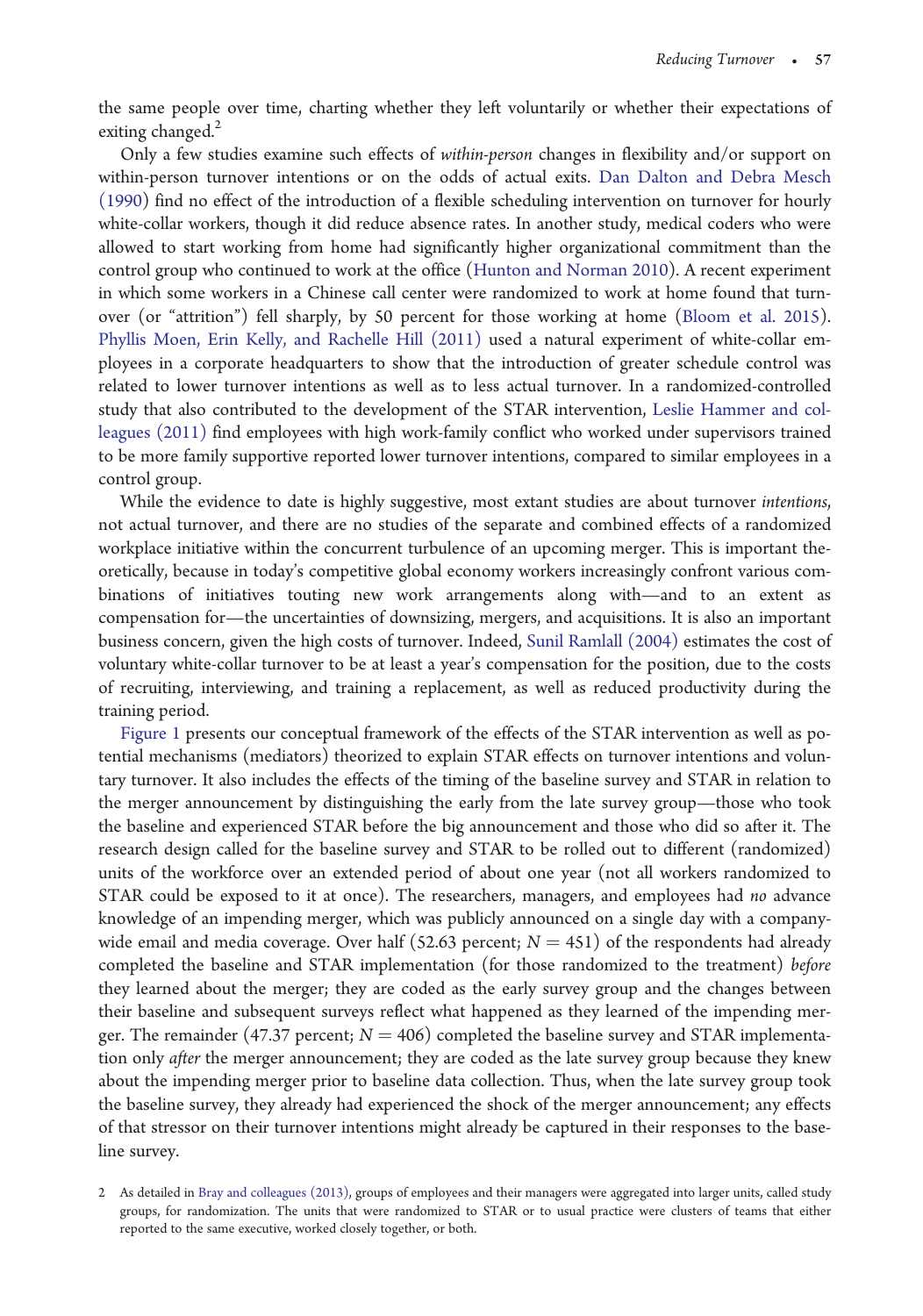

Figure 1. Conceptual Model of STAR's Impact on Turnover Intentions and Voluntary Turnover

Notes: Dashed lines indicate proposed moderating effects. Dotted lines refer to theorized relationships that we couldn't test in this study. The early survey group completed the baseline survey prior to the merger announcement. The late survey group completed their baseline survey after the merger announcement.

Those who learned about the merger only after completing the baseline survey (early survey group) are thus expected to respond by increasing their turnover intentions. Fortunately, we can capture both their responses before the merger was announced (at baseline) and their subsequent adjustments (in a follow-up survey 12 months later). By contrast, among the late survey group increases in turnover intentions most likely occurred before the baseline survey (see Table A2). Fortuitously, this produces a natural factorial experiment, a design where the treatments are the combinations of the levels of two or more factors, in this case the STAR intervention and the timing of the merger announcement (see Table A1).

To summarize, the WFHN randomized field research design (Bray et al. 2013) permits comparisons between those employees in teams randomized to receive the STAR intervention and those in the control group continuing usual practices. The STAR intervention, which was introduced immediately after the baseline interview for teams randomized to treatment, was aimed at promoting both greater flexibility and greater supervisor support for family and personal issues. Erin Kelly and colleagues (2014) find that STAR reduced work-family conflict, while Moen and colleagues (2016) show STAR increased job satisfaction even as it decreased burnout, perceived stress, and psychological distress. In light of this evidence, as well as prior evidence from previous studies on other populations linking flexibility and supervisor support to lower turnover intentions and lower turnover (cf. Hammer et al. 2011; Moen et al. 2011), we hypothesize that over a 12-month period:

H1 (direct effect): Exposure to the STAR intervention will have positive effects in reducing turnover intentions as well as voluntary turnover.

Additionally, given that their baseline survey reflects the situation of the early survey group before the merger news (Chirumbolo and Hellgren 2003; Lam et al. 2015), we propose: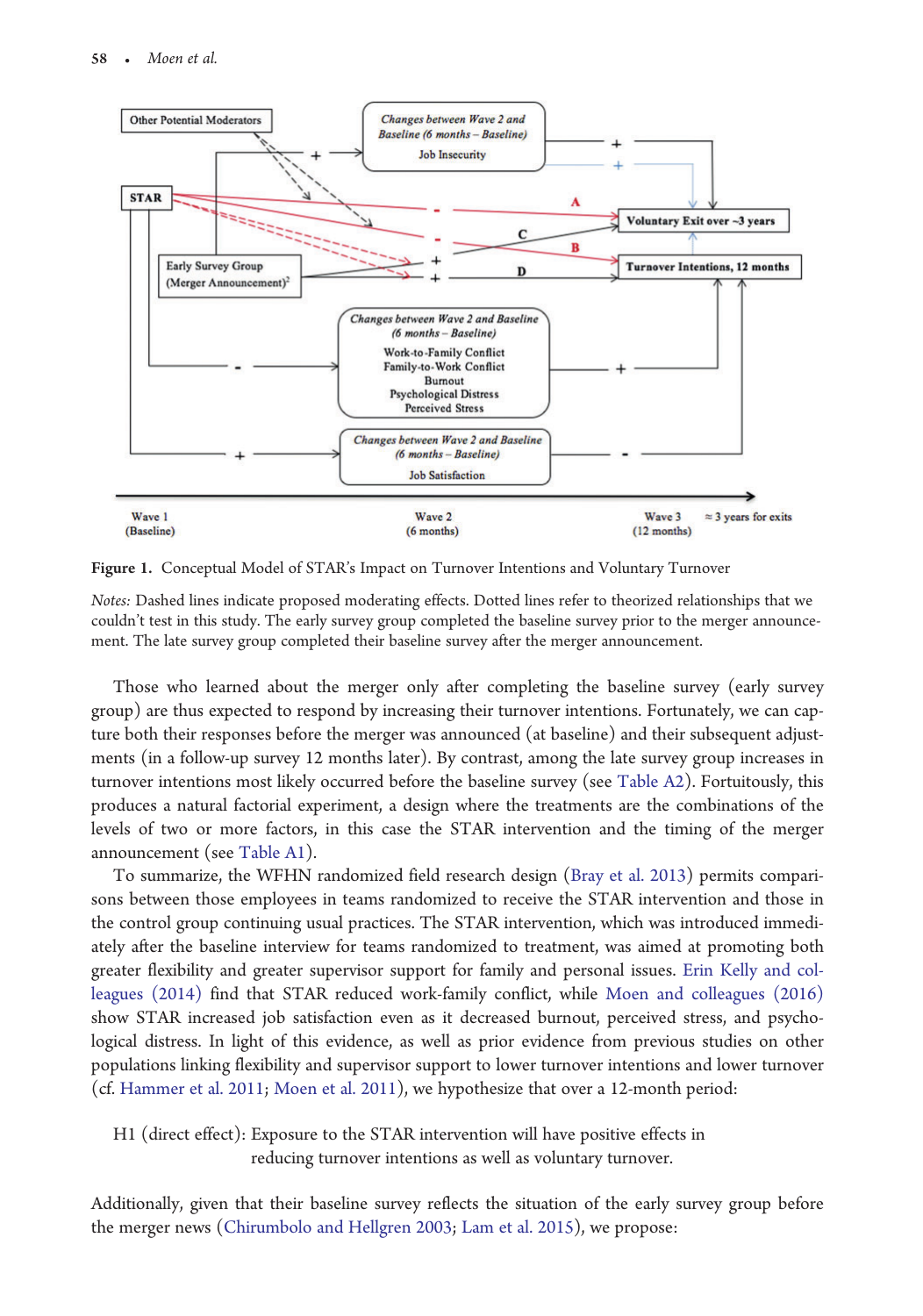H2 (direct effect): Those who began the study early, with no initial knowledge of the upcoming merger (early survey group), are expected to increase their intentions to leave by their post-merger announcement 12-month interview, compared to those already aware of the merger/takeover before taking the baseline survey.

We also consider possible mechanisms linking the STAR intervention to reduced turnover intentions. The Work, Family, and Health Network (WFHN) theorized that the intervention would work by reducing work-family conflict and increasing job satisfaction, in other words, making employment at TOMO more attractive. We test whether changes in work-to-family and family-to-work conflict that STAR aims to affect constitute possible mechanisms by which the STAR intervention might reduce turnover intentions. We also examine changes in other well-being indicators such as increases in job satisfaction or reductions in burnout (emotional exhaustion), psychological distress, and perceived stress as mediators of STAR on turnover intentions. (Because our analysis of actual turnover begins with exits occurring before the six-month survey, we cannot examine changes between the first two survey waves as potential mediators for actual turnover.)

H3a (mediation): The STAR effect on reducing turnover intentions reflects a mediation process, operating by increasing job satisfaction and reducing work-to-family conflict, family-to-work conflict, burnout, perceived stress, and psychological distress.

We also test whether the merger timing effect (early versus late survey group) operates through increased job insecurity across the first two survey waves six months apart.

H3b (mediation). Any merger announcement effect increasing turnover intentions is mediated by an increase in job insecurity.

Our fourth hypothesis moves beyond these marginal models to propose possible moderation processes in which the intervention (STAR) provides resources (greater temporal flexibility and supervisor support) to deal with or react to the shock of being taken over by another company. STAR may therefore buffer any turnover effects of the merger announcement for the whole sample, for managers only, or for non-supervisory employees only. In other words, any negative effects of the exogenous shock of learning about the merger (early survey group) or being exposed to knowledge of the merger announcement longer (late survey group) might be weakened by the positive effects of being part of the STAR flexibility/support intervention. Thus:

H4 (moderation). Participating in the STAR intervention will moderate any negative effects of exposure to or learning about the exogenous shock of the merger announcement on turnover intentions or actual turnover, for the whole sample or else for managers or employees only.

Note that this is a more exploratory hypothesis. We do not theorize whether managers or nonsupervisory employees would be most affected, but suspect there may well be differences by status position. Managers, like the employees working under them, were blindsided by the merger announcement. But then they were pulled into the process of reconfiguring teams and restructuring the workforce. Since managers were the first to receive more detailed information as to actual merger plans and are active in the decision making regarding shuffling personnel and planning for layoffs, they may feel more in control of their own situations and see themselves as having ongoing value to the firm. Accordingly, we examine possible differences by status within the organization, since these managers may be less apt to either voluntarily exit or increase their turnover intentions. We also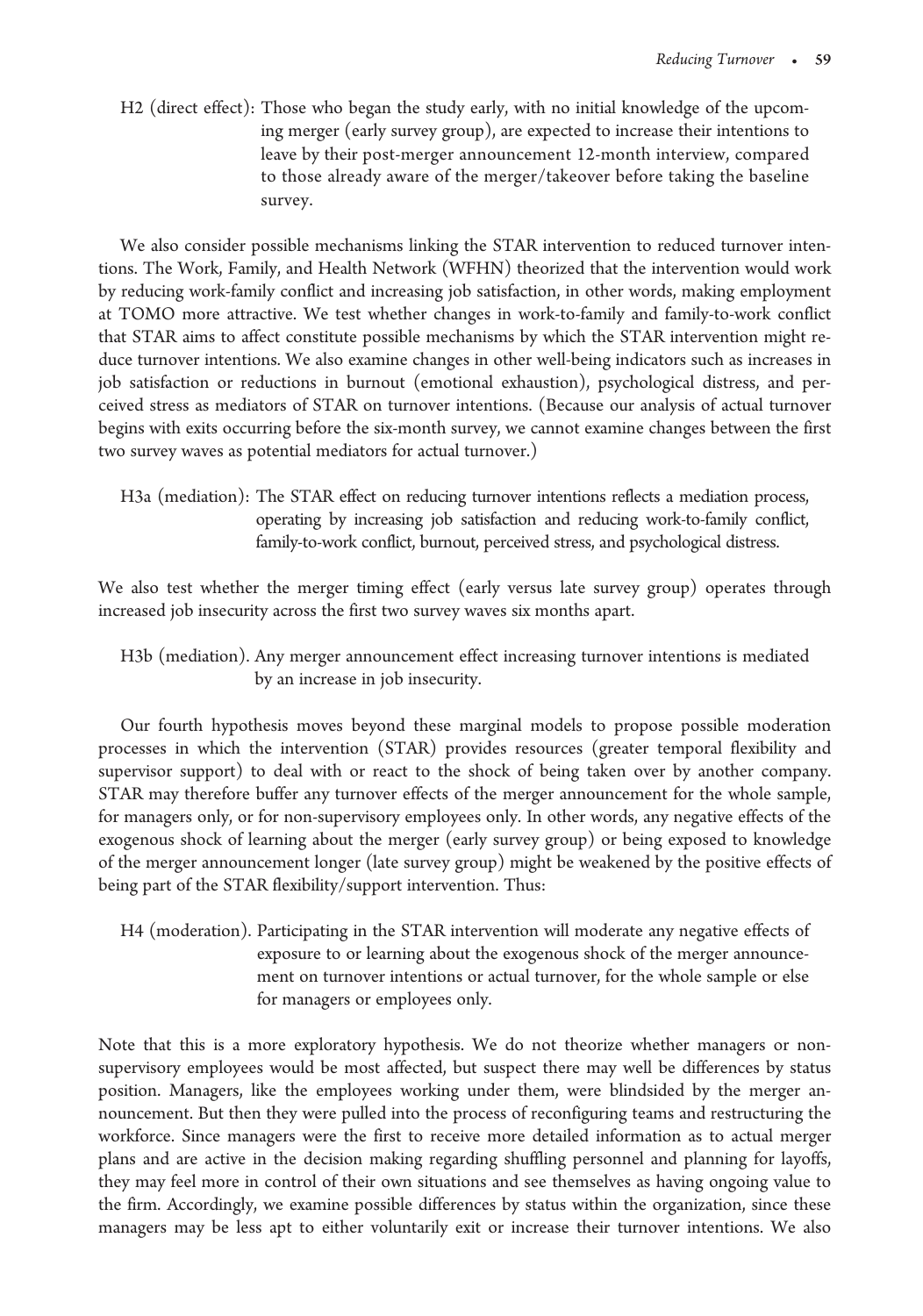consider other potential moderators, such as gender, age cohort, family circumstances, tenure, and employability.

#### METHOD

#### Data Collection

The researchers first worked with company representatives to identify 56 study groups that were then randomly assigned to either the "treatment (STAR)" or the "control" groups. The latter continued with usual management practices regarding flexibility or traditional schedules, so are also called usual practice groups. Some study groups consist of large teams reporting to the same managers, while other study groups include multiple smaller teams under either one senior leader or working closely together on the same application. A randomization procedure modified from a biased-coin randomization technique (Bray et al. 2013) was developed to ensure that job function, division, and size of the study groups were balanced between the treatment groups (STAR) and usual practice groups.

We collected survey data at four points in time—baseline, 6 months, 12 months, and 18 months—from TOMO employees and managers who were part of the information technology (IT) division of the firm and located in the two cities with the largest workforces. Both cities had active IT industries but were recovering from the Great Recession during the study period, suggesting the local labor markets were similar. Respondents were recruited into the WFHN study by trained field staff who described the study goals as understanding the relationship between work and employees' health and well-being. Participation in the WFHN Study was entirely voluntary; employees and managers were recruited by emphasizing the importance of the topic for employees, for the firm, and for promoting scientific understanding of the health effects of working conditions. The researchers' involvement and the researchers' aims of evaluating STAR's impact were not mentioned, and STAR was framed in company communications as a pilot being rolled out by the firm (see Kelly et al. 2014; Kossek et al. 2014; Moen et al. 2016). Study participants were informed that no individual responses to the survey would be available to anyone at TOMO. Computer-assisted personal interviews (CAPI) lasting about 60 minutes were conducted by trained field interviewers at the workplace on company time at baseline, 6 months, 12 months, and 18 months. In addition, we drew on administrative data on voluntary termination for approximately three years after baseline.

#### Sample

The data collection process occurred over an extended period of time; for example, the baseline CAPI data collection lasted about one year. The baseline survey was completed by 73 percent of eligible workers ( $N = 1,044$ ). Fully 85 percent ( $N = 889$ ) of baseline respondents also completed the 12-month follow-up survey. Failure to randomize a small number of cases to either STAR or usual practice resulted in a final analytic sample of 857 for analysis of turnover intentions. Most (90.8 percent) of the initial survey respondents consented to sharing their administrative personnel data with the study. For those who did not provide consent, in the competing risks models of voluntary turnover we used the last wave they were interviewed as the date they were censored. We have an analytic sample of 977 employees and managers when estimating actual turnover.

#### Dependent Variables

Turnover intentions are captured in a two-item scale developed by Karen Boroff and David Lewin (1997). Responses range from 1 (strongly disagree) to 5 (strongly agree). Questions include "you are seriously considering quitting [company name] for another employer" and "during the next 12 months, you will probably look for a new job outside [company name]." The correlation between these two items at baseline is .78.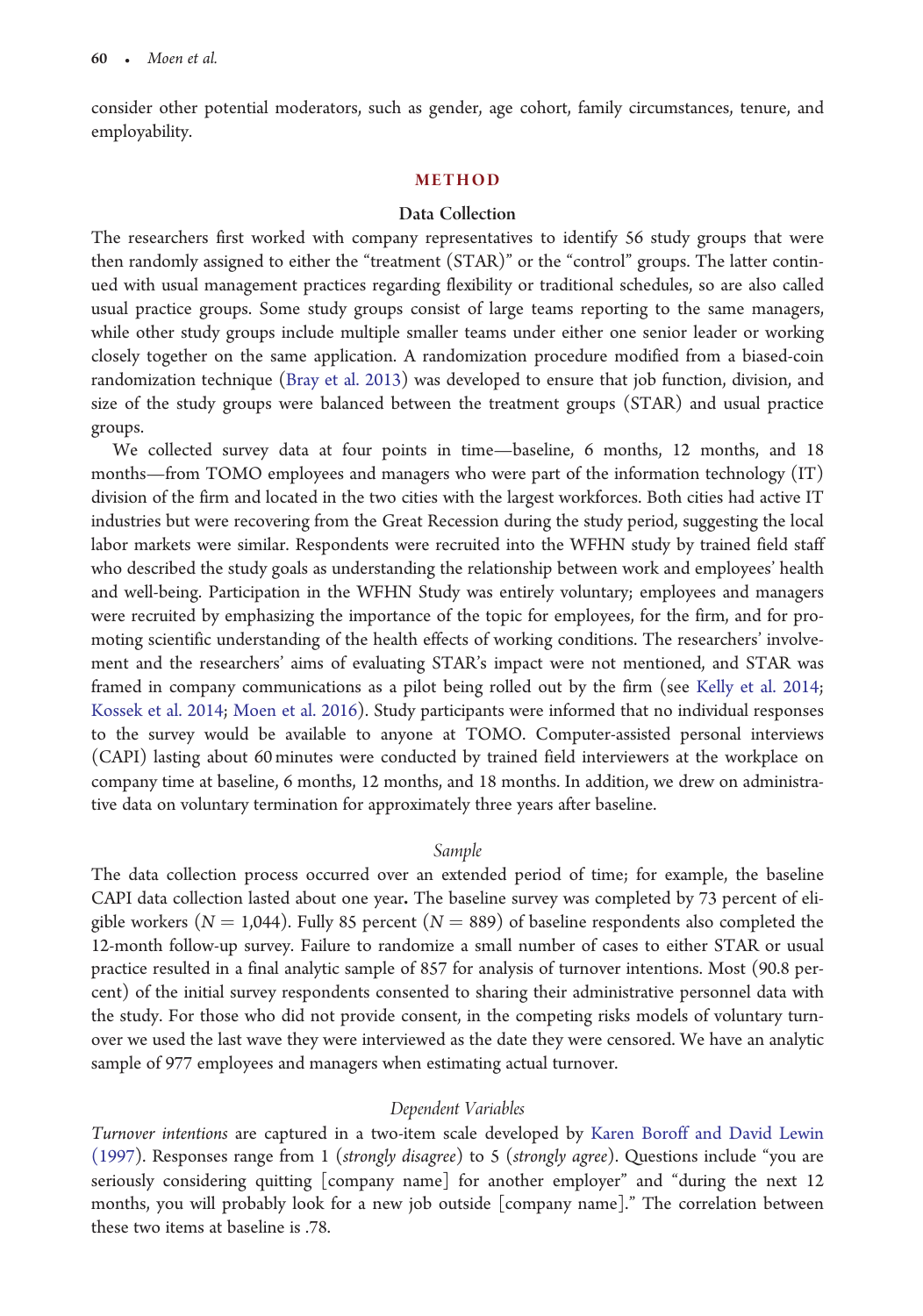We also assessed the degree of *actual turnover* or terminations by drawing on administrative data from the company listing the dates and reasons why employees left the firm. We focus on voluntary exits, treating involuntary layoffs as a competing risk.

#### Focal Independent Variable: The STAR Intervention

The STAR intervention was presented as a corporate pilot initiative and announced by senior executives in the IT division. STAR included (1) supervisory training on strategies to demonstrate support for employees' personal and family lives while also supporting employees' job performance and (2) participatory training sessions among both employees and managers that identify new work practices and processes to increase employees' control over work time and focus on key results, rather than face time. Employees randomized to STAR could work when they chose to do so, offering considerable flexibility so long as deadlines were met and projects were accomplished well. Employees in STAR also received blanket approval to work at home as they deemed appropriate; previously (and for the usual practice control group) a telecommuting policy required approval on a case-by-case basis by top management, but STAR made this available without managerial approval. The STAR training included eight hours of participatory sessions for employees (with managers present) as well as four additional hours for managers only. Facilitators prompted discussions of the organization's expectations of workers, everyday practices, and company policies, and encouraged participants to enact new ways of working that increase employees' control over their work time and for managers to demonstrate greater support for others' personal obligations. Previous analyses of STAR effects at six months found that employees reported more variable schedules, worked more at home, experienced more control over their work time, and saw their supervisors as more supportive of their personal and family commitments, as compared to employees in the control group (Kelly et al. 2014). We build on and extend this work by looking at STAR's impact on outcomes of interest to both employees and organizations: increases in turnover intentions, increases in voluntary termination, and whether STAR buffered the effects of subsequently learning of the impending merger for those in the early survey group.

#### Independent Variables

The two key explanatory variables are exposure to STAR and the timing/sequencing of exposure to the merger announcement in relation to when respondents completed the baseline survey. Those randomized to the STAR intervention were coded (1) and the controls (usual practice) were coded (0). This is standard for the more conservative "intent to treat" analytic strategy we use (see Kelly et al. 2014).

Survey group captures when respondents were interviewed at baseline in relation to when the merger was announced. Recall that about half of respondents (in both the STAR and control groups) were interviewed at baseline and introduced to STAR before the merger announcement (early survey group). The remainder had their baseline interview and STAR training only after being exposed to the merger announcement (late survey group). Thus, when the respondents in the late survey group randomized to STAR went through the initiative, they already knew about the impending takeover by another organization. All respondents had been exposed to the merger announcement (which occurred on a single day) by the time they completed their 12-month follow-up survey.

#### Mediators

We test for mediational effects, expecting that improvements in several well-being measures might account for any STAR effects on turnover intentions by the third (12-month) wave. (We could not test mediational effects for actual turnover since some exited prior to the six-month survey.) To capture changes across the first two waves, we subtracted baseline score of the mediators from the same measure at Wave 2 (six months later), examining the effects of changes in work-to-family conflict, family-to-work conflict, burnout, perceived stress, psychological distress, and job satisfaction on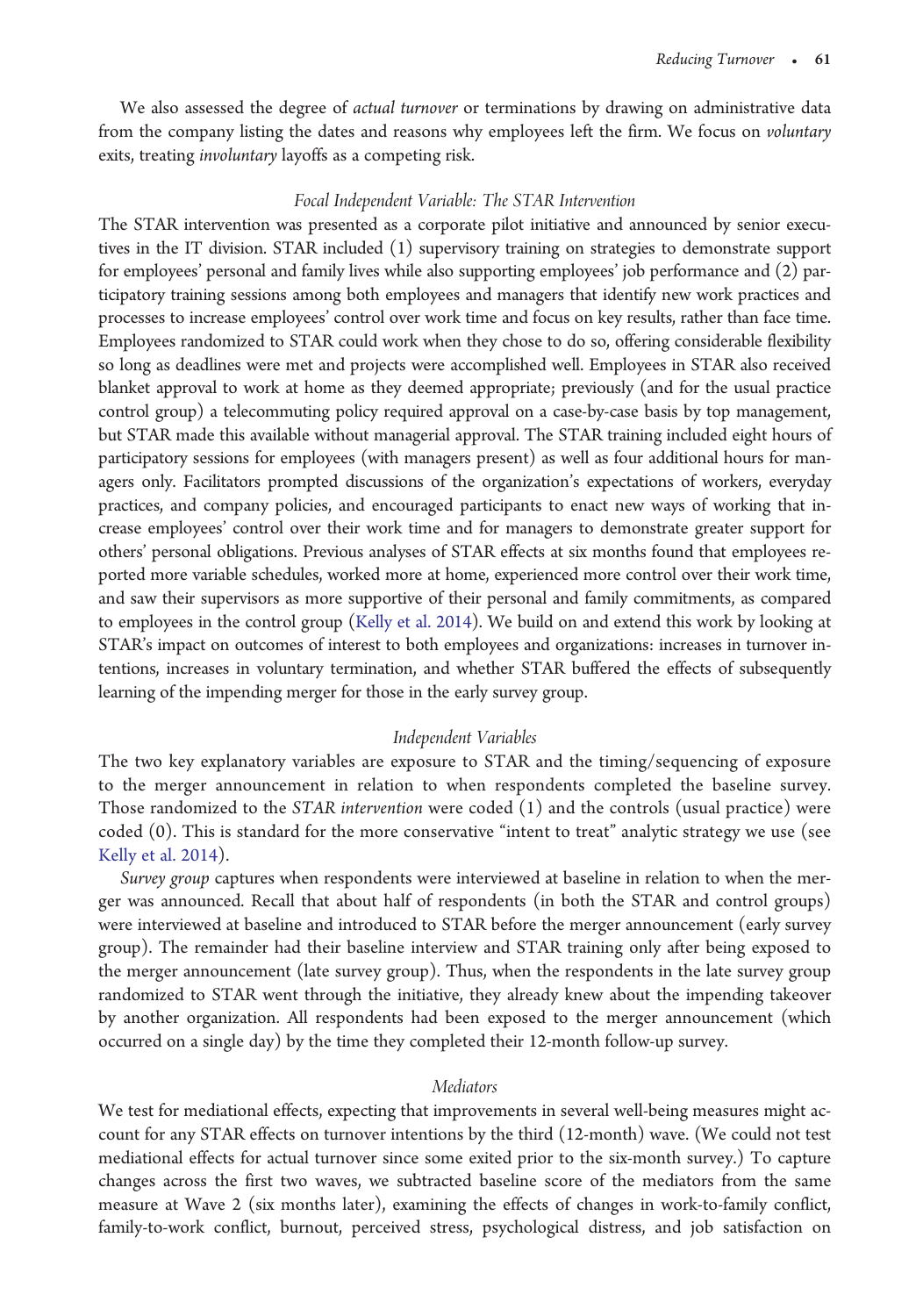changes in turnover intentions at the 12-month follow-up. A detailed description of the well-being measures is provided in Table A3. If a respondent skipped an item but answered more than 75 percent of questions on a scale, we substituted the missing value with the mean of the individual's observed values on other items in that scale.

Work-to-family-conflict and family-to-work conflict, two variables STAR was designed to reduce, is assessed using a scale developed and validated by Richard Netemeyer, James Boles, and Robert McMurrian (1996). It reflects the degree to which work responsibilities are incompatible with home obligations and vice versa. Sample questions include "The amount of time your job takes up makes it difficult to fulfill your family or personal responsibilities" for work-to-family conflict and "Family-related strain interferes with your ability to perform job-related duties" for family-to-work conflict. Responses range from 1 (strongly disagree) to 5 (strongly agree), with higher scores indicating higher level of conflict. Cronbach's Alpha is .90 for work-to-family conflict and .83 for family-to-work conflict at baseline.

Burnout/emotional exhaustion is measured by a three-item subscale of Maslach Burnout Inventory (Maslach and Jackson 1986). A sample question: "You feel emotionally drained from your work. How often do you feel this way?" Responses range from 1 (never) to 7 (every day), with higher scores indicating higher levels of burnout. Cronbach's Alpha for burnout/emotional exhaustion is .89 at baseline.

Psychological distress is measured by a standardized six-item scale developed by Robert Kessler and colleagues (2003) for mental health. Higher scores (6 to 30) indicate higher level of non-specific psychological distress. Cronbach's Alpha for psychological distress is .75 at baseline.

Perceived stress is captured by a four-item scale validated by Sheldon Cohen, Tom Kamarck, and Robin Mermelstein (1983), which is a global measure of stress appraisals. This scale was only fielded to employees to provide time for other questions to managers. Cronbach's Alpha is .77 for perceived stress at baseline. Higher scores of perceived stress (4 to 20) indicate higher level of stress.

Job satisfaction is derived from a three-item scale developed by Cortlandt Cammann and colleagues (1983), including the question: "In general, you are satisfied with your job?" Responses range from 1 (strongly disagree) to 5 (strongly agree). Cronbach's Alpha of job satisfaction is .86 at baseline.

Job insecurity is captured by a single item asked at each survey wave: "Thinking about the next 12 months, how likely do you think it is that you will lose your job or be laid off?" on a 1 (not at all likely) to 4 (very likely) scale (Brim, Ryff, and Kessler 2004). Change in job insecurity is obtained by subtracting respondents' score at baseline from their score at Wave 2, with a positive number representing an increase in job insecurity.

#### Moderators

We test several demographic variables as possible moderators: age-cohort is a categorical variable distinguishing Leading-Edge Boomers (born between 1946 and 1954), Trailing-Edge Boomers (born between 1955 and 1964), and GenXers (born between 1965 and 1980). (Given the small numbers, five pre-boomers born between 1940 and 1945 are included with the Leading-Edge Boomers.) We also consider gender and marital status as potential moderators, coded with women  $=1$ , and married  $=$  1, respectively.

Several work-related variables are theorized as potential moderators. Managerial status is coded as a dummy, with *managers*  $= 1$ . Tenure at baseline greater than the median (11 years) is coded as *high tenure*  $(= 1)$ , with those with low tenure expected to both be more likely to increase their turnover intentions and benefit from the buffering effects of STAR. We also include employability, since those with poor prospects are unlikely to increase their turnover intentions. Employability is measured by a single question: "How easy would it be for you to find a job with another employer with approximately the same income and fringe benefits as you have now?" Answers "very easy" or "somewhat easy" are coded as high employ*ability*  $(= 1)$  whereas "not easy at all" is coded as low employability. We theorized those with high employability would be more apt to have increased turnover intentions as well as more voluntary exits, and that STAR might reduce the turnover intentions and exits of the high employability group.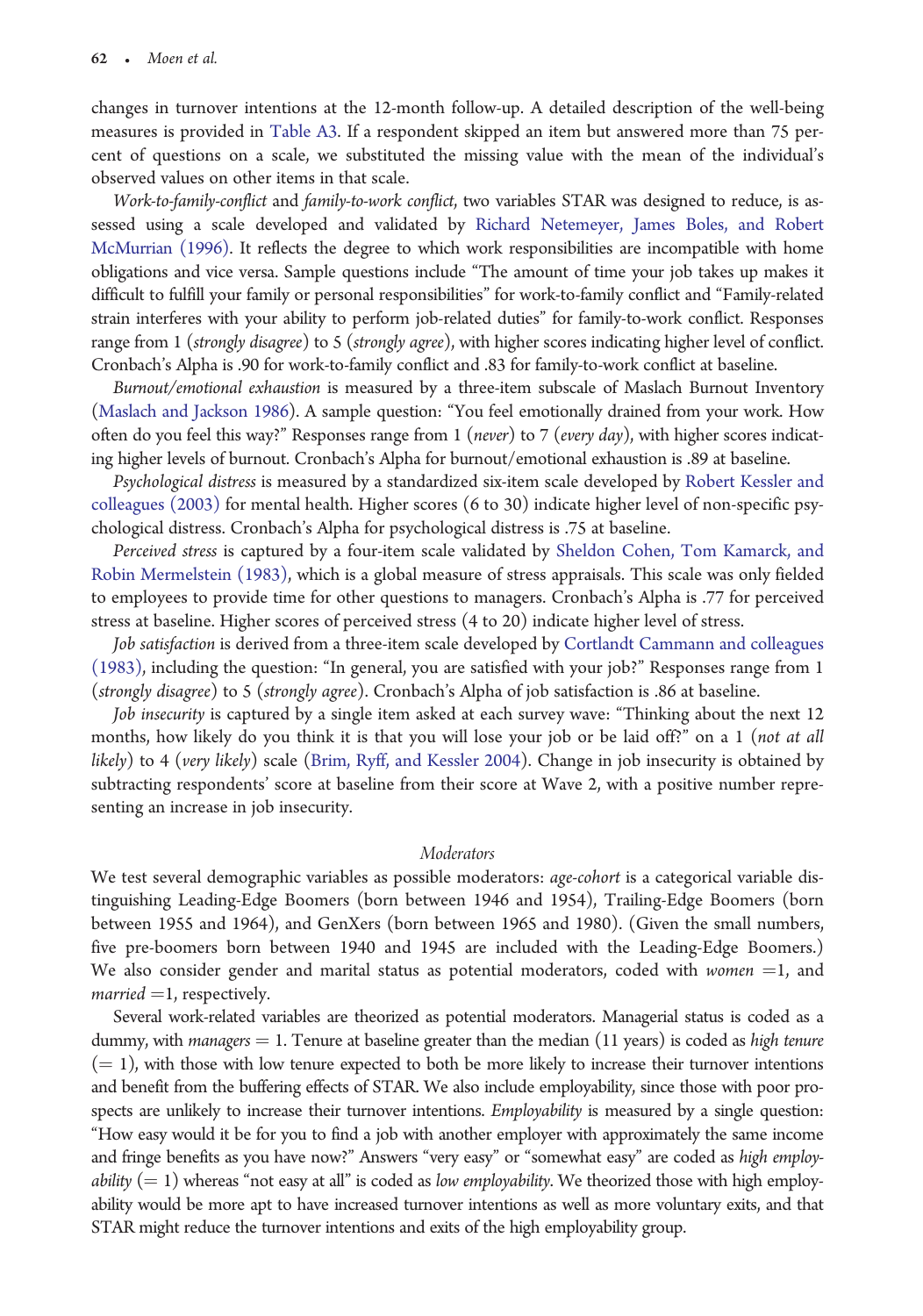#### Analytical Procedures

Our objective is to understand the effects of the STAR intervention on turnover intentions and actual voluntary exits, recognizing as well the effects of the timing of STAR exposure in relation to the merger announcement. Conceptually, our analytic strategy aims to mimic the ideal experiment that would yield definitive estimates of the desired effects. This ideal factorial experiment would randomize many persons (or teams) to one of the four conditions defined by the two interventions: STAR (yes/no) and survey/merger announcement timing distinguishing the early survey group (preannouncement) from the late survey group (post-announcement). Assuming perfect compliance, fidelity, measurement, and so forth, this experiment would identify the effects of STAR alone, of being in the early survey group alone, and their combination or joint effects (see Table A1). Accordingly, we conduct actual analyses with our imperfect data (with STAR randomized and early/ late survey group timing not randomized but at least balanced across STAR treatment groups) that shed light on these effects.

In randomized experiments one can assume that subjects in each condition are similar on both measured and unobserved characteristics. Half (50.41 percent) of the respondents were randomized to the STAR intervention, half randomized to the control group. The STAR and control groups are balanced; we find few statistically significant differences ( $p < .05$ ) between members in the STAR and control groups on demographic measures (Table 1). Although we did not expect early and late survey groups to be balanced given that the timing of baseline survey in relation to the merger announcement was out of our control, we find these groups are also balanced on most variables (see Table A2). We therefore include as covariates variables that were not balanced (purely by chance) between STAR and usual practice, i.e, age cohort, race, and tenure, in addition to managerial status as a measure of organizational location. We find the patterns of results regarding STAR's effects do not differ from the reduced models (Tables 2 and 3). We also include baseline levels of turnover intentions in the model estimating turnover intentions, since our goal is to capture any changes between baseline and twelve months.

#### Estimation

We assess changes in turnover intentions at the 12-month survey, prior to the period when the merger/acquisition was finalized with major organizational restructuring and before there was high voluntary and involuntary turnover (see Figure 2). We use linear mixed models with level 1 as individuals and level 2 as study groups to estimate turnover intentions by Wave 3, controlling for baseline turnover intentions. The models are fit using maximum likelihood with xtmixed in Stata 13. The basic models thus take the following form:

$$
Y_{ij} = \beta_0 + \beta_1
$$
STAR<sub>j</sub> +  $\beta_2$ Timing of Knowing about Merger<sub>ij</sub> +  $\beta_3$ STAR<sub>j</sub><sup>\*</sup> Timing of Knowing about Merger<sub>ij</sub> +  $\beta_4$ Age Cohort<sub>ij</sub> +  $\beta_5$ Race<sub>ij</sub> +  $\beta_6$ Management Status<sub>ij</sub> +  $\beta_7$ Tenure<sub>ij</sub> +  $u_j$  +  $\epsilon_{ij}$ 

Here  $j$  is study group and  $i$  is the individual respondent. The fixed portion of the model estimates an overall regression line representing the population average. The random effect,  $u_j$ , serves to shift this regression line up or down according to each study group since the random effects occur at the study group level (studygroup).

In order to examine potential mediation effects, we first constructed change scores between Wave 2 and baseline for each mediator. We recoded change scores to 0 if a respondent had a missing value for either wave of mediators in order to include as many respondents as possible. (Robustness checks show that the results are the same using a more restricted sample.) We then included both STAR and mediators to predict turnover intentions and to assess whether decreases in work-family conflict, burnout, perceived stress and psychological distress, and/or increases in job satisfaction fully or partially mediate the effect of STAR on turnover intentions. We also assess whether increases in job insecurity fully or partially mediate the turnover intentions effect of being in the early survey group.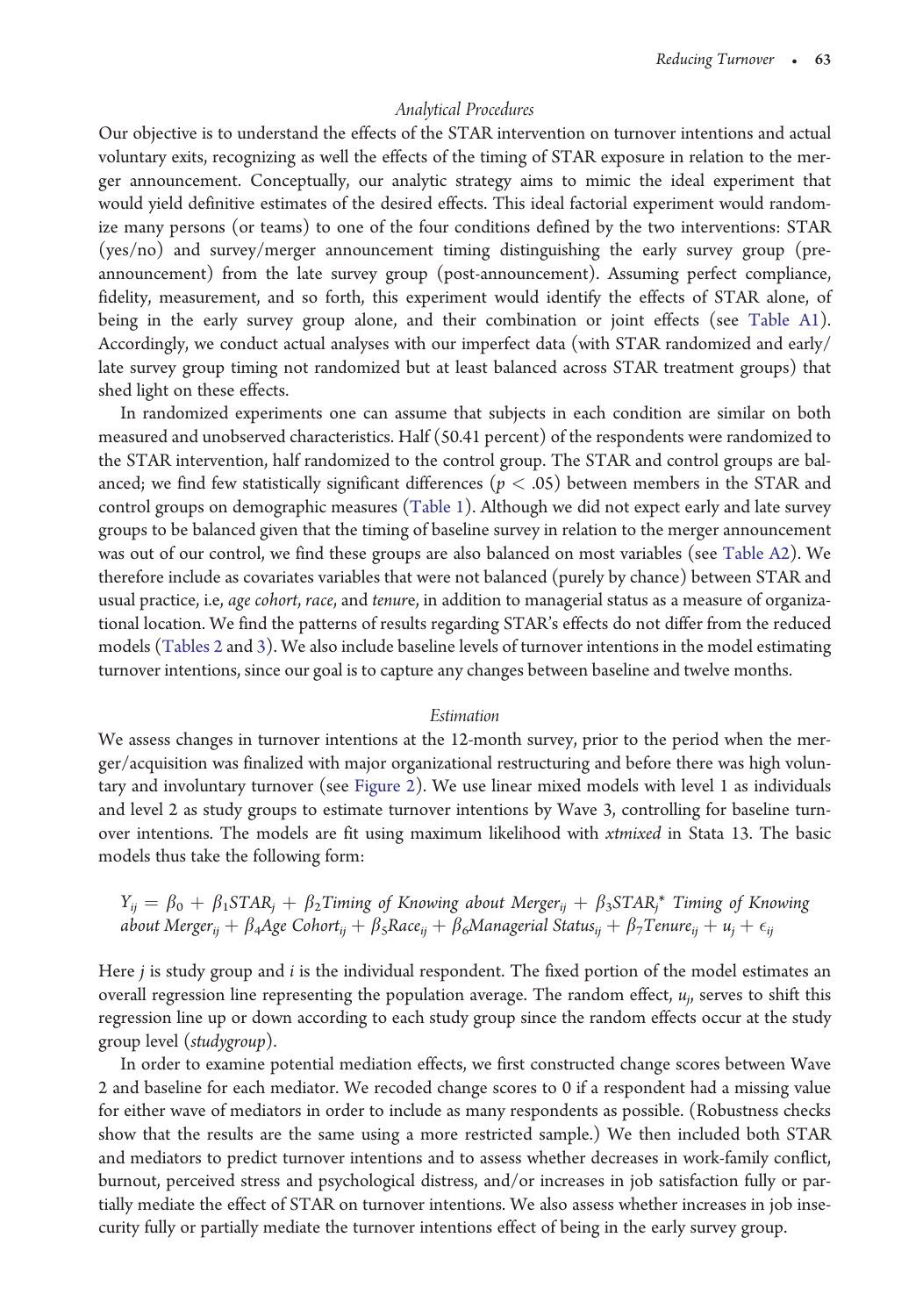|                                                                                        | Full Sample <sup>a</sup> |        | <b>STAR</b> |        |          | Usual Practice (control) |                |  |
|----------------------------------------------------------------------------------------|--------------------------|--------|-------------|--------|----------|--------------------------|----------------|--|
|                                                                                        | Mean/%                   | StdDev | $Mean$ %    | StdDev | $Mean$ % | StdDev                   | $t$ -test $^b$ |  |
| Dependent variables                                                                    |                          |        |             |        |          |                          |                |  |
| Actual turnover ( $\sim$ 3 years)                                                      |                          |        |             |        |          |                          |                |  |
| Voluntary exits $(N = 92)$                                                             | 9.42%                    |        | 7.57%       |        | 11.27%   |                          | ∗              |  |
| Involuntary exits $(N = 58)$                                                           | 5.94%                    |        | 7.16%       |        | 4.71%    |                          |                |  |
| Stayers                                                                                | 84.65%                   |        | 85.28%      |        | 84.02%   |                          |                |  |
| Turnover intentions by Wave 3                                                          | 2.34                     | 1.06   | 2.18        | 1.01   | 2.50     | 1.09                     | ***            |  |
| Independent variables                                                                  |                          |        |             |        |          |                          |                |  |
| Study group level                                                                      |                          |        |             |        |          |                          |                |  |
| Experimental condition<br>$(STAR = 1)$                                                 | 50.41%                   |        | 100%        |        | 0%       |                          |                |  |
| Individual level                                                                       |                          |        |             |        |          |                          |                |  |
| Baseline turnover intentions<br>Timing of survey in relation<br>to merger announcement | 2.24                     | 1.05   | 2.19        | 1.02   | 2.28     | 1.09                     |                |  |
| Early survey group <sup>c</sup>                                                        | 52.63%                   |        | 53.94%      |        | 51.29%   |                          |                |  |
| Late survey group <sup>c</sup>                                                         | 47.37%                   |        | 46.06%      |        | 48.71%   |                          |                |  |
| Potential mediators                                                                    |                          |        |             |        |          |                          |                |  |
| $\Delta$ Work-to-family conflict<br>(W2-baseline)                                      | $-.18$                   | .76    | $-.27$      | .79    | $-.10$   | .72                      | $**$           |  |
| $\Delta$ Family-to-work conflict<br>(W2-baseline)                                      | $-.01$                   | .57    | $-.04$      | .55    | .01      | .58                      |                |  |
| $\Delta$ Job satisfaction<br>(W2-baseline)                                             | .05                      | .59    | .11         | .59    | $-.01$   | .59                      | $**$           |  |
| $\Delta$ Burnout<br>(W2-baseline)                                                      | $-.16$                   | 1.23   | $-.25$      | 1.29   | $-.07$   | 1.16                     | $\ast$         |  |
| $\Delta$ Psychological distress<br>(W2-baseline)                                       | $-.37$                   | 2.65   | $-.44$      | 2.58   | $-.30$   | 2.73                     |                |  |
| $\Delta$ Perceived stress                                                              | $-.25$                   | 2.15   | $-.26$      | 2.07   | $-.24$   | 2.22                     |                |  |
| $(W2-baseline)^d$                                                                      |                          |        |             |        |          |                          |                |  |
| $\Delta$ Job insecurity<br>$(W2-baseline)^e$                                           | .12                      | .65    | .08         | .67    | .15      | .64                      |                |  |
| Covariates                                                                             |                          |        |             |        |          |                          |                |  |
| Women $(= 1)$                                                                          | 38.04%                   |        | 40.51%      |        | 35.53%   |                          |                |  |
| Age cohort                                                                             |                          |        |             |        |          |                          |                |  |
| Leading-Edge Boomers<br>$(b. 1946-54)$                                                 | 15.29%                   |        | 17.82%      |        | 12.71%   |                          | $\ast$         |  |
| <b>Trailing-Edge Boomers</b><br>$(b. 1955-64)$                                         | 38.16%                   |        | 40.05%      |        | 36.24%   |                          |                |  |
| Gen Xers (b. 1965-80)                                                                  | 46.56%                   |        | 42.13%      |        | 51.06%   |                          | $**$           |  |
| Race                                                                                   |                          |        |             |        |          |                          |                |  |
| White $(= 1)$                                                                          | 70.60%                   |        | 72.45%      |        | 68.71%   |                          |                |  |
| Indian Asian $(= 1)$                                                                   | 14.47%                   |        | 11.81%      |        | 17.18%   |                          | ∗              |  |
| Others $(= 1)$                                                                         | 14.94%                   |        | 15.74%      |        | 14.12%   |                          |                |  |
| Married $(= 1)$                                                                        | 82.96%                   |        | 83.33%      |        | 82.59%   |                          |                |  |

Table 1. Descriptive Statistics, Full Sample and by Experimental Condition (STAR)

(continued)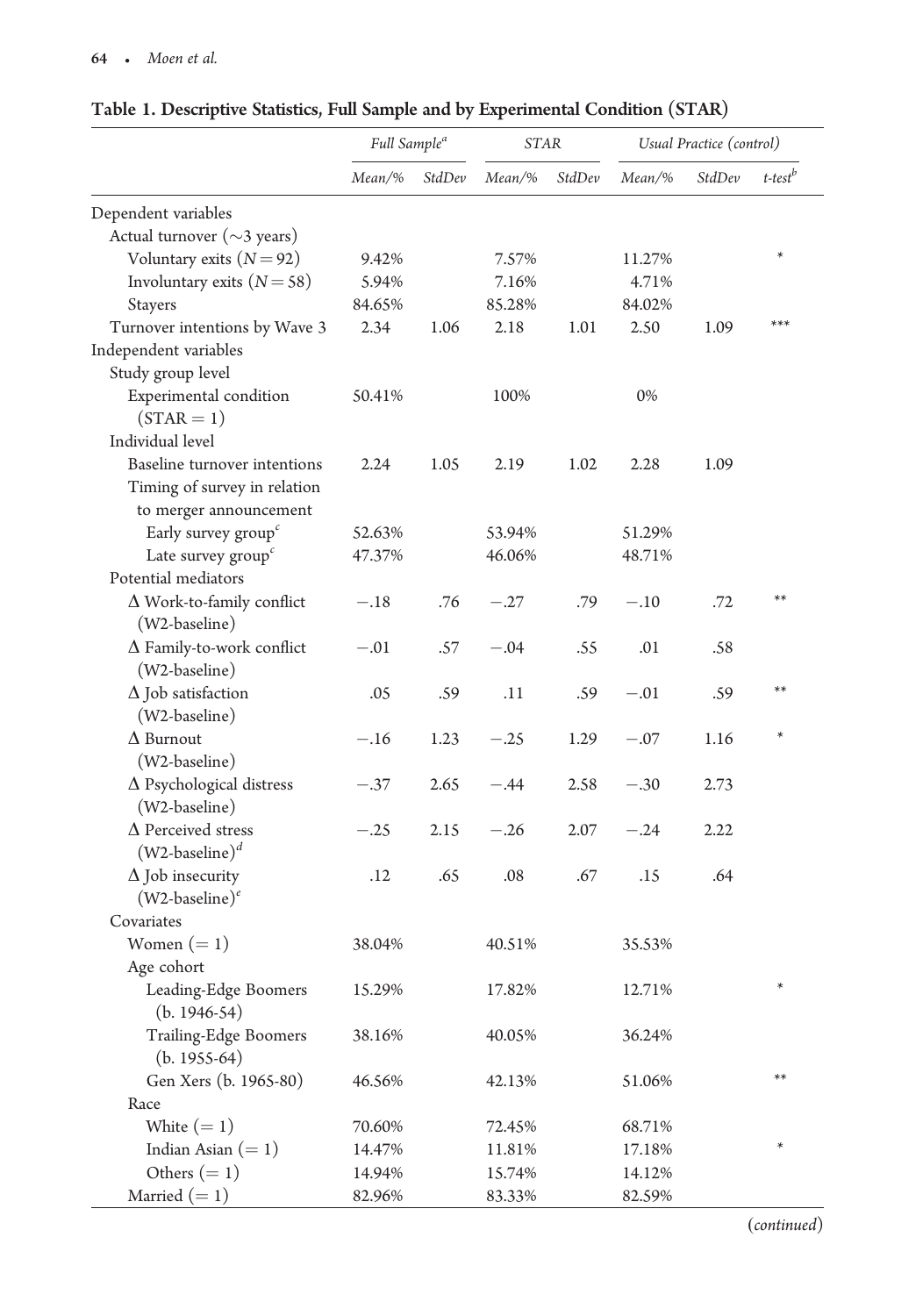|                                                                                 | Full Sample <sup>a</sup> |        | <b>STAR</b>     |        |                 | Usual Practice (control) |                        |
|---------------------------------------------------------------------------------|--------------------------|--------|-----------------|--------|-----------------|--------------------------|------------------------|
|                                                                                 | Mean/%                   | StdDev | $Mean\%$        | StdDev | $Mean\%$        | StdDev                   | $t$ -test <sup>b</sup> |
| Have children under 18 at<br>home $(= 1)$                                       | 58.58%                   |        | 58.56%          |        | 58.59%          |                          |                        |
| Number of children under 18<br>Managerial status $(=1)$                         | 1.04<br>21.70%           | 1.10   | 1.01<br>22.45%  | 1.07   | 1.07<br>20.94%  | 1.13                     |                        |
| Tenure at baseline (in years)<br>Tenure greater than median<br>11 years $(= 1)$ | 14.51<br>50.06%          | 9.49   | 15.78<br>53.01% | 10.07  | 13.22<br>47.06% | 8.68                     | ***<br>$^{+}$          |
| High employability $(= 1)^f$                                                    | 43.97%                   |        | 42.76%          |        | 45.22%          |                          |                        |

#### Table 1. Descriptive Statistics, Full Sample and by Experimental Condition (STAR) (continued)

a Analysis for actual turnover includes 977 cases, while analysis for turnover intentions has 857 cases due to exits and missing data.

 $b^b$ Mean differences between STAR and usual practice (control) are tested using *t*-tests.

Early survey group completed the baseline survey prior to the merger announcement. Late survey group completed their baseline survey after the merger announcement.

<sup>d</sup>Perceived stress was only measured among employees ( $n = 671$ ).

 ${}^{\epsilon}\Delta$  Job insecurity is theorized as a mediator for the timing of survey in relation to the merger announcement.

The sample size is 846 for employability due to missing values.

 $^{\dagger}p < .10$   $^{\ast}p < .05$   $^{\ast\ast}p < .01$   $^{\ast\ast\ast}p < .001$  (two-tailed tests)

We use competing risk survival models (stcrreg in Stata13) based on Fine and Gray's proportional subhazards model to assess the probability of voluntary turnover. As an extension of Cox proportional hazard regressions, competing risk regressions allows us to better estimate the association of predictors and the outcome of interest, i.e, voluntary exits, by adjusting for the rate of a competing event, in this case involuntary turnover. If respondents are laid off they are obviously no longer at risk of voluntarily leaving their jobs. The semiparametric nature of the competing-risk models permits us to capture the effects of covariates over time without assuming any particular form of distribution for the subhazard rate (Box-Steffensmeier and Jones 2004). We take the date of respondents' baseline survey as their starting point. For the stayers, the date of their last survey serves as the date they are right censored. The date of exit in the administrative data is treated as the date of the turnover "event" for those leaving the company. Standard errors were adjusted for clustering by study groups.

#### RESULTS

Table 1 presents descriptive statistics on variables at baseline for the total sample as well as separately for respondents randomized to STAR and usual practice control groups. Respondents at TOMO are on average 46.16 years old, reflecting the larger aging trend of the American workforce. A little over half are Boomers; 15 percent are in the leading edge of the Boomer cohort (born 1946-54) and 38 percent are in the trailing edge of the Boomer cohort (born 1955-64). The Gen X cohort (born 1965-80) constitutes almost half (47 percent) of the sample. Two in five (38 percent) respondents are women. While 14.5 percent of the sample is Indian Asian; this is not surprising as Current Population Survey data (from 2010) finds that 17 percent of full-time IT professionals in the United States are Asian.

Note there is no bivariate difference in baseline turnover intentions between STAR treatment and usual practice control respondents (prior to the intervention), but there is, as hypothesized, by the 12-month follow-up survey (Wave 3). Despite the uncertainty of a pending merger, the mean of turnover intentions for the STAR groups changed minimally if at all from 2.19 to 2.18 over the 12 months between the baseline and the Wave 3 surveys. In contrast, the mean for turnover intentions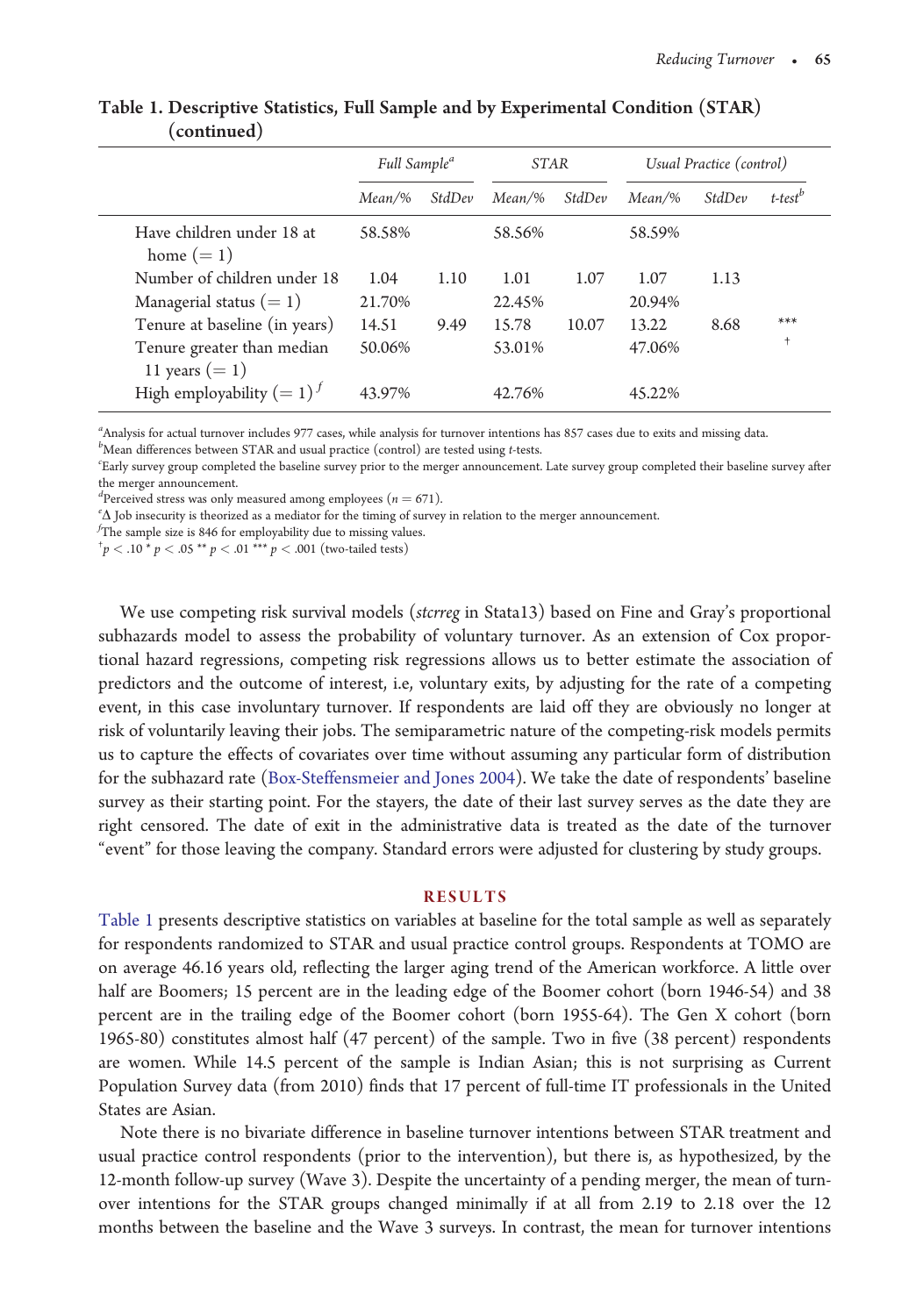|                                             |                |                 |                     |                                   |                 |                | Turnover Intentions, Wave 3 |               |                                                             |            |        |            |          |
|---------------------------------------------|----------------|-----------------|---------------------|-----------------------------------|-----------------|----------------|-----------------------------|---------------|-------------------------------------------------------------|------------|--------|------------|----------|
|                                             |                |                 |                     |                                   |                 |                | Coefficient                 |               |                                                             |            |        |            |          |
|                                             | Direct Effects |                 |                     |                                   |                 | Mediation      |                             |               | (employees only)                                            |            |        | Moderation |          |
|                                             | $\bigcirc$     | $\widetilde{c}$ | $\odot$             | $\begin{pmatrix} 4 \end{pmatrix}$ | $\widetilde{S}$ | $\circledcirc$ | $\bigcirc$                  | $\circled{s}$ | $\odot$                                                     | $(01)$     | (11)   | (12)       | $(13)$   |
| <b>STAR</b>                                 | $-0.243***$    | $-.248***$      | $-.232***$          | $-.243***$                        | $-0.213***$     | $-.235***$     | $-.244***$                  | $-204***$     | $-183**$                                                    | $-.197***$ | $-141$ | $-0.079$   | $-.013$  |
| $(=1)$                                      | (.061)         | (.060)          | $(.059)$<br>$.123*$ | (.058)                            | (.057)          | (.058)         | (.060)                      | (.055)        | (0.59)                                                      | (.055)     | (.091) | (.095)     | (.122)   |
| Early study group $(=1)$                    |                | $.129*$         |                     | $119*$                            | $.112*$         | $114^{+}$      | $.128*$                     | $102^{+}$     | .048                                                        | $077$      | $222*$ | $.277***$  | $.348**$ |
|                                             |                | (.060)          | (.059)              | (.059)                            | (057)           | (.058)         | (.060)                      | (.055)        | (.061)                                                      | (.056)     | (.088) | (.091)     | (111)    |
| Manager<br>$(=1)$                           | $-007$         | .002            | .013                | .003                              | 015             | .006           | $-0.004$                    | 016           |                                                             | $018$      | 006    | .128       | .004     |
|                                             | (.067)         | (.067)          | (.067)              | (.067)                            | (.066)          | (.067)         | (.067)                      | (.065)        |                                                             | (.065)     | (.113) | (.128)     | (.067)   |
| Change in work-to-                          |                |                 | $.108**$            |                                   |                 |                |                             | .023          | 019                                                         | $018$      |        |            |          |
| family conflict                             |                |                 | (.036)              |                                   |                 |                |                             | (.040)        | (.043)                                                      | $(0 + 0)$  |        |            |          |
| $(W2-baseline)$                             |                |                 |                     |                                   |                 |                |                             |               |                                                             |            |        |            |          |
| Change in family-to-                        |                |                 |                     | $131**$                           |                 |                |                             | .056          | $.112*$                                                     | .061       |        |            |          |
| work conflict                               |                |                 |                     | (.049)                            |                 |                |                             | (0.50)        | (0.056)                                                     | (.050)     |        |            |          |
| $\left( \mathrm{W2\text{-}baseline}\right)$ |                |                 |                     |                                   |                 |                |                             |               |                                                             |            |        |            |          |
| Change in job satis-                        |                |                 |                     |                                   | $-.311***$      |                |                             | $-268***$     | $-278***$                                                   | $-.266***$ |        |            |          |
| $\operatorname{factor}$                     |                |                 |                     |                                   | (.046)          |                |                             | (0.48)        | (0.054)                                                     | (.048)     |        |            |          |
| $(W2-baseline)$                             |                |                 |                     |                                   |                 |                |                             |               |                                                             |            |        |            |          |
| Change in burnout                           |                |                 |                     |                                   |                 | $.085***$      |                             | .039          |                                                             |            |        |            |          |
| $\left( \text{W2-basedine}\right)$          |                |                 |                     |                                   |                 | (.022)         |                             | (.025)        | $\begin{array}{c} 031 \\ (027) \\ 019 \\ (012) \end{array}$ | (0.024)    |        |            |          |
| Change in psycho-                           |                |                 |                     |                                   |                 |                | $.028**$                    | $010$ .       |                                                             | .009       |        |            |          |
| logical distress                            |                |                 |                     |                                   |                 |                | (.010)                      | (011)         |                                                             | (.010)     |        |            |          |
| $(W2-baseline)$                             |                |                 |                     |                                   |                 |                |                             |               |                                                             |            |        |            |          |
|                                             |                |                 |                     |                                   |                 |                |                             |               | .006                                                        |            |        |            |          |

Table 2. Linear Mixed Models of STAR Effects on Turnover Intentions by Wave 3 Table 2. Linear Mixed Models of STAR Effects on Turnover Intentions by Wave 3

66 -Moen et al.

(continued)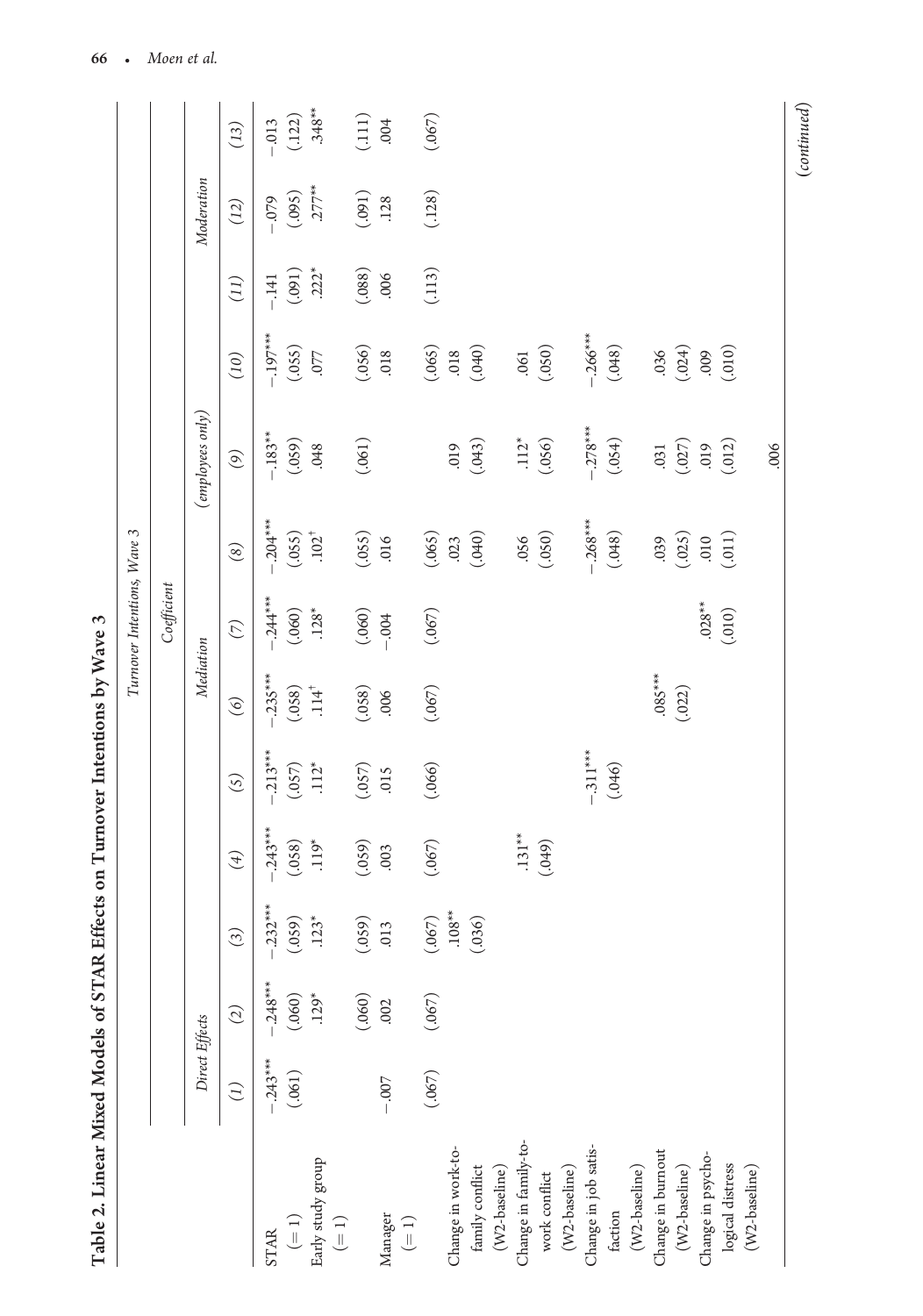| Table 2. Linear Mixed Models of STAR Effects on Turnover Intentions by Wave 3 (continued) |                |                |                  |                   |                 |           | Turnover Intentions, Wave 3 |               |                                        |           |                  |                  |                                |
|-------------------------------------------------------------------------------------------|----------------|----------------|------------------|-------------------|-----------------|-----------|-----------------------------|---------------|----------------------------------------|-----------|------------------|------------------|--------------------------------|
|                                                                                           |                |                |                  |                   |                 |           | Coefficient                 |               |                                        |           |                  |                  |                                |
|                                                                                           | Direct Effects |                |                  |                   |                 | Mediation |                             |               | (employees only)                       |           |                  | Moderation       |                                |
|                                                                                           | $\bigcirc$     | $\overline{c}$ | $\odot$          | $\left( 4\right)$ | $\widetilde{S}$ | $\odot$   | $\circlearrowright$         | $\circled{s}$ | $\begin{pmatrix} 0 \\ 0 \end{pmatrix}$ | (10)      | (11)             | (12)             | (13)                           |
| Change in perceived<br>stress                                                             |                |                |                  |                   |                 |           |                             |               | (.016)                                 |           |                  |                  |                                |
| $\left(\mbox{W2-basedine}\right)^a$                                                       |                |                |                  |                   |                 |           |                             |               |                                        |           |                  |                  |                                |
| Change in job inse-                                                                       |                |                |                  |                   |                 |           |                             |               | $.133***$                              | $.112**$  |                  |                  |                                |
| curity                                                                                    |                |                |                  |                   |                 |           |                             |               | (0.45)                                 | (.041)    |                  |                  |                                |
| $\left(\mbox{W2-basedine}\right)^b$                                                       |                |                |                  |                   |                 |           |                             |               |                                        |           |                  |                  |                                |
| STAR*early study                                                                          |                |                |                  |                   |                 |           |                             |               |                                        |           | $-199^{\dagger}$ | $-.314*$         | $-.439**$                      |
| group                                                                                     |                |                |                  |                   |                 |           |                             |               |                                        |           | (117)            | (.129)           | (.160)                         |
| STAR*managers                                                                             |                |                |                  |                   |                 |           |                             |               |                                        |           | $-.022$          | $-0.274$         |                                |
|                                                                                           |                |                |                  |                   |                 |           |                             |               |                                        |           | (.135)           | (.184)           |                                |
| Early study                                                                               |                |                |                  |                   |                 |           |                             |               |                                        |           | .024             |                  |                                |
| group*manager                                                                             |                |                |                  |                   |                 |           |                             |               |                                        |           | (.134)           | $-260$<br>(.194) |                                |
| STAR*early study                                                                          |                |                |                  |                   |                 |           |                             |               |                                        |           |                  | $.542*$          |                                |
| STAR*high tenure<br>group*manager                                                         |                |                |                  |                   |                 |           |                             |               |                                        |           |                  | (.268)           | $-.242$                        |
|                                                                                           |                |                |                  |                   |                 |           |                             |               |                                        |           |                  |                  |                                |
| Early study group*                                                                        |                |                |                  |                   |                 |           |                             |               |                                        |           |                  |                  | $(.161)$<br>- 264 <sup>+</sup> |
| high tenure                                                                               |                |                |                  |                   |                 |           |                             |               |                                        |           |                  |                  | (.157)                         |
| STAR*early study                                                                          |                |                |                  |                   |                 |           |                             |               |                                        |           |                  |                  | $.486*$<br>(.221)              |
| group*high tenure                                                                         |                |                |                  |                   |                 |           |                             |               |                                        |           |                  |                  |                                |
| High tenure $(=1)$                                                                        | $-.112^{+}$    | $-101^+$       | $-107^{\dagger}$ | $-0.097$          | $-.120*$        | $-0.097$  | $-.105+$                    | $-116^{+}$    | $-082$                                 | $-.123*$  | $-.101$          | $-.103+$         | .024                           |
|                                                                                           | (.061)         | (.061)         | (.061)           | (.061)            | (.060)          | (.061)    | (.061)                      | (.060)        | (.066)                                 | (0.059)   | (.061)           | (.061)           | (.115)                         |
|                                                                                           | $.619***$      | $.623***$      | $.630***$        | $.628***$         | $.650***$       | $.629***$ | $.629***$                   | $.655***$     | $.680***$                              | $.653***$ | $.625***$        | $.622***$        | $.623***$                      |
|                                                                                           |                |                |                  |                   |                 |           |                             |               |                                        |           |                  |                  | (continued)                    |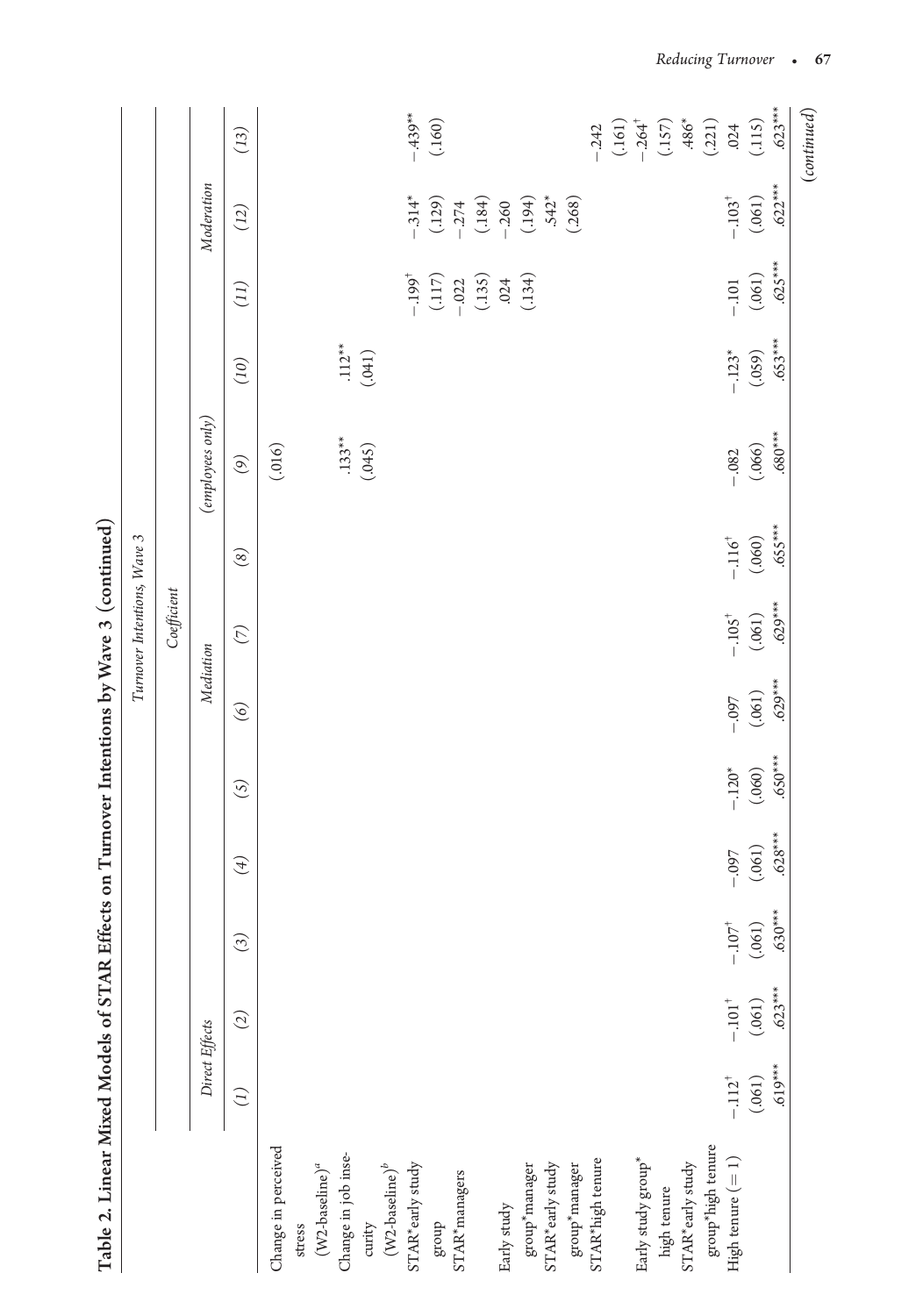|                                    |                  |                           |           |         |                | Coefficient      |               |                                |        |                    |            |         |
|------------------------------------|------------------|---------------------------|-----------|---------|----------------|------------------|---------------|--------------------------------|--------|--------------------|------------|---------|
|                                    | Direct Effects   |                           |           |         |                | Mediation        |               | $($ employees $\mathit{only})$ |        |                    | Moderation |         |
| $\left( 1\right)$                  | $\widetilde{c}$  | $\widetilde{\mathcal{E}}$ | $^{(4)}$  | $\odot$ | $\circledcirc$ | $\widehat{C}$    | $\circled{s}$ | $\odot$                        | (10)   | $\left( 11\right)$ | (12)       | (13)    |
| Turnover intentions<br>at baseline | (.027)<br>(.027) | (.027)                    | (.027)    | (.026)  | (.026)         | (027)            | (.026)        | (.029)                         | (.026) | (.027)             | (027)      | (.027)  |
| 857<br>Observations                | 857              | 857                       | 857       | 857     | 857            | 857              | 857           | 671                            | 857    | 857                | 857        | 857     |
| 56<br>Number of groups             | 56               | 56                        | 56        | 56      | 56             | 56               | 56            | 56                             | 56     | 56                 | 56         | 56      |
| .008<br>Study group variance       | 007              | <b>COO</b> .              | .004      | .003    | 005            | .007             | .001          | $\circ$                        | .002   | 005                | 004        | .003    |
| 639<br>Individual variance         | .636             | .632                      | .633      | 608     | .628           | .631             | .603          | .572                           | S98    | .636               | .634       | .634    |
| 012<br>ICC                         | $\overline{0}1$  | 007                       | $\sim 00$ | 005     | .007           | $\overline{0}11$ | .002          | $\circ$                        | .003   | 008                | .006       | $500$ . |
| 2,132<br>BIC                       | 2,134            | 2,132                     | 2,134     | 2,097   | 2,127          | 2,134            | 2,116         | 1,647                          | 2,115  | 2,152              | 2,154      | 2,154   |
| 870<br>Proportion of study         | 881              | 921                       | ,925      | 946     | 923            | 879              | 980           | 1.000                          | 973    | 918                | .934       | .943    |
| group level                        |                  |                           |           |         |                |                  |               |                                |        |                    |            |         |
| variance explained                 |                  |                           |           |         |                |                  |               |                                |        |                    |            |         |
| 397<br>Proportion of               | 399              | 403                       | 402       | 426     | -407           | 404              | $-431$        | -460                           | 435    | 399                | 401        | $-401$  |
| individual level                   |                  |                           |           |         |                |                  |               |                                |        |                    |            |         |
| variance explained                 |                  |                           |           |         |                |                  |               |                                |        |                    |            |         |
| 422<br>R-squared                   | 425              | 431                       | 430       | 454     | 435            | 429              | -460          | 489                            | 464    | 427                | 430        | 430     |

comparison with the null models that are not shown on the table. Early survey group completed the survey group completed their baseline survey after the merger aniga<br>F ر<br>پ  $\frac{5}{6}$  $\frac{9}{5}$ nouncement. Results of models with all covariates listed on Table 1 are available from authors. nouncement. Results of models with all covariates listed on Table 1 are available from authors.<br>"Perceived stress was only measured among employees.

 $\Delta$  Job insecurity is theorized as a mediator for the timing of survey in relation to the merger announcement.

b D†  $p < .10$  \*  $p < .05$  \*\*  $p < .01$  \*\*\*  $p < .001$  (two-tailed tests)

Table 2. Linear Mixed Models of STAR Effects on Turnover Intentions by Wave 3 (continued)

Table 2. Linear Mixed Models of STAR Effects on Turnover Intentions by Wave 3 (continued)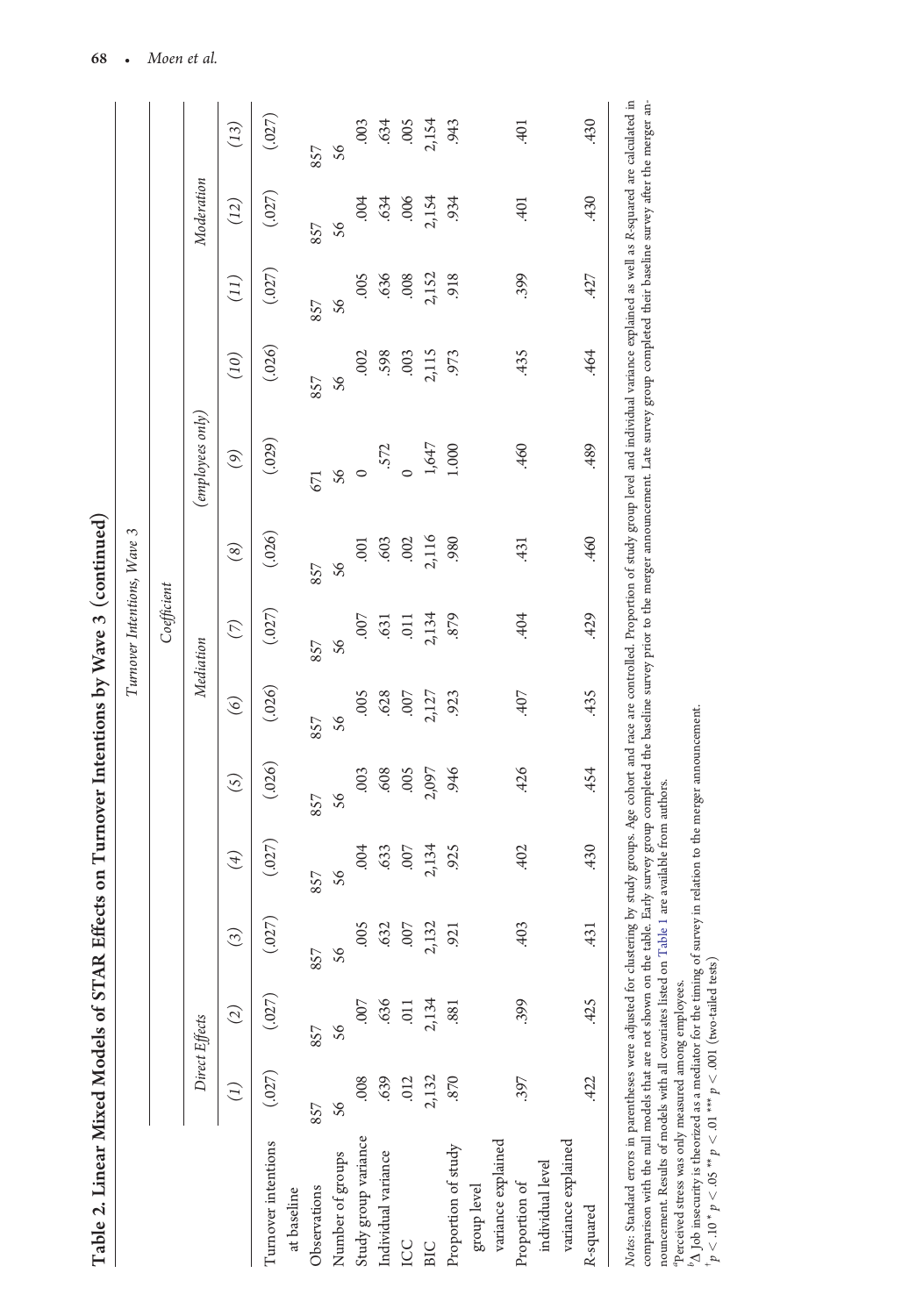|                                                 |         |         | Voluntary Exits (Involuntary Exits as Competing Event) |            |
|-------------------------------------------------|---------|---------|--------------------------------------------------------|------------|
|                                                 |         |         | Subhazard Ratio                                        |            |
|                                                 | (1)     | (2)     | (3)                                                    | (4)        |
| $STAR (= 1)$                                    | $.599*$ | $.600*$ | $.470*$                                                | $.485*$    |
|                                                 | (.128)  | (.130)  | (.155)                                                 | (.171)     |
| Early study group $(= 1)^a$                     |         | .857    | .705                                                   | $.589^{+}$ |
|                                                 |         | (.189)  | (.211)                                                 | (.172)     |
| STAR*early study group                          |         |         | 1.624                                                  | 1.824      |
|                                                 |         |         | (.640)                                                 | (.765)     |
| Managers $(= 1)$                                |         |         |                                                        | .720       |
|                                                 |         |         |                                                        | (.164)     |
| High tenure $(= 1)$                             |         |         |                                                        | $.529**$   |
|                                                 |         |         |                                                        | (.126)     |
| Age cohort (Gen Xers [b. 1965-80] as reference) |         |         |                                                        |            |
| Leading Edge Boomers (b. 1946-54)               |         |         |                                                        | .647       |
|                                                 |         |         |                                                        | (.213)     |
| Trailing Edge Boomers (b. 1955-64)              |         |         |                                                        | $.370**$   |
|                                                 |         |         |                                                        | (.115)     |
| Race (white as reference)                       |         |         |                                                        |            |
| Indian Asian                                    |         |         |                                                        | 1.266      |
|                                                 |         |         |                                                        | (.313)     |
| Others                                          |         |         |                                                        | 1.068      |
|                                                 |         |         |                                                        | (.296)     |
| Observations                                    | 977     | 977     | 977                                                    | 977        |
| Study groups                                    | 56      | 56      | 56                                                     | 56         |
|                                                 | 92      | 92      | 92                                                     | 92         |
| Event: voluntary exits                          |         |         |                                                        |            |
| Competing event: involuntary exits              | 58      | 58      | 58                                                     | 58         |

| Table 3. Competing Risk Event History Analysis Estimating STAR Effects on Subhazard |  |
|-------------------------------------------------------------------------------------|--|
| Ratios of Voluntary Turnover over $\sim$ 3 years                                    |  |

Note: Results of models with all covariates listed on Table 1 are available from the authors.

Early survey group completed the baseline survey prior to the merger announcement. Late survey group completed their baseline survey after the merger announcement.

 $p^+p < 0.10$  \*  $p < 0.05$  \*\*  $p < 0.01$  \*\*\*  $p < 0.001$  (two-tailed tests)

of the usual practice (control) groups increased from 2.28 to 2.50 ( $p < .001$ ). We also found that the late survey group had marginally higher turnover intentions (see Table A2) than the early survey group at baseline, reflective of the fact that they had already experienced at least the first shock of the merger announcement prior to their baseline data collection.

Table 1 also shows that 9.42 percent of the sample left voluntarily during the observation period, while 5.94 percent were laid off. In preliminary support of our hypothesis, voluntary exits were significantly higher among usual practice groups (11.27 percent) than groups randomized to STAR (7.57 percent) using *t*-tests ( $p < .05$ ).

Turning to potential mediators, note that there are greater changes in the expected direction in work-to-family conflict  $(p < .01)$ , job satisfaction  $(p < .01)$ , and burnout  $(p < .05)$  for those randomized to STAR as compared to those following usual practice. We also tested for differences across early and late survey groups. As expected, members of the early survey group (who completed their baseline survey before the merger announcement) experienced significantly greater increases in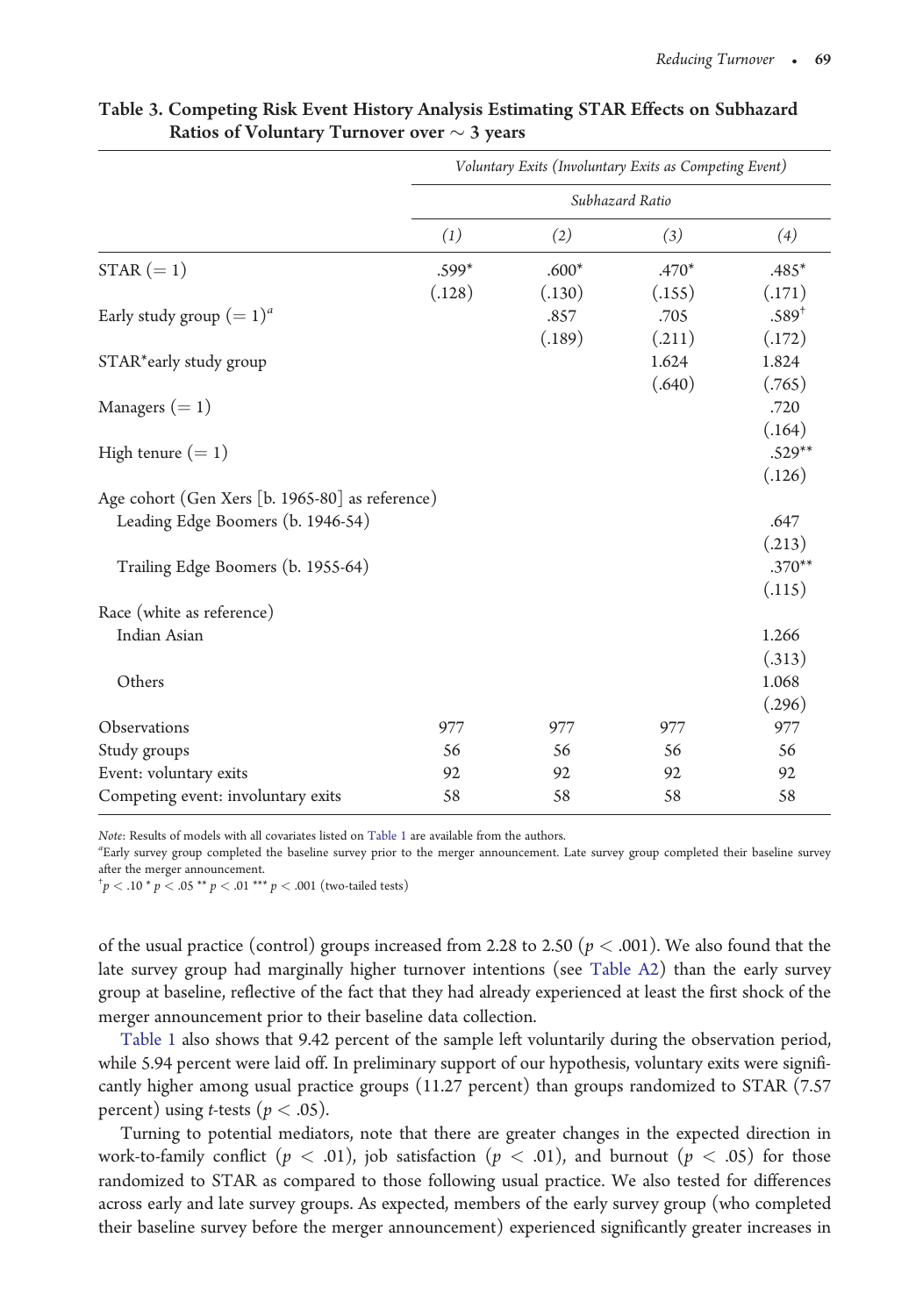

Figure 2. Cumulative Incidence of Voluntary Turnover

*Notes*: The cumulative incidence, the estimate of the probability of voluntary turnover  $(n = 92)$ , is generated by specifying involuntary turnover ( $n = 58$ ) as a competing risk.

job insecurity than did respondents in the late survey group ( $p < .001$ , Table A2). Specifically, the early survey group's job insecurity increased by .22, but there was no increase for the late survey group. Since those in the late survey group were already aware of the merger at baseline, it is likely their baseline job insecurity reflected that fact.

It just so happens that there are more Leading-Edge Boomers in STAR than in usual practice while there are more GenXers in the usual practice groups. In addition, there happen to be more Indian Asians in the usual practice than in the STAR groups. Moreover, respondents in STAR groups have longer tenure in the company compared to those randomized to usual practice. Coincidently, these three variables—age cohort, race, and tenure—are also the variables that were not balanced between early and late survey groups (see Table A2). Therefore, we control for these variables, as well as managerial status in our analyses.

#### Hypotheses 1 and 2 (Direct Effects)

Models 1 and 2 in Table 2 show that, as hypothesized, STAR reduces turnover intentions, while being in the early survey group increases them. Another way of examining possible effects of the merger announcement is to examine baseline differences, when only about half the sample knew about the merger. As Table A2 shows, we also find a marginally significant difference in turnover intentions at baseline, with those in the late survey group having higher turnover intentions than those in the early survey group.

Table 3 shows the result of these changes for voluntary turnover after adjusting for the competing risk of involuntary exits, using administrative data over almost three years (up to 1,023 days). As hypothesized (see Figure 1), STAR reduces the rate of voluntary turnover; those randomized to this intervention giving them more flexibility and control over their time and more supportive supervisors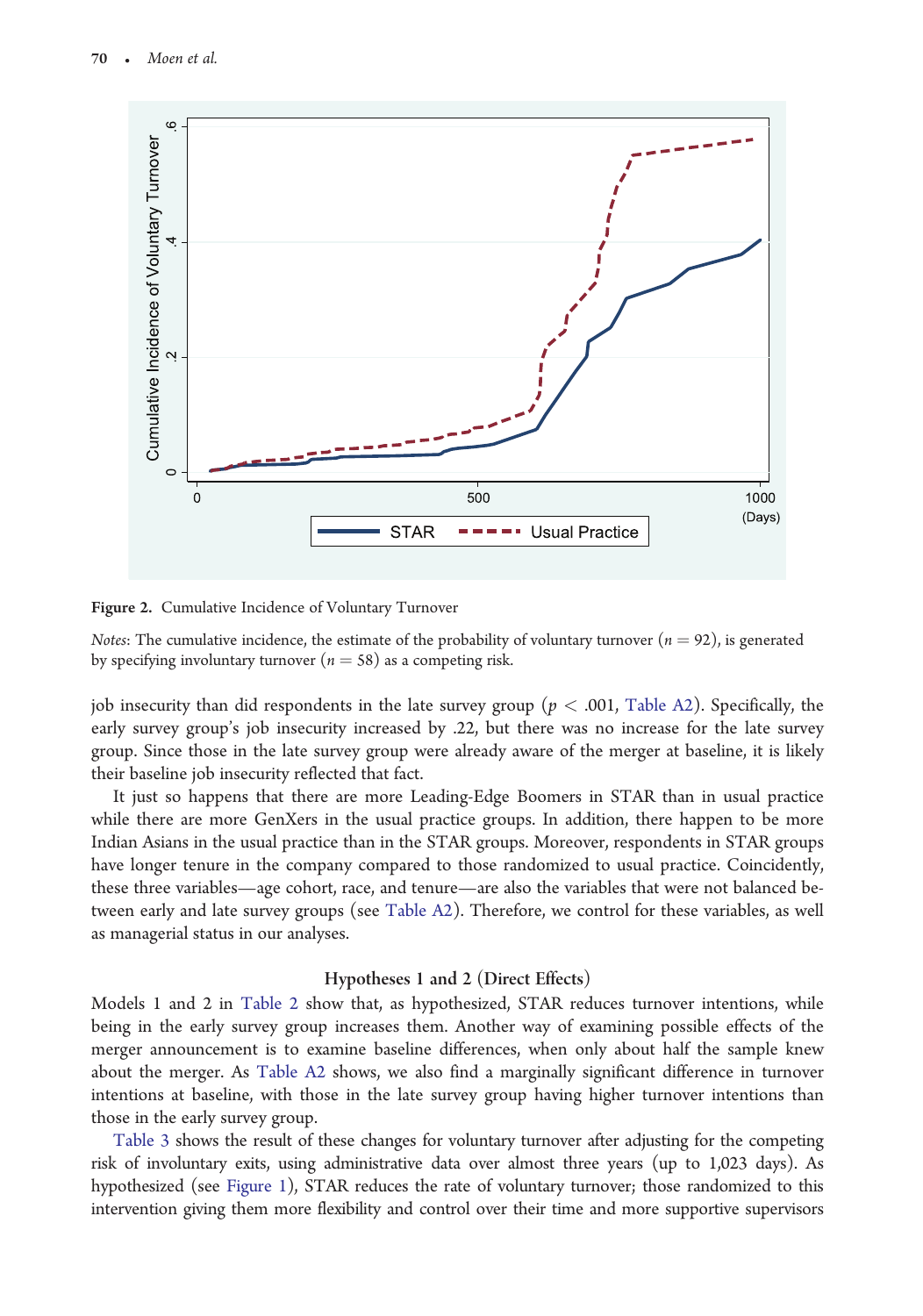are 40 percent more likely to remain with the company. The direct effect of STAR remains significant after adding covariates that were not balanced at baseline (Model 4, Table 3). We do not find differences in the odds of voluntary exits between early and late survey groups. Compared to Generation Xers, Trailing-edge Boomers are more likely to stay with the firm, as are employees with long tenure. Figure 2 shows the cumulative incidence estimation of voluntary exits (using stcompet in Stata 13), with those in STAR groups having lower odds of voluntary turnover compared to usual practice control groups.

#### Hypothesis 3 (Mediation)

Following Reuben Baron and David Kenny's (1986) approach to testing mediation, we first established the causal relationship between STAR and turnover intentions (as shown in testing Hypothesis 1). Second, we established the relationship between STAR and theorized mediators. Kelly and colleagues' (2014) study had already accomplished this, indicating that STAR significantly reduced work-to-family and family-to-work conflict between baseline and Wave 2, and other research shows STAR effects in reducing burnout, perceived stress, and psychological distress, while increasing job satisfaction (Moen et al. 2016).

Models 3 through 10 in Table 2 suggest that the positive effects of STAR are partially mediated by declines in work-to-family conflict, family-to-work conflict, burnout, psychological distress, and perceived stress (which was only asked of non-supervisory employees), as well as increases in job satisfaction. We see that adding these mediators reduces STAR's effects on turnover intentions. However, STAR remains a statistically significant (negative) predictor of turnover intentions even net of changes in these theorized mechanisms. When including all these mediators within the same model for the combined sample of employees and managers we find changes in job satisfaction remains a statistically significant predictor (see Model 8, Table 2). Increase in job satisfaction also remains significant once increase in job insecurity is included (Model 10). Looking at employees only and including perceived stress (Model 9), we see that declines in family-to-work conflict and increases in job satisfaction are statistically significant predictors of turnover intentions. But all of these measures are correlated (correlation matrix available from authors) and they may reflect underlying latent processes reducing stress and promoting well-being. As hypothesized, an increase in job insecurity fully mediates the effect of merger timing (Models 9 and 10); the early survey group variable is no longer a significant predictor of turnover intentions when changes in job insecurity are included.

#### Hypothesis 4 (Moderating or Buffering Effects)

In the three-way interaction model between STAR, merger announcement timing, and managerial status (Model 12), the three-way interaction term is statistically significant, suggesting that STAR's buffering of the effects of the early survey group learning about the merger differs greatly between employees and managers. Tests of differences by STAR/usual practice among the four categories defined by early/later survey groups and manager status indicate that turnover intentions are significantly different by STAR status among two groups: employees who are in early survey group ( $p < .001$ ) and managers who are in the late survey group ( $p < .05$ ).

Figure 3 offers a visual representation of these buffering effects separately for non-supervisory employees and managers, based on Model 12 in Table 2. Among both employees and managers, members of the STAR groups report lower levels of turnover intentions by Wave 3 compared to those in the usual practice groups, controlling for baseline turnover intentions. Employees in early survey group randomized to STAR report lower turnover intentions compared to other groups. For managers, it is the late survey group who benefits most from the STAR intervention, with managers who knew about the merger but were also in the STAR treatment group less apt to increase their turnover intentions. This latter finding is surprising, and may reflect managers exposed to STAR seeing the tradeoff of greater individual flexibility and support even though the merger brings more possibilities of layoffs.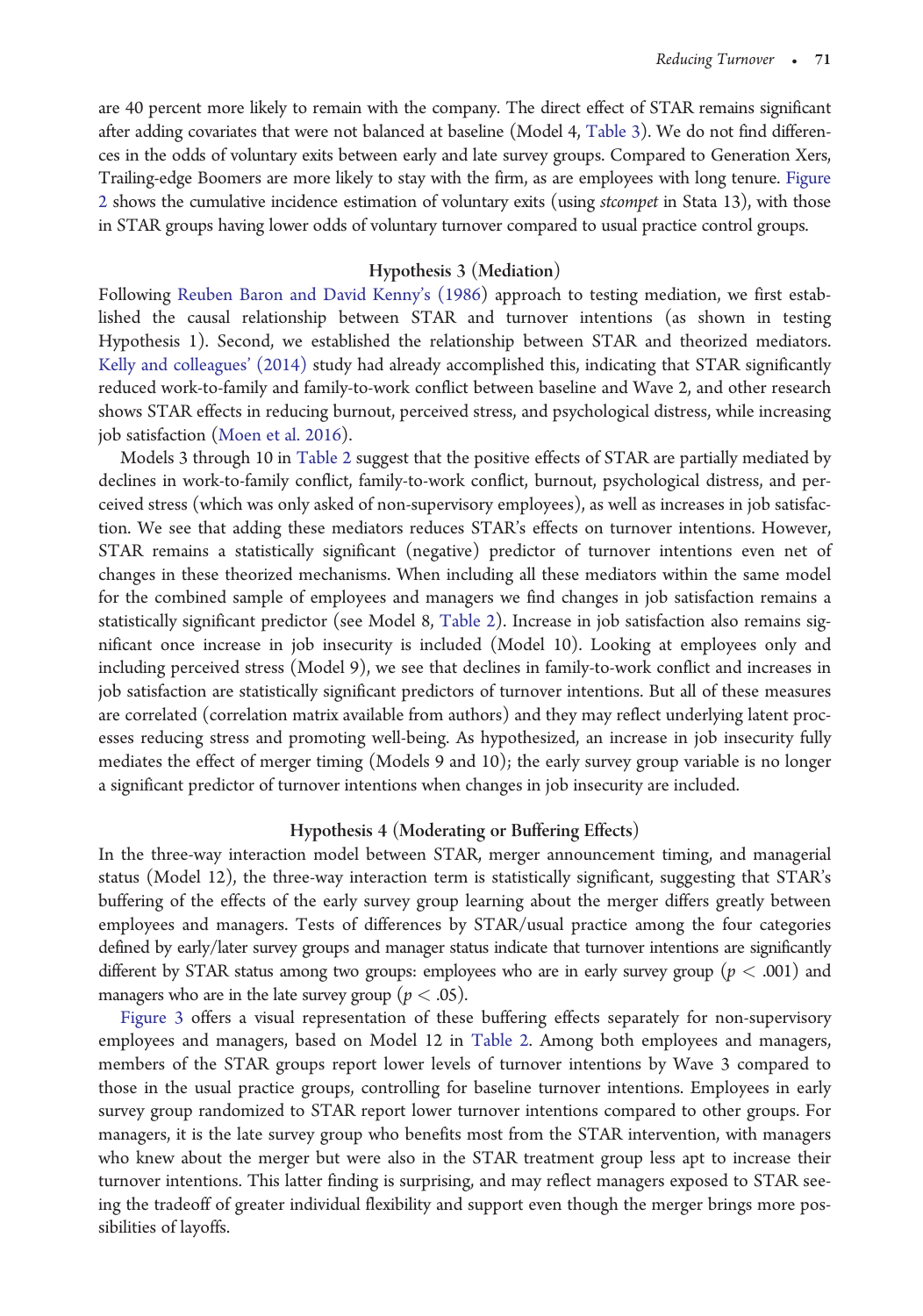

Figure 3. Predicted Turnover Intentions by STAR, Managerial Status, and Survey Group

Note: These effects are net of baseline turnover intentions, age cohort, race, and tenure.

Age cohort, gender, marital status, and respondents' assessments of how easy it would be for them to get a comparable job (employability) were all examined as potential moderators, but only tenure with the organization conditioned the relationship between the focal independent variables and turnover intentions. Model 13 in Table 2 shows the results of tenure as a moderator in a three-way interaction with early survey group. Figure 4 presents the predicted values of turnover intentions by Wave 3 with all the covariates included in the model, using tenure in years. We find STAR buffers the effects of low tenure, but only for those in the early survey group. This finding is consistent with our hypothesis. In addition, workers with longer tenure may be less responsive to either stressful changes (like the merger) or positive changes (like STAR) because they are affected by the benefits and status they have gained in the firm. Note that tenure is somewhat correlated with age, but not entirely. Fully 75 percent of Leading-Edge Boomers, 65 percent of Trailing-Edge Boomers, and only 30 percent of GenXers have more than 11 years (median) tenure.

#### DISCUSSION AND CONCLUSIONS

Increasingly the story of work in the twenty-first century is about both employers and employees managing change, as the traditional contract linking seniority with security is unraveling and new ways of working are emerging. This study of employees in a single organization helps to inform the meaning of macro-level trends in this emerging social contract. One component of the contract is reflected in the move by leading employers to offer employees greater schedule control and support (employee flexibility), often in the face of mounting time pressures, expectations, and job intensity. We examined, in a rigorous field trial, the effects on turnover intentions and voluntary turnover of an intervention called STAR that offered randomized groups of IT workers greater flexibility and support for their family and personal lives, while other groups continued usual practices, functioning as controls for this analysis.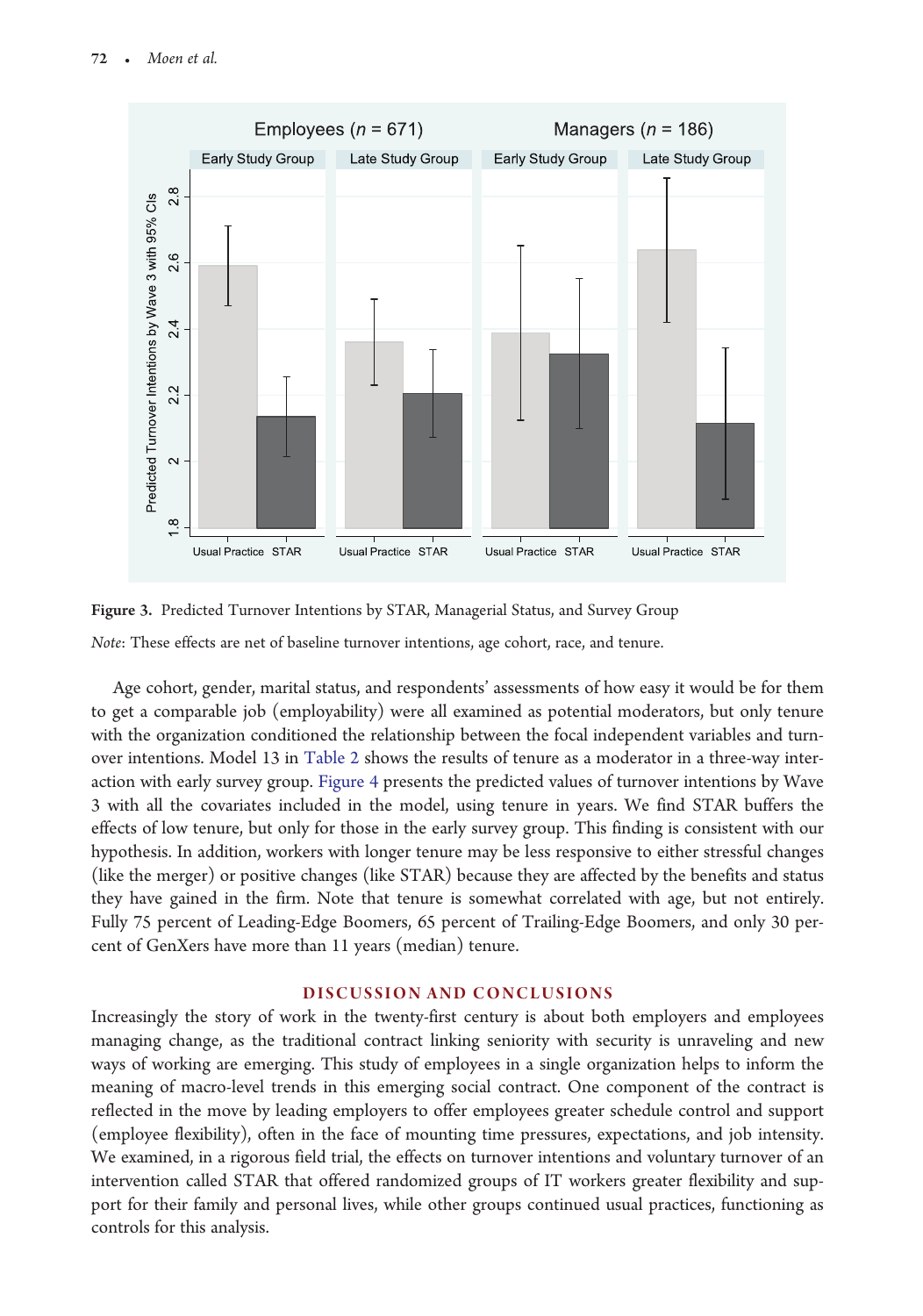

Figure 4. Predicted Turnover Intentions by STAR, Tenure, and Survey Group

Notes: These effects are net of baseline turnover intentions, age cohort, race, and managerial status. Twelve percent of the analytical sample has more than 30 years tenure. The maximum tenure in the company is 43.5 years.

We find that STAR, an initiative that gives employees more control over when and where they work and conveys managerial and co-worker support for attending to personal life, reduces employees' plans to leave the firm over 12 months and also reduces voluntary turnover over a period of about three years. In fact, employees whose teams were randomly assigned to STAR were 40 percent less likely to choose to leave the company as their counterparts in the usual practice groups. These are important findings for the work-life field and the sociology of work because they demonstrate that workers respond to the specific work conditions they face and choose to stay connected to organizations that provide greater flexibility, control, and support even in a broader context of globalization, insecurity, and, in this case, a weak labor market tied to the Great Recession.

We also investigated mediating mechanisms, and find that STAR partially works through increases in well-being (i.e, less work-family conflict, burnout, perceived stress and psychological distress, and higher job satisfaction). In particular, changes in turnover intentions are different for the STAR groups in part because STAR increases job satisfaction, a well-established predictor of turnover intentions.

Previous research (Batt and Valcour 2003; McNall et al. 2010; Muse 2011) suggests that employee flexibility and managerial support for work-life concerns affect turnover intentions and turnover, but randomized controlled trials are extremely rare in this field and most studies have not recognized the potential confounding of employee selection—i.e, who has access to flexibility—in their analyses of the apparent effects of flexibility.

Our findings are consistent with previous studies but the experimental design provides strong and clear evidence of the effects of flexibility and support in initiatives like STAR. One open question is whether a less comprehensive (and therefore less expensive) initiative would have similar effects; experimental and quasi-experimental analyses of other organizational changes would be an important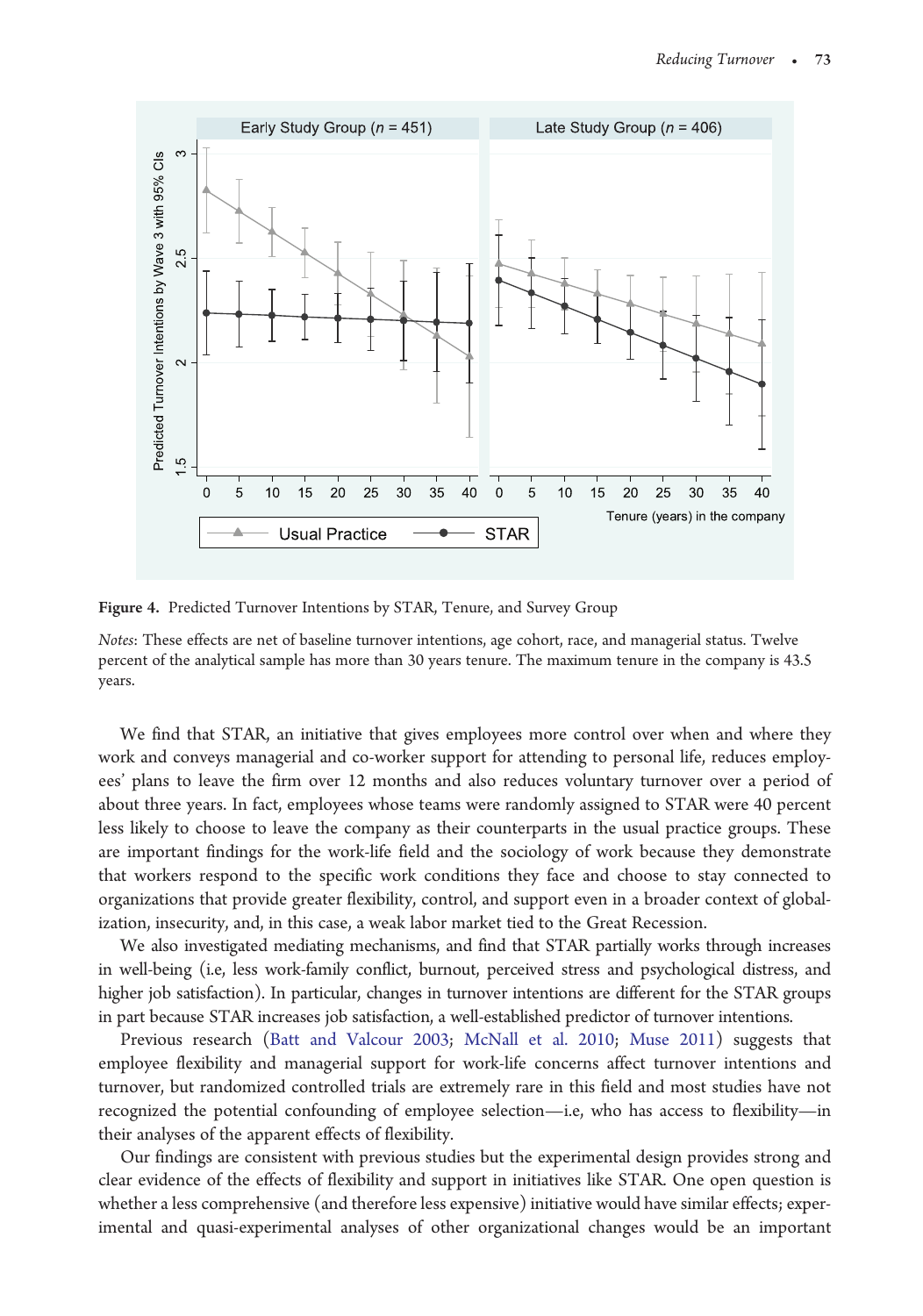addition to the field. The findings here show that STAR's broad access to flexibility and explicit support for employees' personal and family lives produces different effects than the usual practice conditions, even though some employees in the control groups negotiated flexible work arrangements with their supervisors. In other words, even compared to a usual practice of some flexible schedules and limited work at home if one's manager approves, STAR's broad message that employees could and should have more control over their own work practices produced lower turnover intentions and lower voluntary turnover—with important implications for employees' careers and for the organization's labor costs. One implication is that flexible work policies that clearly recognize and support employees' personal and family lives and that provide broad access to flexible work arrangements may reduce turnover intentions and voluntary turnover more dramatically than the common approaches requiring case-bycase managerial approval, even if those approaches are not implemented through participatory workshops like we saw in STAR. These questions deserve further research.

Our study also recognizes that offering workers considerable temporal flexibility and work-life support is often tied to employers' own considerable flexibility in changing their workforces, including laying off employees at will. In fact, employers often see initiatives increasing work-time flexibility and family-friendly environments as a way to retain workers in a climate of downsizing and restructuring. It so happened that in the midst of data collection the corporation announced a merger, specifically an acquisition by another firm. This enabled us to test the effects of increased insecurity as a result of this exogenous shock for part of the sample, as well as to test whether the STAR initiative buffered the effects of learning about the merger on turnover intentions. We find, first, that turnover intentions increase following the merger announcement. Responses for the early survey group, whose survey timing allows us to see before and after values, suggest that workers start thinking seriously about leaving the firm when the merger is announced. We also find that STAR's effects on turnover intentions are greater for those in the early survey group, for employees (as compared to frontline managers), and for those with less tenure in the firm (and perhaps less investment in the benefits and status hierarchies of that organization).

While our study design is intended to provide clear and simple estimates of "treatment," the intervention effects are tangled up in the context of the exogenous stressor, the merger announcement that unexpectedly occurred in the midst of the field trial. This study (and other evaluations of planned changes) must carefully attend to such unplanned changes in the environment (Biron, Gatrell, and Cooper 2010; Hasson et al. 2012; Olsen et al. 2008). What we show is that: (1) STAR has direct effects, reducing both turnover intentions over a 12-month period and actual turnover over a three-year period; (2) being in the early survey group (and therefore learning about the merger after baseline) increases turnover intentions, and (3) the STAR intervention moderates these deleterious effects, with greater effects for different subgroups: employees but not managers, and those with low tenure in the early survey group.

#### Strengths and Limitations

A principal limitation of this study is the non-randomized merger announcement, because it raises the threat of ineffective confounder control and biased effect estimates. However, we chose to treat this as a serendipitous event, using it to test its effects on turnover intentions and voluntary turnover. Other potential limitations include treatment/exposure contamination across groups (e.g., members of a STAR group discussing the effort with non-members), though any contamination would decrease our odds of finding treatment effects.

There are also limitations as to scope and hence the ability to generalize to larger populations. We have shown that the STAR intervention targeting all workers, not just those most at risk of workfamily conflicts such as women and parents, reduces turnover intentions and voluntary turnover. But IT workers are all less "at risk" than those without the education and skills they possess. Future studies need to test similar interventions and specify mechanisms in different workforce populations. A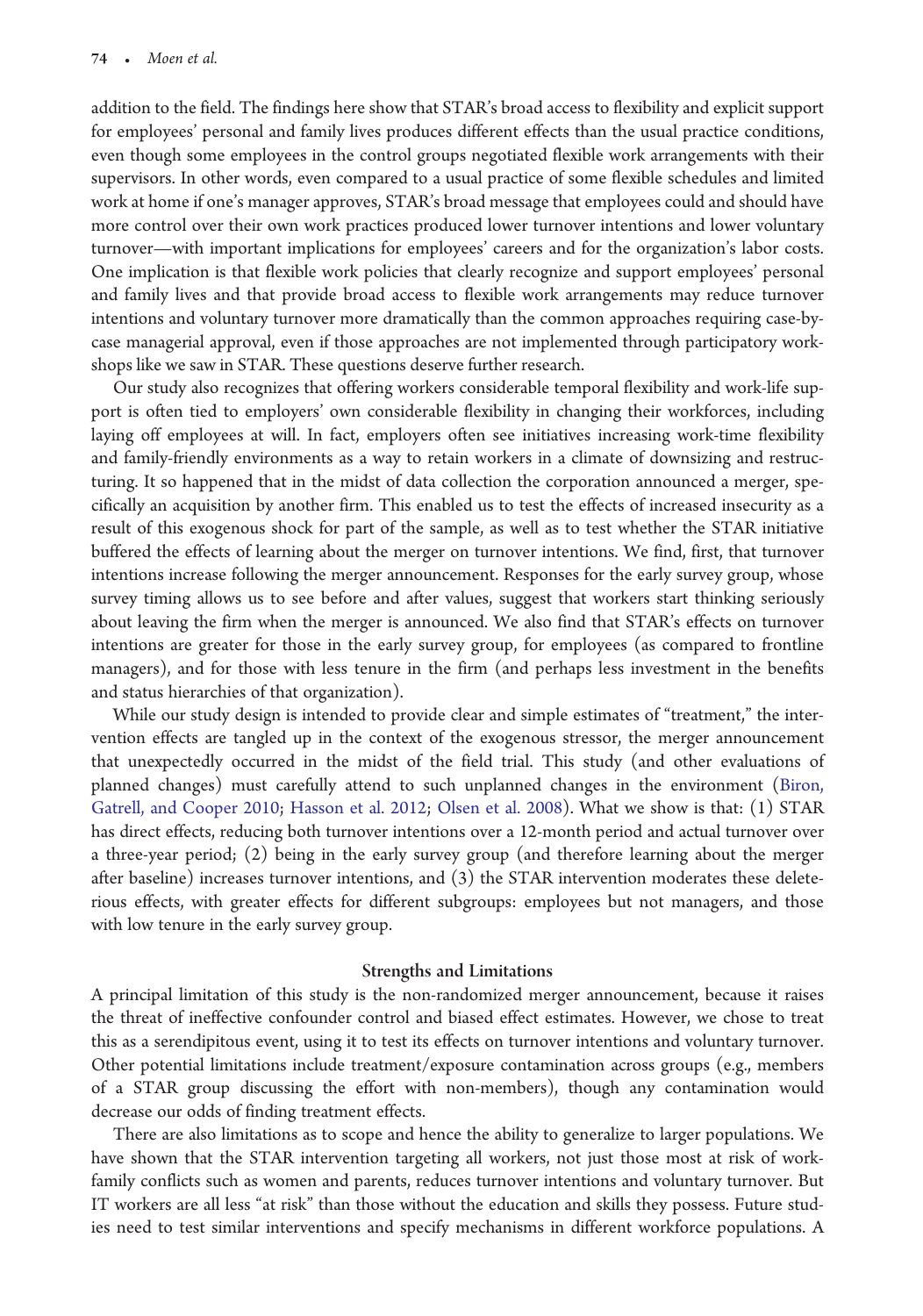real limitation, though a deliberate one, has been our focus on IT workers who have demanding, stressful jobs but who were not simultaneously income strapped. Those seeking to develop and test interventions reducing turnover should move beyond professional workforces to consider blue-collar, service, and lower-paid, customer-facing white-collar workforces. STAR increased latitude regarding when and where work occurs and implementing this type of initiative in other settings may require new coordination systems. The goal of interventions in these settings would be that employees feel supported and in control of their work schedules even as all shifts are covered, shift trades are handled fairly, and overtime costs do not increase dramatically (though the cost savings from reduced turnover may offset some labor costs) (Bailyn, Collins, and Song 2007; Lambert, Haley-Lock, and Henly 2012; Williams and Huang 2011).

The principal strength of this study is its ability to look at the effects of a flexibility/support intervention on change in turnover intentions and actual turnover during a period of dislocation. The combination of a randomized trial of an intervention that offers workers greater flexibility and supervisor support for family and personal life and a natural experiment related to learning about an upcoming merger/takeover is unique. Other strengths include the use of a strong design, validated measures, and strong data collection procedures. We recognize that randomized field trials such as this are expensive in terms of money, time, and effort. They are simply not always feasible. But natural experiments—where scholars investigate changes occurring whether they study them or not—would be a real advance from cross-sectional studies, as are longitudinal studies following the same individuals over time.

Especially innovative is our focus on an organizational-level intervention, rather than trying to change individual behavior (such as stress reduction through meditation, for example). As Leonard Syme and Abby King (2013) note, "One key fact about intervention trials is that they rarely attempt to intervene in the fundamental driving forces in society—both social and environmental" (p. 294). We see the world of work as just such a fundamental driving force; indeed, most waking hours of adults are spent on paid work. What we have shown is the value of structural changes in the temporal and social organization of work by dramatically increasing employees' schedule control and supervisor support for all aspects of their lives.

Yet another strength lies in our capturing the dynamics of organizations. As Katherine Stovel and Mike Savage (2006:1081) point out, mergers (and new initiatives) occur at specific moments in time, while the careers of employees (including their turnover intentions and actual exits) unfold over time, making it difficult to "untangle various clocks" and identify the longer-term employment consequences of shorter-term organizational changes.

#### Policy Implications

The findings from this study can also inform both corporate and public policy and practice by showing the salutary effects of the STAR initiative on turnover intentions and in actually reducing turnover, a key and costly business concern. The STAR intervention's combination of schedule control with supervisor support appears to be a promising, cost effective way of promoting employee satisfaction and lowering turnover expectations as well as actual turnover (Barbosa et al. 2014). Thus the increasingly commonly-held belief that offering employees' temporal flexibility and support will have positive effects for both employees and employers is buttressed. But such initiatives offering flexibility and support should be part of new ways of working for all employees in a work unit or organization. Many flexibility initiatives only offer some minimal and negotiated flexibility as to starting or stopping times or the ability to telecommute for some select employees (see Kelly and Moen 2007). In contrast, STAR empowers all employees to work with their team members in ways that promote their effectiveness on and off the job.

This study also promotes understanding of the changing perspectives of workers in the face of organizational dislocations at a time when such dislocations are increasingly common, given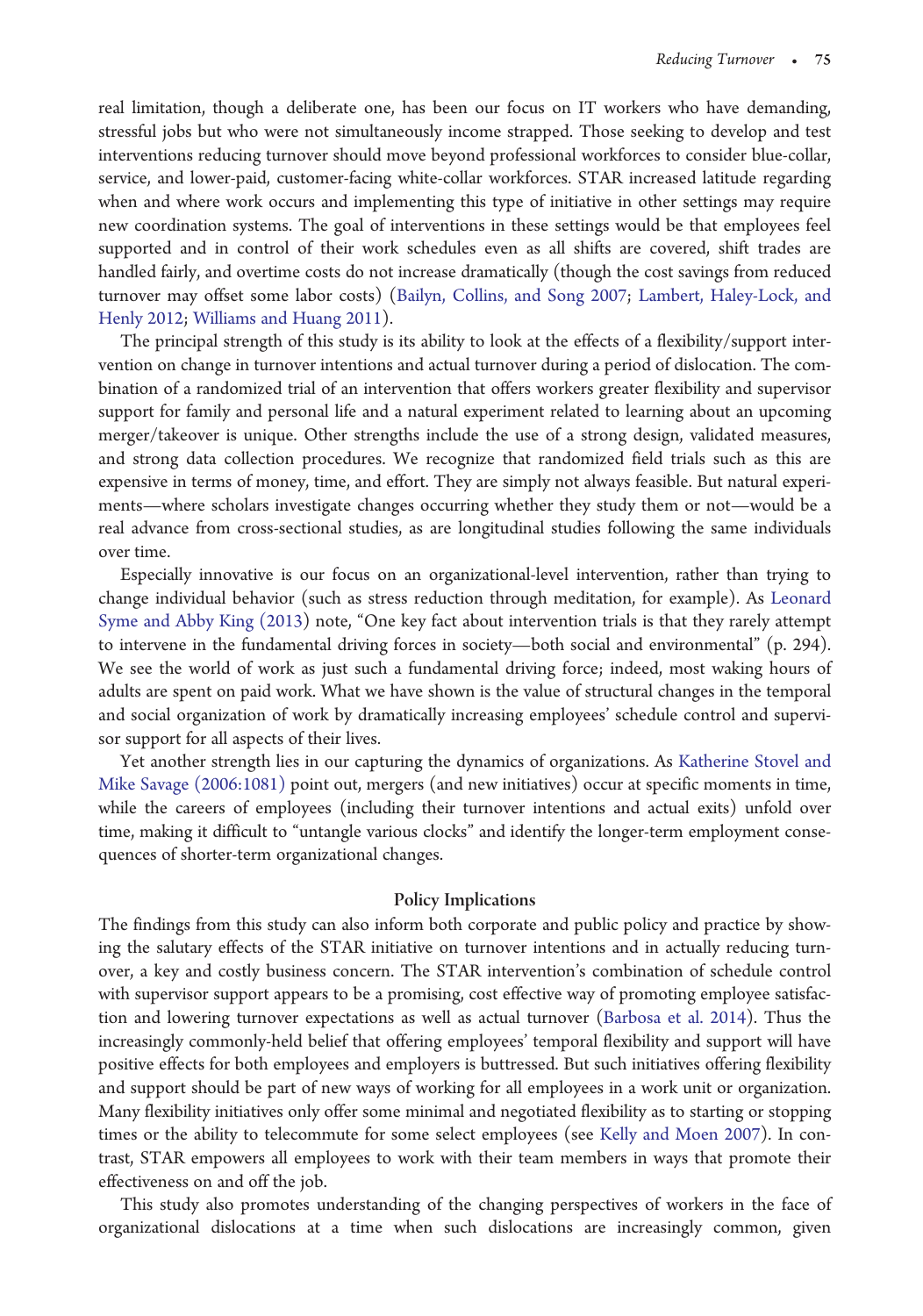employers' growing flexibility in managing the size and nature of their workforces. We were able to demonstrate the effects of a merger announcement on subsequent turnover expectations. An old institutional logic assumes that hard work and seniority pay off in job, economic, and retirement security. Public and organizational policies as well as individual and family plans for the future have assumed this was the case. But layoffs and downsizing are now common, regardless of age or seniority. Finally, our results are provocative in pointing to the moderating effects on turnover-related outcomes of initiatives like STAR, emblematic of similar initiatives increasingly being adopted by leading-edge corporations even as they drop any pretense of offering job security.

#### Implications for Future Research

Two fruitful trends in social research are (1) the move to randomized field experiments, and (2) the growing emphasis on incorporating context in studies of individual actors. Increasingly sociologists and other scholars are proposing randomized experiments as the gold standard for understanding social processes (Gangl 2010; Morgan and Winship 2007; Winship and Morgan 1999). Others underscore the importance of locating lives in context to better specify the conditions under which some processes operate (Brooks-Gunn et al. 1993; Clampet-Lundquist et al. 2011; Ludwig et al. 2008; Morenoff 2003; Sampson 2008). While experimental designs are indeed a tremendous improvement over traditional cross-sectional studies and even observational panel studies, what we have shown is the importance of situating them in the changing contexts in which they are invariably embedded. The results of this study point to the dynamics of the relationship between an employing organization and workers (Stovel and Savage 2006), underscoring the importance of considering other, often unexpected, changes that might affect the outcomes of randomized field research trials testing the efficacy of interventions.

#### APPENDIX

|  |  |  |  | Table A1. 2 x 2 Factorial Design |  |
|--|--|--|--|----------------------------------|--|
|--|--|--|--|----------------------------------|--|

|               | Early Survey Group           | Late Survey Group  | Total                     |
|---------------|------------------------------|--------------------|---------------------------|
| STAR group    |                              | Moderating effects | STAR intervention effects |
| Control group |                              |                    |                           |
| Total         | Merger timing (survey group) |                    |                           |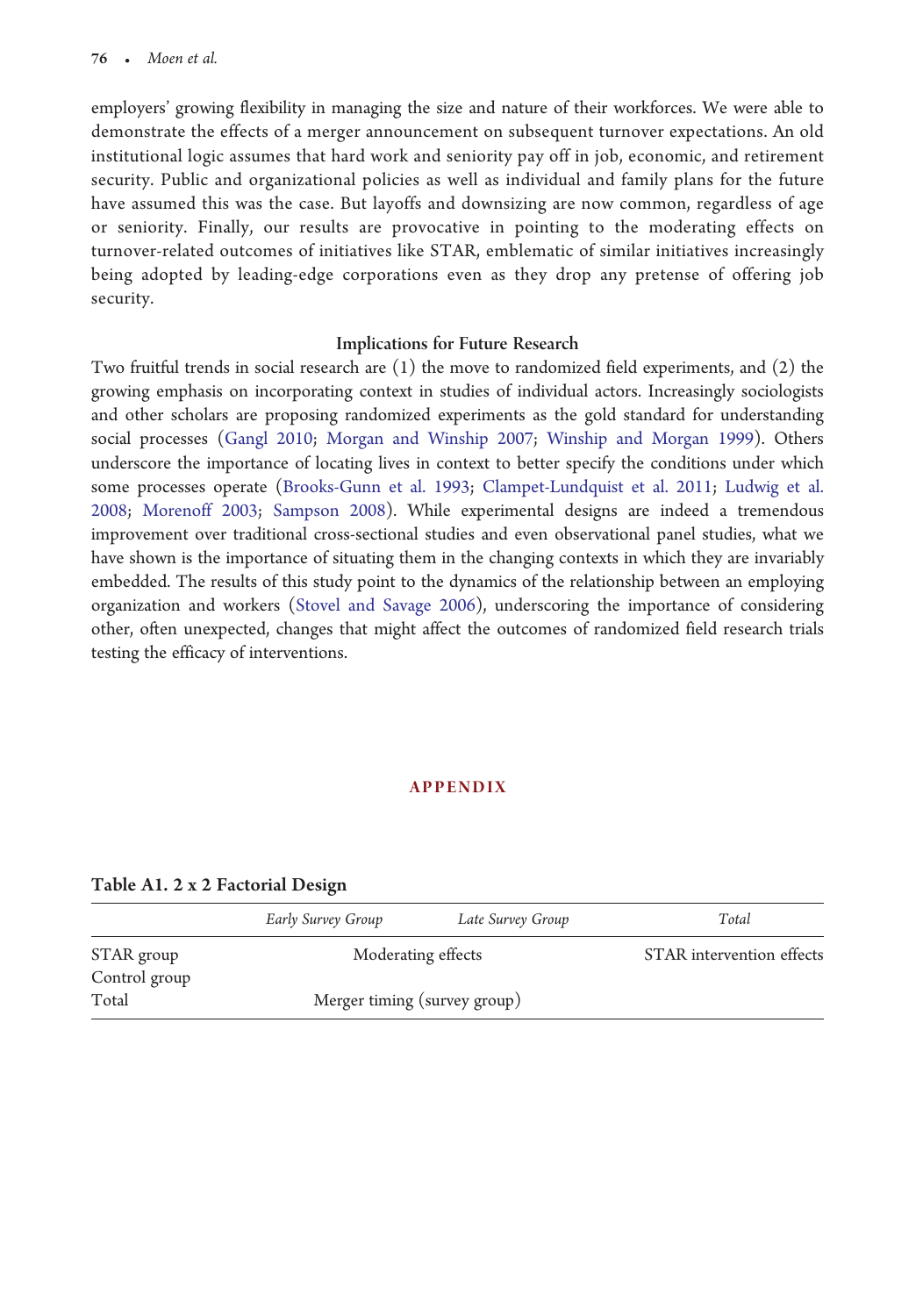|                                                      | Early Survey Group <sup>a</sup> |        |          | Late Survey Group <sup>a</sup> |                |
|------------------------------------------------------|---------------------------------|--------|----------|--------------------------------|----------------|
|                                                      | Mean/%                          | StdDev | $Mean$ % | StdDev                         | $t$ -test $^b$ |
| Dependent variables                                  |                                 |        |          |                                |                |
| Actual turnover ( $\sim$ 3 years)                    |                                 |        |          |                                |                |
| Voluntary exits $(N = 92)$                           | 8.77%                           |        | 10.13%   |                                |                |
| Involuntary exits $(N = 58)$                         | 5.65%                           |        | 6.25%    |                                |                |
| Stayers                                              | 85.58%                          |        | 83.62%   |                                |                |
| Turnover intentions by Wave 3                        | 2.36                            | 1.03   | 2.31     | 1.09                           |                |
| Independent variables                                |                                 |        |          |                                |                |
| Study group level                                    |                                 |        |          |                                |                |
| Experimental condition $(STAR = 1)$                  | 51.66%                          |        | 49.01%   |                                |                |
| Individual level                                     |                                 |        |          |                                |                |
| Baseline turnover intentions                         | 2.18                            | 1.02   | 2.30     | 1.09                           | $\ddagger$     |
| Timing of survey in relation to                      |                                 |        |          |                                |                |
| merger announcement                                  |                                 |        |          |                                |                |
| Early survey group                                   | 100%                            |        | 0%       |                                |                |
| Late survey Group                                    | 0%                              |        | 100%     |                                |                |
| Potential mediators                                  |                                 |        |          |                                |                |
| $\Delta$ Work-to-family conflict (W2-baseline)       | $-.17$                          | .79    | $-.20$   | .74                            |                |
| $\Delta$ Family-to-work conflict (W2-baseline)       | .01                             | .57    | $-.04$   | .56                            |                |
| $\Delta$ Job satisfaction (W2-baseline)              | .03                             | .62    | .07      | .55                            |                |
| $\Delta$ Burnout (W2-baseline)                       | $-.10$                          | 1.32   | $-.24$   | 1.12                           | $\ddagger$     |
| $\Delta$ Psychological distress (W2-baseline)        | $-.35$                          | 2.78   | $-.40$   | 2.51                           |                |
| $\Delta$ Perceived stress (W2-baseline) <sup>c</sup> | $-.15$                          | 2.16   | $-.37$   | 2.12                           |                |
| $\Delta$ Job insecurity (W2-baseline) <sup>d</sup>   | .22                             | .69    | .00      | .60                            | ***            |
| Covariates                                           |                                 |        |          |                                |                |
| Women $(=1)$                                         | 37.47%                          |        | 38.67%   |                                |                |
| Age cohort                                           |                                 |        |          |                                |                |
| Leading Edge Boomers (b. 1946-54)                    | 11.53%                          |        | 19.46%   |                                |                |
| Trailing Edge Boomers (b. 1955-64)                   | 38.58%                          |        | 37.68%   |                                |                |
| Gen Xers (b. 1965-80)                                | 49.89%                          |        | 42.86%   |                                |                |
| Race                                                 |                                 |        |          |                                |                |
| White                                                | 67.63%                          |        | 73.89%   |                                |                |
| Indian Asian                                         | 14.63%                          |        | 14.29%   |                                |                |
| Others                                               | 17.74%                          |        | 11.82%   |                                |                |
| Married $(= 1)$                                      | 82.26%                          |        | 83.74%   |                                |                |
| Have children under 18 at home $(= 1)$               | 58.31%                          |        | 58.87%   |                                |                |
| Number of children under 18                          | 1.03                            | 1.09   | 1.05     | 1.11                           |                |
| Managerial status $(= 1)$                            | 18.85%                          |        | 24.88%   |                                |                |

### Table A2. Descriptive Statistics, Full Sample and by Timing of Survey Relative to Merger Announcement

(continued)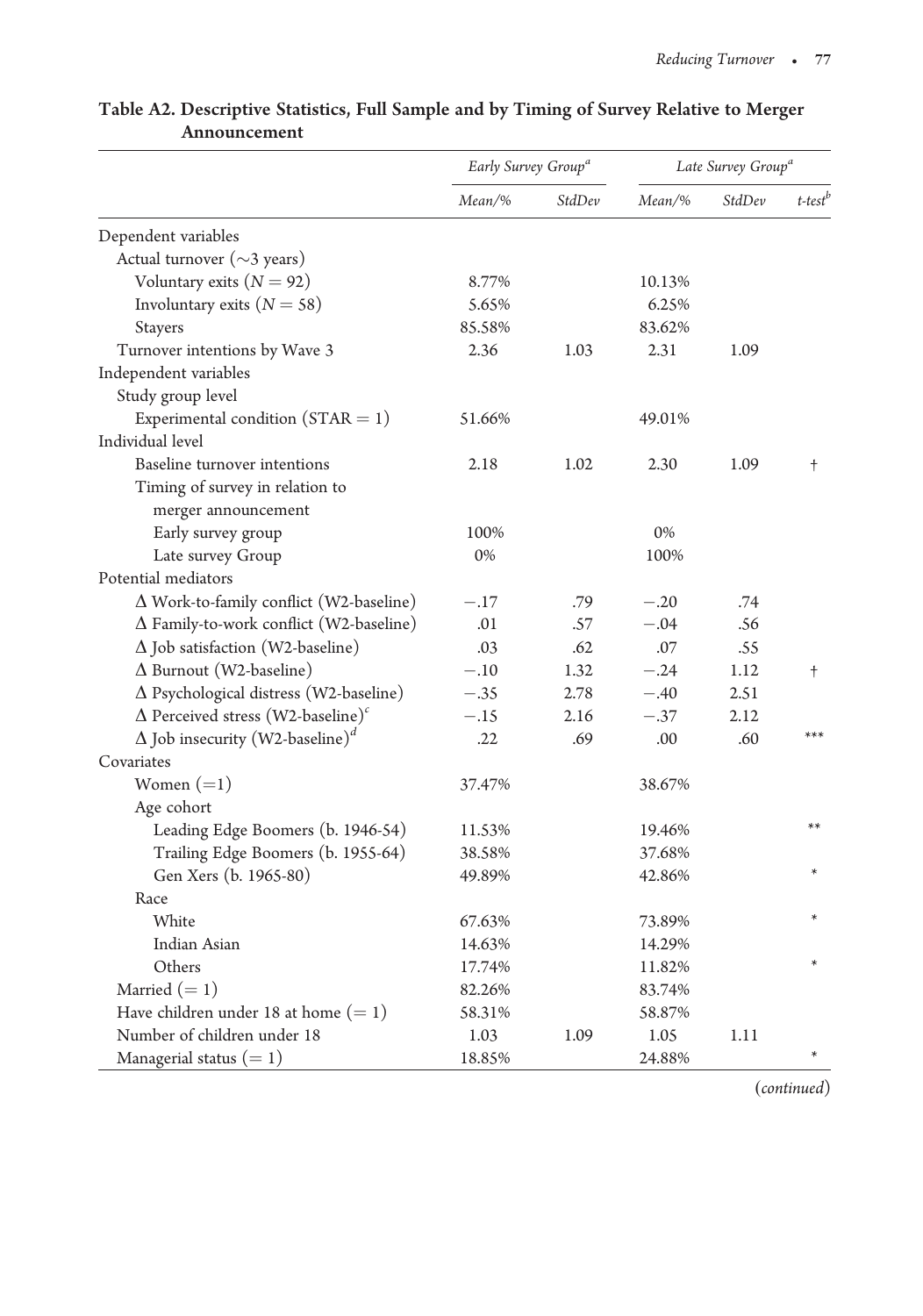|                                             | Early Survey Group <sup>a</sup> |        |          | Late Survey Group <sup>a</sup> |                     |
|---------------------------------------------|---------------------------------|--------|----------|--------------------------------|---------------------|
|                                             | $Mean\%$                        | StdDev | $Mean\%$ | StdDev                         | t-test <sup>b</sup> |
| Tenure at baseline (in years)               | 14.15                           | 9.39   | 14.92    | 9.59                           |                     |
| Tenure greater than median 11 Years $(= 1)$ | 45.01%                          |        | 55.67%   |                                | **                  |
| High employability $(= 1)^e$                | 44.47%                          |        | 43.42%   |                                |                     |

#### Table A2. Descriptive Statistics, Full Sample and by Timing of Survey Relative to Merger Announcement (continued)

Note: Analysis for actual turnover includes 977 cases, while analysis for turnover intentions has 857 cases due to exits and missing data. Early survey group refers to the respondents who completed their baseline survey before the merger announcement. Late survey group refers to those who were aware of the upcoming merger prior to baseline survey.

<sup>b</sup>Mean differences between early survey and late survey groups are tested using *t*-tests.<br>Classived stress was only massured among employees  $(N - 671)$ 

<sup>c</sup>Perceived stress was only measured among employees ( $N = 671$ ).

 ${}^d\Delta$  Job insecurity is theorized as a mediator for the timing of survey in relation to the merger announcement.

 $\,^{\mathrm{e}}\mathrm{The}$  sample size is 846 for employability due to missing values.

 $^{\dagger}p <$  .10  $^{\ast}$   $p <$  .05  $^{\ast\ast}$   $p <$  .01  $^{\ast\ast\ast}$   $p <$  .001 (two-tailed tests)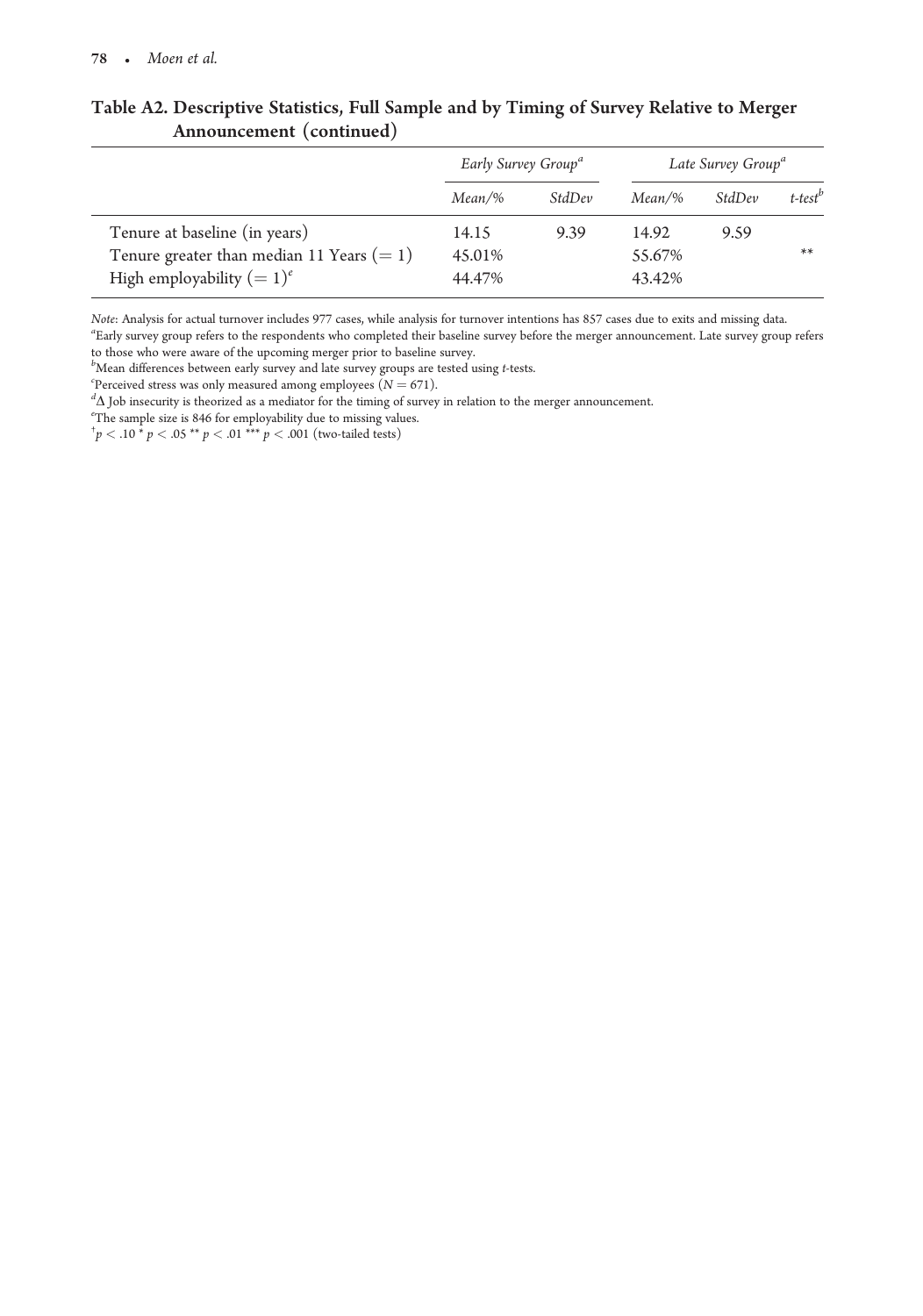| Tanie un nescribitat artes de sinemente           |                       |                                                                                                                                                                                                                                                                                                                                                                                                                                                                                                                                                      |                                                                                                  |
|---------------------------------------------------|-----------------------|------------------------------------------------------------------------------------------------------------------------------------------------------------------------------------------------------------------------------------------------------------------------------------------------------------------------------------------------------------------------------------------------------------------------------------------------------------------------------------------------------------------------------------------------------|--------------------------------------------------------------------------------------------------|
| Scale                                             | Source                | <b>Items</b>                                                                                                                                                                                                                                                                                                                                                                                                                                                                                                                                         | Values                                                                                           |
| Turnover intentions $(1-5)$<br>Dependent variable | Boroff and Lewin 1997 | During the next 12 months, you will probably look for a new<br>You are seriously considering quitting TOMO for another<br>job outside TOMO.<br>employer.                                                                                                                                                                                                                                                                                                                                                                                             | Strongly disagree = 1<br>S<br>Strongly agree =<br>$Disagree = 2$<br>Neither $=$ 3<br>Agree $=$ 4 |
| Work-to-family conflict (1-5)<br>Mediators        | Netemeyer et al. 1996 | Due to your work-related duties, you have to make changes to<br>Your job produces strain that makes it difficult to fulfill your<br>Things you want to do at home do not get done because of<br>The amount of time your job takes up makes it difficult to<br>The demands of your work interfere with your family or<br>fulfill your family or personal responsibilities.<br>your plans for family or personal activities.<br>the demands your job puts on you.<br>tamily or personal duties.<br>personal time.                                      | Strongly disagree = 1<br>S<br>Strongly agree =<br>$Disagree = 2$<br>Neither $=$ 3<br>Agree $=$ 4 |
| Family-to-work conflict (1-5)                     | Netemeyer et al. 1996 | Family-related strain interferes with your ability to perform job-<br>The demands of your family or personal relationships interfere<br>You have to put off doing things at work because of demands<br>Things you want to do at work don't get done because of the<br>such as getting to work on time, accomplishing daily tasks,<br>Your home life interferes with your responsibilities at work,<br>demands of your family or personal life.<br>with work-related activities.<br>on your time at home.<br>and working overtime.<br>related duties. | Strongly disagree = 1<br>S<br>Strongly agree =<br>Disagree $= 2$<br>Neither $=$ 3<br>Agree $=$ 4 |
|                                                   |                       |                                                                                                                                                                                                                                                                                                                                                                                                                                                                                                                                                      | $_{(continued)}$                                                                                 |

Table A3. Description of Measurements Table A3. Description of Measurements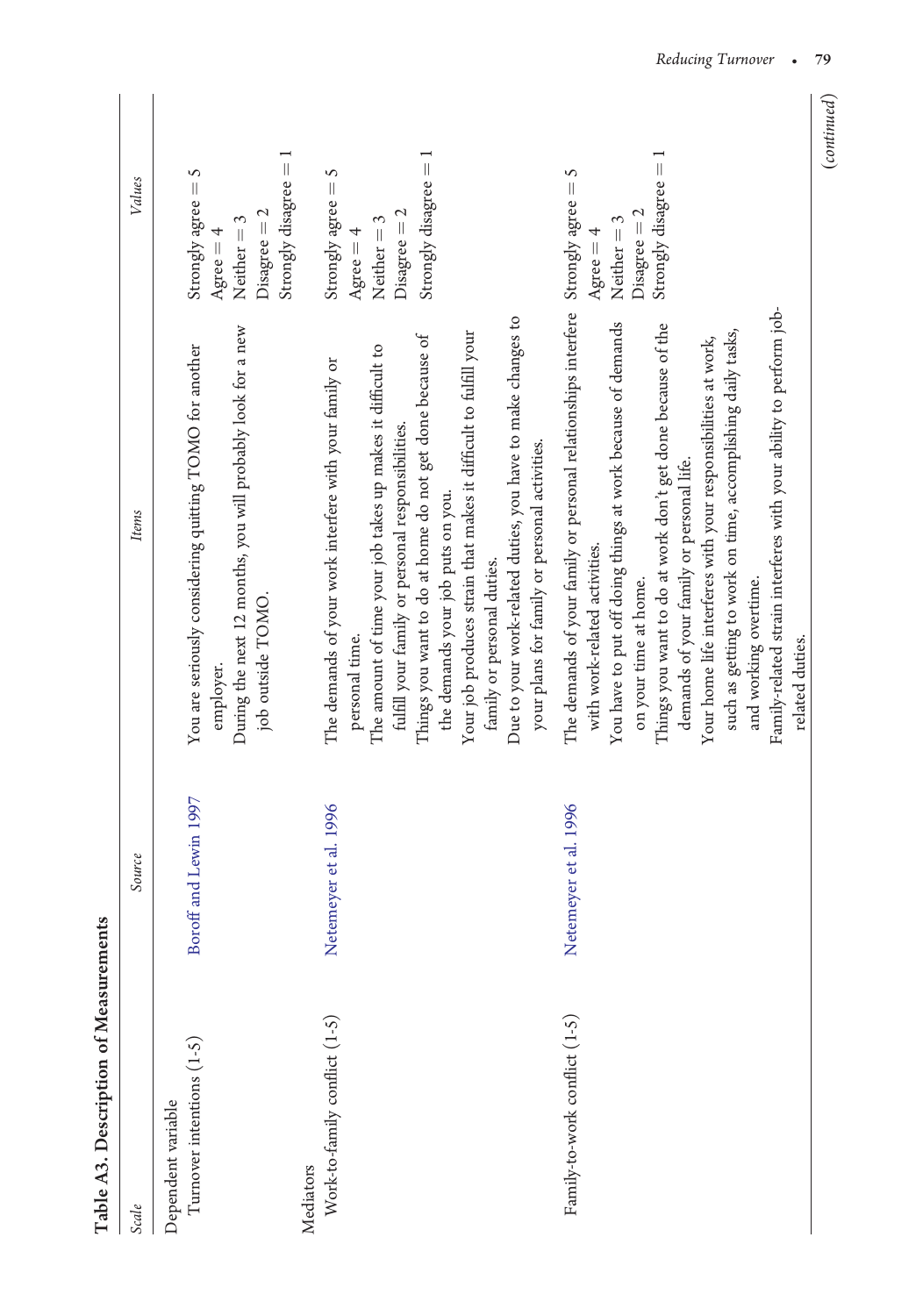| Scale                              | Source              | <b>Items</b>                                                                                                                                                                                                                                                                                                                                                                                                                                                                                                                                  | Values                                                                                                                                                                          |
|------------------------------------|---------------------|-----------------------------------------------------------------------------------------------------------------------------------------------------------------------------------------------------------------------------------------------------------------------------------------------------------------------------------------------------------------------------------------------------------------------------------------------------------------------------------------------------------------------------------------------|---------------------------------------------------------------------------------------------------------------------------------------------------------------------------------|
| Emotional exhaustion/burnout (1-7) | Maslach et al. 2001 | You feel used up at the end of the workday. How often do you<br>You feel burned out by your work. How often do you feel this<br>You feel emotionally drained from your work. How often do<br>you feel this way?<br>feel this way?<br>way?                                                                                                                                                                                                                                                                                                     | 2<br>A few times a year or less =<br>Once a month or less $=$ 3<br>A few times a month $=$ 4<br>A few times a week $= 6$<br>Once a week $=$ 5<br>Every day $= 7$<br>$Never = 1$ |
| Psychological distress (6-30)      | Kessler et al. 2003 | During the past 30 days, how much of the time did you feel so All of the time $= 5$<br>During the past 30 days, how much of the time did you feel<br>During the past 30 days, how much of the time did you feel<br>During the past 30 days, how much of the time did you feel<br>During the past 30 days, how much of the time did you feel<br>During the past 30 days, how much of the time did you feel<br>sad nothing could cheer you up?<br>that everything was an effort?<br>restless or fidgety?<br>worthless?<br>hopeless?<br>nervous? | A little of the time $= 2$<br>ξ<br>None of the time $= 1$<br>Some of the time $\equiv$<br>Most of the time $=$                                                                  |
| Perceived stress (4-20)            | Cohen et al. 1983   | During the past 30 days, how often have you felt that you were Very often =<br>During the past 30 days, how often have you felt confident<br>about your ability to handle your personal problems?<br>unable to control the important things in your life?                                                                                                                                                                                                                                                                                     | Almost never $= 2$<br>Fairly often $=$ 4<br>Sometimes $=$ 3                                                                                                                     |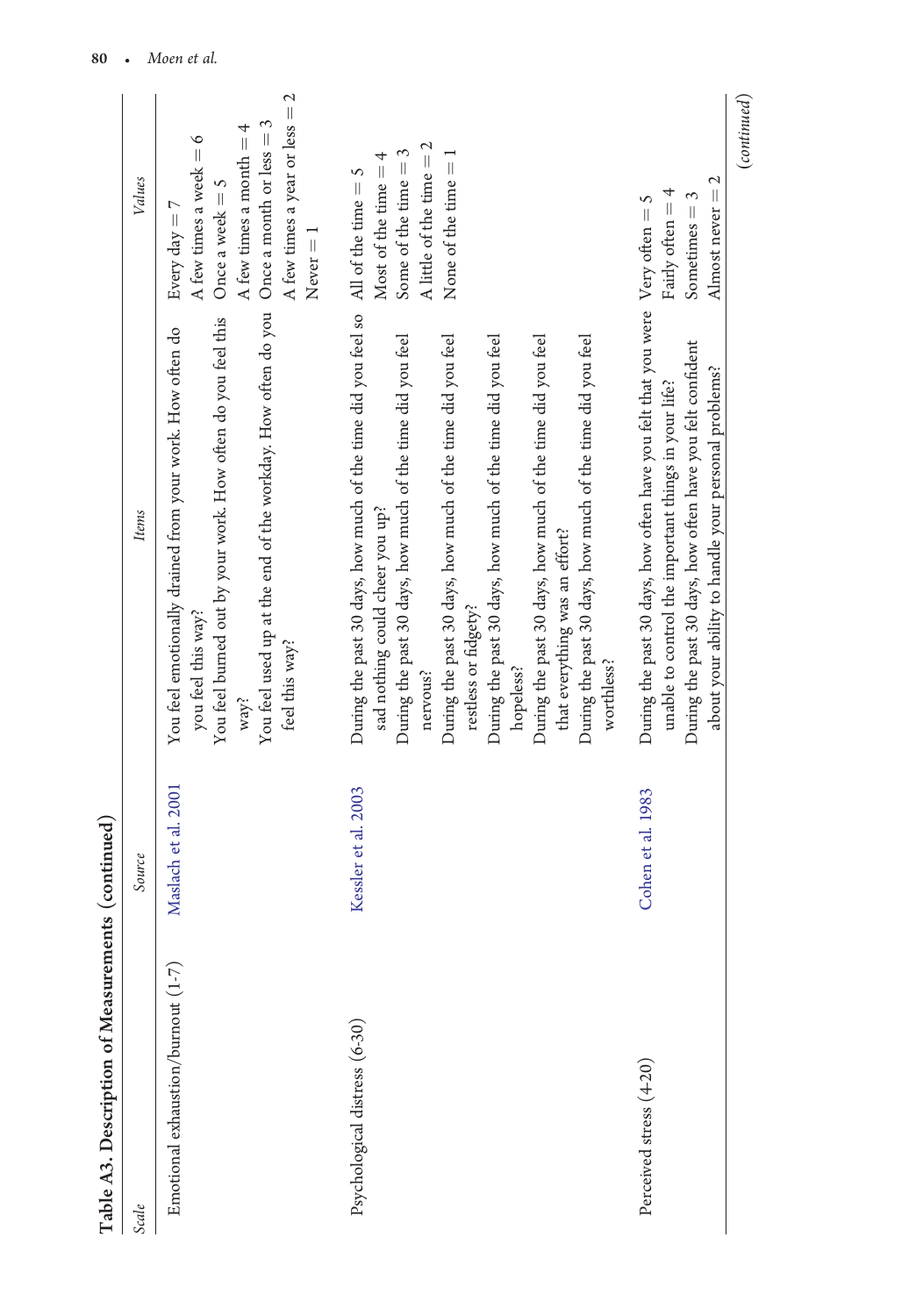| Table A3. Description of Measurements | continued)            |                                                                                                                                                                                                                   |                                                                                |
|---------------------------------------|-----------------------|-------------------------------------------------------------------------------------------------------------------------------------------------------------------------------------------------------------------|--------------------------------------------------------------------------------|
| Scale                                 | Source                | <b>Items</b>                                                                                                                                                                                                      | Values                                                                         |
|                                       |                       | were piling up so high that you could not overcome them?<br>During the past 30 days, how often have you felt that things<br>During the past 30 days, how often have you felt difficulties<br>were going your way? | Never $=$                                                                      |
| Job satisfaction (1-5)                | Cammann et al. 1983   | You are generally satisfied with the kind of work you do in this Neither $=$ 3<br>In general, you are satisfied with your job.<br>In general, you like working at your job.<br>job.                               | Strongly disagree = 1<br>Strongly agree $=$ 5<br>$Disagree = 2$<br>Agree $= 4$ |
| Job insecurity (1-3)                  | General Social Survey | Thinking about the next 12 months, how likely do you think it $\sqrt{2}$ ery likely = 3<br>(GSS) (Smith et al. 2016) is that you will lose your job or be laid off?                                               | Somewhat likely $= 2$<br>Not likely at all =                                   |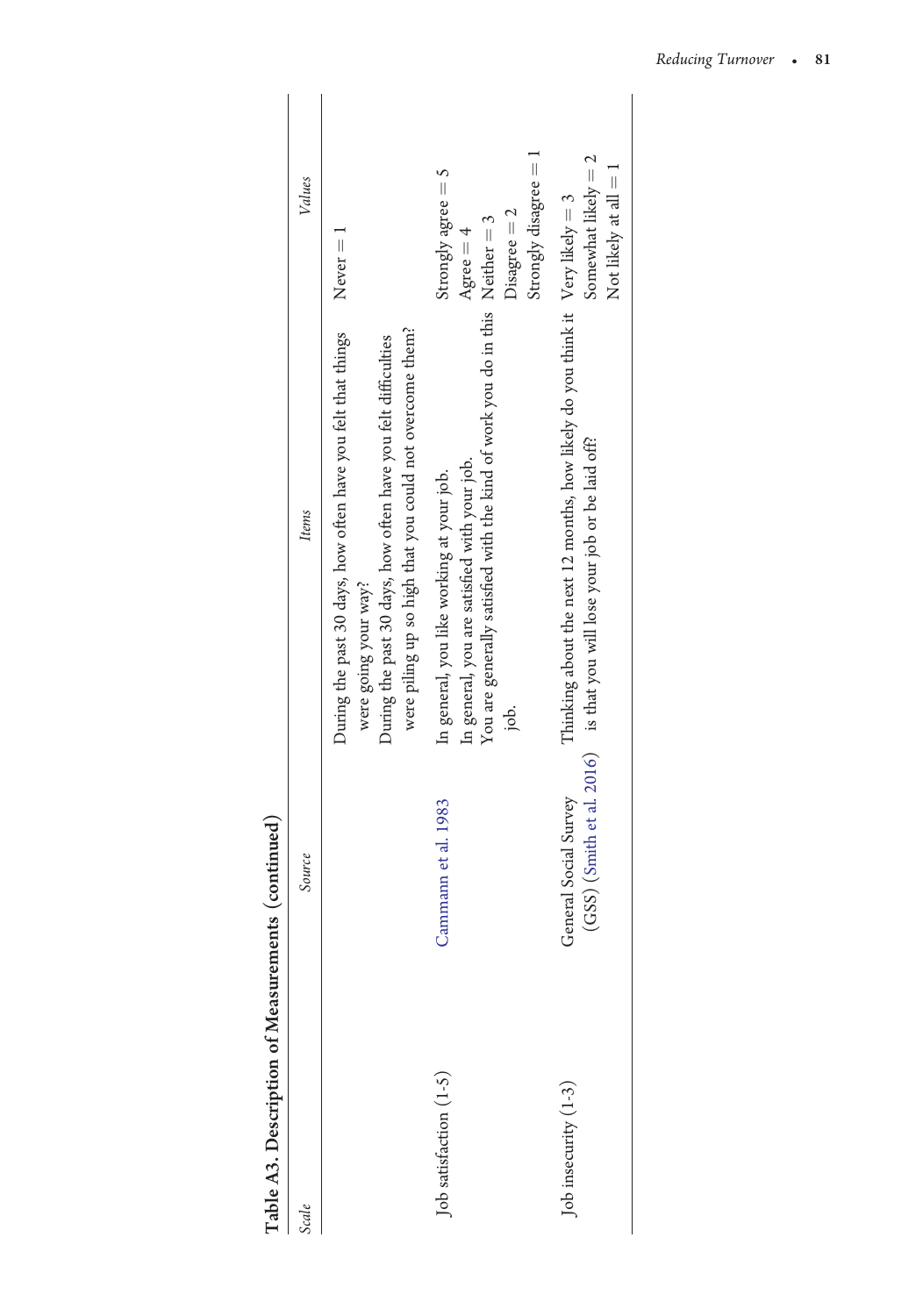#### REFERENCES

- Armstrong, Deborah J., Cynthia K. Riemenschneider, Myria W. Allen, and Margaret F. Reid. 2007. "Advancement, Voluntary Turnover, and Women in IT: A Cognitive Study of Work-Family Conflict." Information & Management 44(2):142-53.
- Bailyn, Lotte, Robin Collins, and Yang Song. 2007. "Self-Scheduling for Hospital Nurses: An Attempt and its Difficulties." Journal of Nursing Management 15(1):72-7.
- Barbosa, Carolina, Jeremy Bray, Krista Brockwood, and Daniel Reeves. 2014. "Costs of a Work-Family Intervention: Evidence from the Work, Family, and Health Network." American Journal of Health Promotion 28(4):209-17.
- Baron, Reuben and David A. Kenny. 1986. "The Moderator-Mediator Variable Distinction in Social Psychological Research: Conceptual, Strategic, and Statistical Considerations." Journal of Personality and Social Psychology 51:1173-82.
- Batt, Rosemary and P. Monique Valcour. 2003. "Human Resources Practices as Predictors of Work-Family Outcomes and Employee Turnover." Industrial Relations 42(2):189-220.
- Berg, Peter, Arne L. Kalleberg, and Eileen Appelbaum. 2003. "Balancing Work and Family: The Role of High Commitment Environments." Industrial Relations 42:168-88.
- Bennett, Amanda. 1990. The Death of the Organization Man. New York: William Morrow & Company.
- Biron, Caroline, Caroline Gatrell, and Cary L. Cooper. 2010. "Autopsy of a Failure: Evaluating Process and Contextual Issues in an Organizational-Level Work Stress Intervention." International Journal of Stress Management  $17(2):135-58.$
- Bloom, Nicholas, James Liang, John Roberts, and Zhichun J. Ying. 2015. "Does Working from Home Work? Evidence from a Chinese Experiment." The Quarterly Journal of Economics 130(1):165-218.
- Blossfeld, Hans-Peter, Buchholz Sandra, and Karin Kurz. 2011. Aging Populations, Globalization, and the Labor Market: Comparing Late Working Life and Retirement in Modern Societies. Cheltenham, UK: Edward Elgar.
- Boroff, Karen E. and David Lewin. 1997. "Loyalty, Voice, and Intent to Exit a Union Firm: A Conceptual and Empirical Analysis." Industrial and Labor Relations Review 51(1):50-63.
- Box-Steffensmeier, Janet M. and Bradford S. Jones. 2004. Event History Modeling: A Guide for Social Scientists. Cambridge, UK: Cambridge University Press.
- Bray, Jeremy W., Erin L. Kelly, Leslie B. Hammer, David M. Almeida, James W. Dearing, Rosalind B. King, and Orfeu M. Buxton. 2013. "An Integrative, Multilevel, and Transdisciplinary Research Approach to Challenges of Work, Family, and Health." RTI Press, Research Triangle Park, NC.
- Brim, Orville, Carol D. Ryff, and Ronald C. Kessler. 2004. How Healthy Are We? Chicago: University of Chicago Press.
- Brooks-Gunn, Jeanne, Greg J. Duncan, Pamela K. Klebanov, and Naomi Sealand. 1993. "Do Neighborhoods Influence Child and Adolescent Development?" American Journal of Sociology 99:353-95.
- Caillier, James G. 2013. "Are Teleworkers Less Likely to Report Leave Intentions in the United States Federal Government than Non-Teleworkers Are?" The American Review of Public Administration 43(1):72-88.
- Cammann, Cortlandt, Mark Fichman, G. Douglas Jenkins, and John Klesh. 1983. "Michigan Organizational Assessment Questionnaire." Pp. 73-138 in Assessing Organizational Change: A Guide to Methods, Measures, and Practices, edited by S. E. Seashore, E. E. Lawler, P. H. Mirvis, and C. Cammann. New York: Wiley-Interscience.
- Chirumbolo, Antonio and Johnny Hellgren. 2003. "Individual and Organizational Consequences of Job Insecurity: A European Study." Economic and Industrial Democracy 24(2):217-40.
- Clampet-Lundquist, Susan, Kathryn Edin, Jeffrey R. Kling, and Greg J. Duncan. 2011. "Moving Teenagers Out of High-Risk Neighborhoods: How Girls Fare Better than Boys." American Journal of Sociology 116(4):1154-89.
- Cohen, Sheldon, Tom Kamarck, and Robin Mermelstein. 1983. "A Global Measure of Perceived Stress." Journal of Health and Social Behavior 24(4):385-96.
- Dalton, Dan R. and Debra J. Mesch. 1990. "The Impact of Flexible Scheduling on Employee Attendance and Turnover." Administrative Science Quarterly 35(2):370-87.
- Eisenberger, Robert, Florence Stinglhamber, Christian Vandenberghe, Ivan L. Sucharski, and Linda Rhoades. 2002. "Perceived Support: Contributions to Perceived Organizational Support and Employee Retention." Journal of Applied Psychology 87(3):565-73.
- Frye, N. Kathleen and James A. Breaugh. 2004. "Family-Friendly Policies, Supervisor Support, Work-Family Conflict, Family-Work Conflict, and Satisfaction: A Test of a Conceptual Model." Journal of Business and Psychology 19(2):197-220.
- Gajendran, Ravi and David A. Harrison. 2007. "The Good, the Bad, and the Unknown about Telecommuting: Meta-Analysis of Psychological Mediators and Individual Consequences." The Journal of Applied Psychology 92(6):1524-41.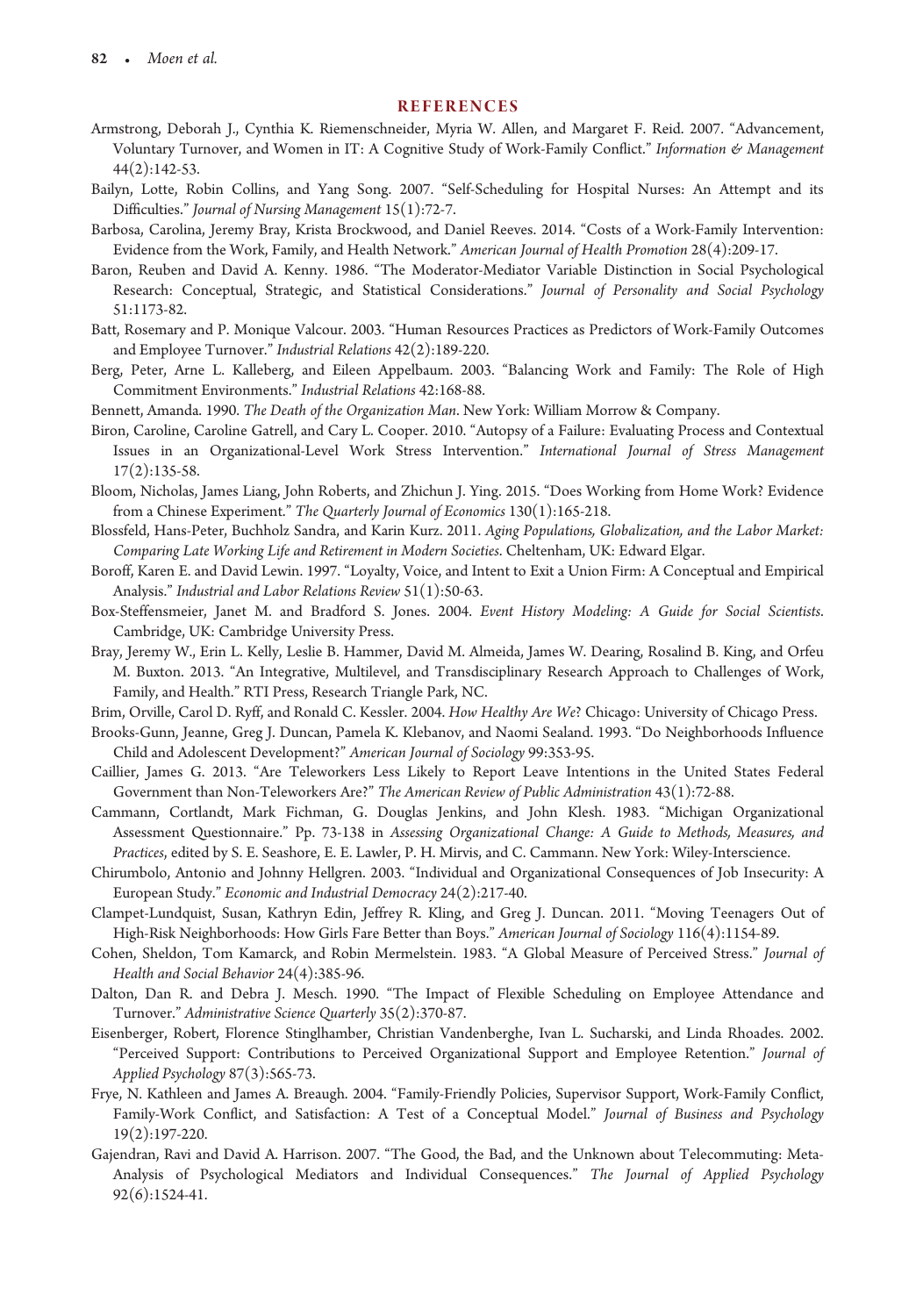- Galinsky, Ellen, James T. Bond, and Jennifer E. Swanberg. 1998. The 1997 National Study of the Changing Workforce. New York: Families and Work Institute.
- Gangl, Markus. 2010. "Causal Inference in Sociological Research." Annual Review of Sociology 36:21-47.
- Glauber, Rebecca. 2011. "Limited Access: Gender, Occupational Composition, and Flexible Work Scheduling." The Sociological Quarterly 52(3):472-94.
- Golden, Timothy D. 2006. "Avoiding Depletion in Virtual Work: Telework and the Intervening Impact of Work Exhaustion on Commitment and Turnover Intentions." Journal of Vocational Behavior 69(1):176-87.
- Grandey, Alicia A. and Russell Cropanzano. 1999. "The Conservation of Resources Model Applied to Work–Family Conflict and Strain." Journal of Vocational Behavior 54(2):350-70.
- Green, Francis. 2006. Demanding Work: The Paradox of Job Quality in the Affluent Economy. Princeton, NJ: Princeton University Press.
- Greenhaus, Jeffrey H., Saroj Parasuraman, and Karen M. Collins. 2001. "Career Involvement and Family Involvement as Moderators of Relationships between Work–Family Conflict and Withdrawal from a Profession." Journal of Occupational Health Psychology 6(2):91-100.
- Greenwood, Royston, Amalia Magán Diaz, Stan Xiao Li, and José Céspedes Lorente. 2010. "The Multiplicity of Institutional Logics and the Heterogeneity of Organizational Responses." Organization Science 21(2):521-39.
- Hammer, Leslie B., Ellen Ernst Kossek, Nanette L. Yragui, Todd E. Bodner, and Ginger C. Hanson. 2009. "Development and Validation of a Multidimensional Measure of Family Supportive Supervisor Behaviors (FSSB)." Journal of Management 35(4):837-56.
- Hammer, Leslie B., Ellen Ernst Kossek, W. Kent Anger, Todd Bodner, and Kristi L. Zimmerman. 2011. "Clarifying Work-Family Intervention Processes: The Roles of Work-Family Conflict and Family Supportive Supervisor Behaviors." Journal of Applied Psychology 96(1):134-50.
- Hammer, Leslie B. and Karen M. Barbera. 1997. "Towards an Integration of Alternative Work Schedules and Human Resource Systems: Recommendations for Research and Practice." Human Resource Planning 20:28-36.
- Hasson, Henna, Mahee Gilbert-Ouimet, Genevieve Baril-Gingras, Chantal Birsson, Michel Venzina, Renee Bourbonnais, and Sylvie Montreuil. 2012. "Implementation of an Organizational-Level Intervention on the Psychosocial Environment of Work: Comparison of Managers' and Employees' Views." Journal of Occupational and Environmental Medicine 54(1) 85-91.
- Hunton, James E. and Carolyn Strand Norman. 2010. "The Impact of Alternative Telework Arrangements on Organizational Commitment: Insights from a Longitudinal Field Experiment." Journal of Information Systems  $24(1):67-90.$
- Jones, Eli, Lawrence Chonko, Deva Rangarajan, and James Roberts. 2007. "The Role of Overload on Job Attitudes, Turnover Intentions, and Salesperson Performance." Journal of Business Research 60(7):663-71.
- Kalleberg, Arne L. 2011. Good Jobs, Bad Jobs: The Rise of Polarized and Precarious Employment Systems in the United States, 1970s-2000s. New York: Russell Sage Foundation.
- Kelly, Erin L. and Phyllis Moen. 2007. "Rethinking the Clockwork of Work: Why Schedule Control May Pay Off at Work and at Home." Advances in Developing Human Resources 9(4):487-506.
- Kelly, Erin L., Phyllis Moen, and Eric Tranby. 2011. "Changing Workplaces to Reduce Work-Family Conflict: Schedule Control in a White-Collar Organization." American Sociological Review 76:265-90.
- Kelly, Erin L., Phyllis Moen, J. Michael Oakes, Wen Fan, Cassandra Okechukwu, Kelly Davis, Leslie Hammer, Ellen Kossek, Rosalind King, Ginger Hanson, Frank Mierzwa, and Lynne M. Casper. 2014. "Changing Work and Work-Family Conflict: Evidence from the Work, Family, and Health Network." American Sociological Review 79(3):485-516.
- Kessler, Robert C., Catherine Barber, Arne Beck, Patricia Berglund, Paul D. Cleary, David McKenas, Nico Pronk, Gregory Simon, Paul Stang, T. Bedirhan Ustün, and Phillip Wang. 2003. "The World Health Organization Health and Work Performance Questionnaire (HPQ)." Journal of Occupational and Environmental Medicine 45(2):156-74.
- King, Rosalind B., Georgia Karuntzos, Lynne M. Casper, Phyllis Moen, Kelly Davis, Lisa Berkman, Mary Durham, and Ellen Kossek. 2012. "Work-Family Balance Issues and Work-Leave Policies." Pp. 323-39 in Handbook of Occupational Health and Wellness, edited by R. J. Gatchel and I. Z. Schultz. New York: Springer Publishing.
- Kossek, Ellen Ernst, Leslie B. Hammer, Erin L. Kelly, and Phyllis Moen. 2014. "Designing Work, Family & Health Organizational Change Initiatives." Organizational Dynamics 43:53-63.
- Lam, Jack, Kim Fox, Wen Fan, Phyllis Moen, Erin Kelly, Leslie Hammer, and Ellen Kossek. 2015. "Manager Characteristics and Employee Job Insecurity Around a Merger Announcement: The Role of Status and Crossover." The Sociological Quarterly 56(3):558-80.
- Lambert, Susan J., Anna Haley-Lock, and Julie R. Henly. 2012. "Schedule Flexibility in Hourly Jobs: Unanticipated Consequences and Promising Directions." Community, Work & Family  $15(3):293-315$ .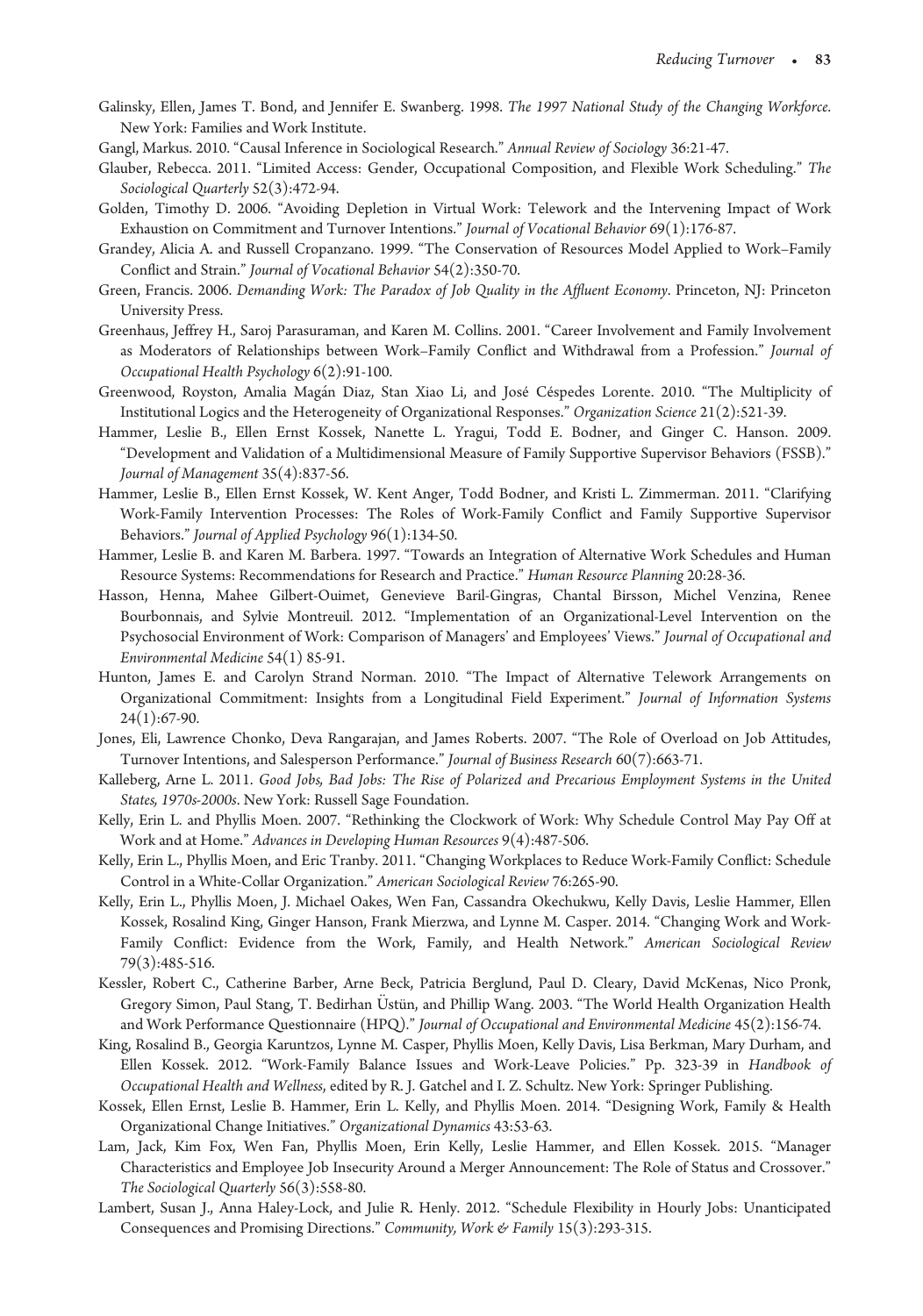- Ludwig, Jens, Jeffrey B. Liebman, Jeffrey R. Kling, Greg J. Duncan, Lawrence F. Katz, Ronald C. Kessler, and Lisa Sanbonmatsu. 2008. "What Can We Learn about Neighborhood Effects from the Moving to Opportunity Experiment?" American Journal of Sociology 114(1):144-99.
- Maertz Carl P., Jr., Rodger W. Griffeth, Nathanael S. Campbell, and David G. Allen. 2007. "The Effects of Perceived Organizational Support and Perceived Supervisor Support on Employee Turnover." Journal of Organizational Behavior 28(8):1059-75.
- Maslach, Christina and Susan Jackson. 1986. Maslach Burnout Inventory Manual. 2d. ed. Palo Alto, CA: Consulting Psychologists Press.
- Maslach, Christina, Wilmar B. Schaufeli, and Michael P. Leiter. 2001. "Job Burnout." Annual Review of Psychology 52:397-422.
- Masuda, Aline D., Steven A. Y. Poelmans, Tammy D. Allen, Paul E. Spector, Laurent M. Lapierre, Cary L. Cooper, Nureya Abarca, Paula Brough, Pablo Ferreiro, Guillermo Fraile, Luo Lu, Chang-Qin Lu, Oi Ling Siu, Michael P. O'Driscoll, Alejandra Suarez Simoni, Satoru Shima, and Ivonne Moreno-Velazquez. 2012. "Flexible Work Arrangements Availability and Their Relationship with Work-to-Family Conflict, Job Satisfaction, and Turnover Intentions: A Comparison of Three Country Clusters." Applied Psychology: An International Review 61(1):1-29.
- Matos, Kenneth and Ellen Galinsky. 2012. National Study of Employers 2012. New York: Families and Work Institute.
- McNall, Laura A., Aline D. Masuda, and Jessica M. Nicklin. 2010. "Flexible Work Arrangements, Job Satisfaction, and Turnover Intentions: The Mediating Role of Work-to-Family Enrichment." Journal of Psychology 144(1):61-81.
- Moen, Phyllis, Erin L. Kelly, and Rachelle Hill. 2011. "Does Enhancing Work-Time Control and Flexibility Reduce Turnover? A Naturally Occurring Experiment." Social Problems 58(1):69-98.
- Moen, Phyllis, Erin L. Kelly, Wen Fan, Shi-Rong Lee, David Almeida, Ellen Kossek, and Orfeu Buxton. 2016. "Does a Flexibility/Support Organizational Initiative Improve High-Tech Employees' Well-Being? Evidence from the Work, Family, and Health Network." American Sociological Review 81(1):134-64.
- Moen, Phyllis and Qinlei Huang. 2010. "Customizing Careers by Opting Out or Shifting Jobs: Dual-Earners Seeking Life-Course 'Fit.'" Pp. 73-94 in Workplace Flexibility:Realigning 20th Century Jobs to 21st Century Workers, edited by K. Christensen and B. Schneider. Ithaca, NY: Cornell University Press.
- Morenoff, Jeffrey D. 2003. "Neighborhood Mechanisms and the Spatial Dynamics of Birth Weight." American Journal of Sociology 108(5):976-1017.
- Morgan, Stephen L. and Christopher Winship. 2007. Counterfactuals and Causal Inference: Methods and Principles for Social Research (Analytical Methods for Social Research). New York: Cambridge University Press.
- Muse, Lori A. 2011. "Flexibility Implementation to a Global Workforce: A Case Study of Merck and Company, Inc." Community, Work & Family  $14(2):249-56$ .
- Netemeyer, Richard G., James S. Boles, and Robert McMurrian. 1996. "Development and Validation of Work-Family Conflict and Family-Work Conflict Scales." Journal of Applied Psychology 81(4):400-10.
- O'Driscoll, Michael P., Poelmans Steven, Paul E. Spector, Thomas Kalliath, Tammy D. Allen, Cary L. Cooper, and Juan I. Sanchez. 2003. "Family Responsive Interventions, Perceived Organizational and Supervisor Support, Work-Family Conflict, and Psychological Strain." International Journal of Stress Management 10(4):326-44.
- Olsen, Ole, Karen Albertsen, Martin Lindhardt Nielsen, Kjeld Børge Poulsen, Sisse Malene Frydendal Gron, and Hans Lennart Brunnberg. 2008. "Workplace Restructurings in Intervention Studies—A Challenge for Design, Analysis and Interpretation." BMC Medical Research Methodology 8(39):1-11.
- O'Neill, John W., Michelle M. Harrison, Jeannette Cleveland, David Almeida, Robert Stawski, and Anne C. Crouter. 2009. "Work-Family Climate, Organizational Commitment, and Turnover: Multilevel Contagion Effects of Leaders." Journal of Vocational Behavior 74:18-29.
- Osterman, Paul. 1995. "Work/Family Programs and the Employment Relationship." Administrative Science Quarterly 40(4):681-701.
- Pearlin, Leonard I. 2010. "The Life Course and the Stress Process: Some Conceptual Comparisons." The Journals of Gerontology 65B(2):207-15.
- Pearlin, Leonard I., Elizabeth G. Menaghan, Morton A. Lieberman, and Joseph T. Mullan. 1981. "The Stress Process." Journal of Health and Social Behavior 22(4):337-56.
- Ramlall, Sunil. 2004. "A Review of Employee Motivation Theories and Their Implications for Employee Retention within Organizations." The Journal of American Academy of Business 5:52-63.
- Richman, Amy L., Janet T. Civian, Laurie L. Shannon, E. Jeffrey Hill, and Robert T. Brennan. 2008. "The Relationship of Perceived Flexibility, Supportive Work-Life Policies, and Use of Formal Flexible Arrangements and Occasional Flexibility to Employee Engagement and Expected Retention." Community, Work & Family 11(2):183-97.
- Rubin, Beth. 1996. Shifts in the Social Contract: Understanding Change in American Society. Thousand Oaks, CA: Pine Forge Press.